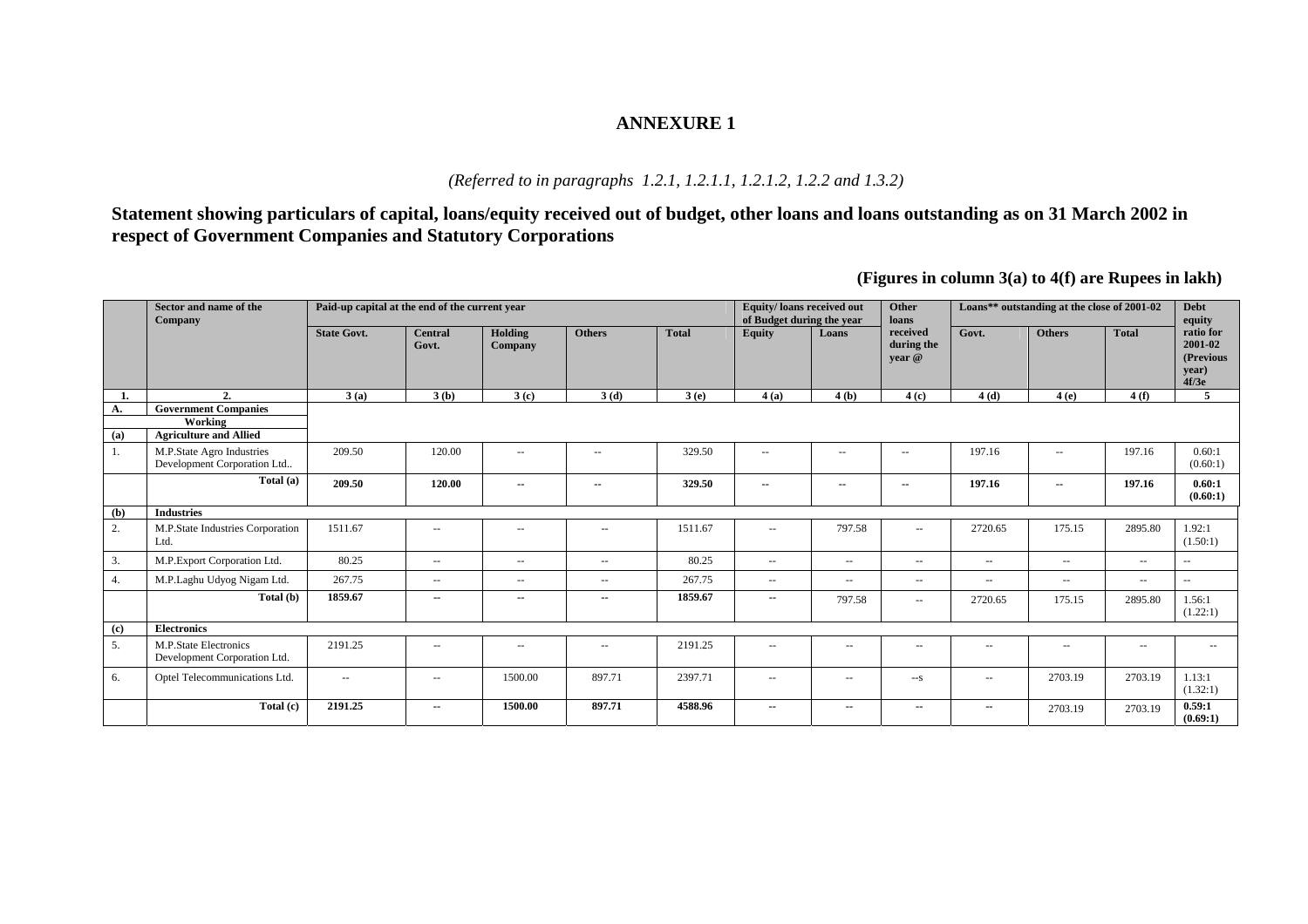| 1.         | 2.                                                       | 3(a)                     | 3(b)                     | 3(c)                     | 3(d)                        | 3(e)   | 4(a)                        | 4(b)                     | 4(c)                     | 4(d)          | 4(e)                     | 4(f)                     | 5 <sup>5</sup>           |
|------------|----------------------------------------------------------|--------------------------|--------------------------|--------------------------|-----------------------------|--------|-----------------------------|--------------------------|--------------------------|---------------|--------------------------|--------------------------|--------------------------|
| (d)        | <b>Textiles</b>                                          |                          |                          |                          |                             |        |                             |                          |                          |               |                          |                          |                          |
| 7.         | M.P.State Textiles Corporation<br>Ltd.                   | 685.95                   | $\overline{\phantom{a}}$ | $\overline{\phantom{a}}$ | $\overline{\phantom{a}}$    | 685.95 | $\sim$ $\sim$               | 1987.06                  | $\hspace{0.05cm} -$      | 7880.19       | 599.79                   | 8479.98                  | 12.36:1<br>(8.75:1)      |
|            | Total (d)                                                | 685.95                   | ۰.                       | ۰.                       | ۰.                          | 685.95 | $\overline{\phantom{a}}$    | 1987.06                  | $\mathbf{u}$             | 7880.19       | 599.79                   | 8479.98                  | 12.36:1<br>(8.75:1)      |
| (e)        | <b>Handlooms and Handicrafts</b>                         |                          |                          |                          |                             |        |                             |                          |                          |               |                          |                          |                          |
| 8.         | M.P.Hasta Shilp Evam Hath<br>Kargha Vikas Nigam Limited. | 1.70                     | 32.00                    | 72.46                    | $\sim$                      | 106.16 | $\sim$ $\sim$               | $- -$                    | 120.00                   | 34.18         | 499.43                   | 533.61                   | 5.03:1<br>(4.37:1)       |
|            | Total (e)                                                | 1.70                     | 32.00                    | 72.46                    | ۰.                          | 106.16 | $\overline{\phantom{a}}$    | $\overline{\phantom{a}}$ | 120.00                   | 34.18         | 499.43                   | 533.61                   | 5.03:1<br>(4.37:1)       |
| (f)        | Forest                                                   |                          |                          |                          |                             |        |                             |                          |                          |               |                          |                          |                          |
| 9.         | M.P.Rajya Van Vikas Nigam Ltd.                           | 843.14                   | 138.60                   | $\overline{\phantom{a}}$ | $\overline{\phantom{a}}$    | 981.74 | $\overline{\phantom{a}}$    | $\overline{\phantom{a}}$ | $\sim$ $\sim$            | 2950.01       | 2059.37                  | 5009.38                  | 5.10:1<br>(5.69:1)       |
|            | Total (f)                                                | 843.14                   | 138.60                   | $\overline{\phantom{a}}$ | ۰.                          | 981.74 | $\overline{\phantom{a}}$    | $\overline{\phantom{a}}$ | $\sim$                   | 2950.01       | 2059.37                  | 5009.38                  | 5.10:1<br>(5.69:1)       |
| (g)        | Mining                                                   |                          |                          |                          |                             |        |                             |                          |                          |               |                          |                          |                          |
| 10.        | M.P.State Mining Corporation<br>Ltd.                     | 219.59                   | $\overline{\phantom{a}}$ | $\overline{\phantom{a}}$ | $\overline{\phantom{a}}$    | 219.59 | $\overline{\phantom{a}}$    | $\overline{a}$           | $\overline{\phantom{a}}$ | $\sim$        | $\overline{\phantom{a}}$ | $\sim$ $\sim$            | $\sim$ $\sim$            |
|            | Total $(g)$                                              | 219.59                   | $\overline{\phantom{a}}$ | ۰.                       | $\overline{\phantom{a}}$    | 219.59 | $\overline{\phantom{a}}$    | $\overline{\phantom{a}}$ | $\overline{\phantom{a}}$ | $\sim$        | ۰.                       | $\overline{\phantom{a}}$ | $\overline{\phantom{a}}$ |
| <b>(h)</b> | <b>Construction</b>                                      |                          |                          |                          |                             |        |                             |                          |                          |               |                          |                          |                          |
| 11.        | M.P.Police Housing Corporation<br>ltd.                   | 600.00                   | $\overline{\phantom{a}}$ | $\overline{\phantom{a}}$ | $\overline{\phantom{a}}$    | 600.00 | $\hspace{0.05cm} -$         | 584.52\$                 | 828.25                   | $\sim$        | 2860.02                  | 2860.02                  | 4.77:1<br>(4.77:1)       |
|            | Total (h)                                                | 600.00                   | $\overline{\phantom{a}}$ | $\overline{\phantom{a}}$ | $\overline{\phantom{a}}$    | 600.00 | $\sim$                      | 584.52                   | 828.25                   | $\sim$        | 2860.02                  | 2860.02                  | 4.77:1<br>(4.77:1)       |
| (i)        | <b>Area Development</b>                                  |                          |                          |                          |                             |        |                             |                          |                          |               |                          |                          |                          |
| 12.        | M.P.A.K.V.N. (Bhopal) Ltd.                               | $\sim$                   | $\sim$                   | 135.01                   | $\sim$ $\sim$               | 135.01 | $\sim$                      | $\sim$ $\sim$            | $\hspace{0.05cm} -$      | $\sim$        | $\overline{\phantom{a}}$ | $\sim$ $\sim$            | $\sim$ $\sim$            |
| 13.        | M.P.A.K.V.N. (Indore) Ltd.                               | $\sim$ $\sim$            | $\sim$ $\sim$            | 165.00                   | $\sim$                      | 165.00 | $\sim$ $\sim$               | $\sim$ $\sim$            | $\hspace{0.05cm} -$      | $\sim$ $\sim$ | $\sim$ $\sim$            | $\sim$ $-$               | $\mathbb{Z}^2$           |
| 14.        | M.P.A.K.V.N. (Jabalpur) Ltd.                             | $\sim$ $\sim$            | $\sim$                   | 133.11                   | 0.01                        | 133.12 | $\mathcal{L}_{\mathcal{F}}$ | $- -$                    | $\hspace{0.05cm} -$      | $\sim$ $\sim$ | 290.44                   | 290.44                   | 2.18:1<br>(2.18:1)       |
| 15.        | M.P.A.K.V.N. (Rewa) Ltd.                                 | $\sim$ $\sim$            | $\sim$                   | 80.00                    | $\mathcal{L}_{\mathcal{A}}$ | 80.00  | $\sim$ $\sim$               | $\sim$ $\sim$            | $\sim$ $\sim$            | 71.29         | 100.00                   | 171.29                   | 2.14:1<br>(2.14:1)       |
| 16.        | M.P.A.K.V.N. (Gwalior) Ltd.                              | $\sim$                   | $\sim$                   | 75.00                    | $\overline{\phantom{a}}$    | 75.00  | $\overline{\phantom{a}}$    | $- -$                    | $\hspace{0.05cm} -$      | $\sim$        | $\overline{\phantom{a}}$ | $\overline{\phantom{a}}$ | $\sim$<br>(0.86:1)       |
|            | Total (i)                                                | $\overline{\phantom{a}}$ | $\sim$                   | 588.12                   | 0.01                        | 588.13 | $\overline{\phantom{a}}$    | ۰.                       | $\overline{\phantom{a}}$ | 71.29         | 390.44                   | 461.73                   | 0.79:1<br>(0.62:1)       |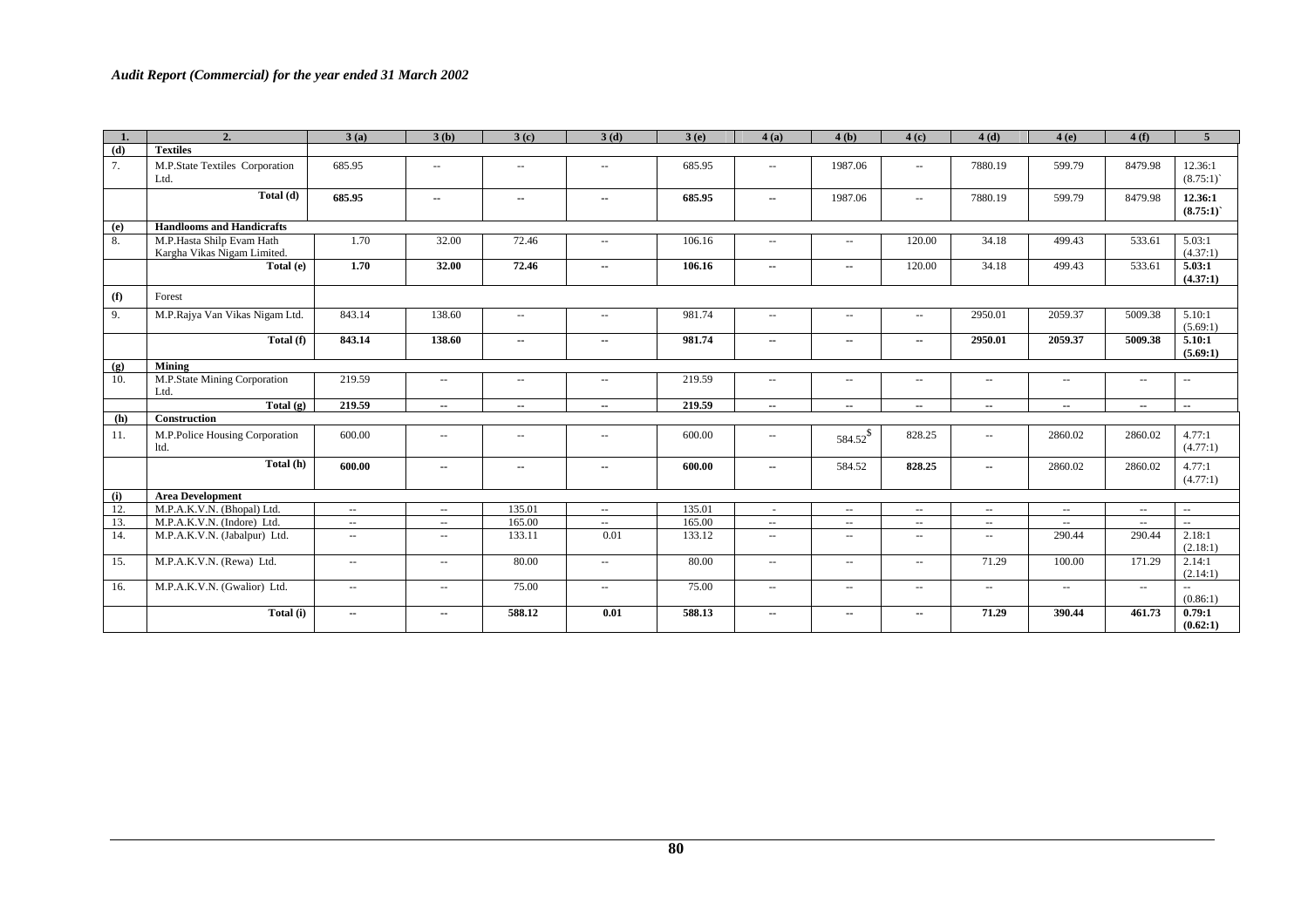| $\mathbf{1}$                | $\overline{2}$                                                        | 3(a)     | 3(b)                     | 3(c)                     | 3(d)                        | 3(e)     | 4(a)                                          | 4(b)                        | 4(c)                     | 4(d)                     | 4(e)                     | 4(f)                     | $\overline{5}$           |
|-----------------------------|-----------------------------------------------------------------------|----------|--------------------------|--------------------------|-----------------------------|----------|-----------------------------------------------|-----------------------------|--------------------------|--------------------------|--------------------------|--------------------------|--------------------------|
| (i)                         | <b>Development of Economically Weaker Sections</b>                    |          |                          |                          |                             |          |                                               |                             |                          |                          |                          |                          |                          |
| 17.                         | M.P.Pichada Varg Tatha<br>Alpasankhyak Vitta Evam vikas<br>Nigam Ltd. | 443.17   | 44                       | $\sim$                   | ÷.                          | 443.17   | $\sim$                                        | $\sim$ $-$                  | 428.16                   | 57.80                    | 2611.78                  | 2669.58                  | 6.02:1<br>(5.06:1)       |
| 18.                         | M.P.Adivasi Vitta Evam vikas<br>Nigam Ltd.                            | 877.00   | 700.00                   | $\sim$                   | $\overline{\phantom{a}}$    | 1577.00  | $\overline{\phantom{a}}$                      | $\sim$ $\sim$               | $\sim$                   | $\overline{\phantom{m}}$ | 2832.32                  | 2832.32                  | 1.80:1<br>(1.93:1)       |
|                             | Total (j)                                                             | 1320.17  | 700.00                   | $\overline{\phantom{a}}$ | $\overline{\phantom{a}}$    | 2020.17  | $\overline{\phantom{a}}$                      | $\sim$                      | 428.16                   | 57.80                    | 5444.10                  | 5501.90                  | 2.72:1<br>(2.62:1)       |
| (k)                         | <b>Public Distribution</b>                                            |          |                          |                          |                             |          |                                               |                             |                          |                          |                          |                          |                          |
| 19.                         | M.P.State Civil Supplies<br>Corporation Ltd.                          | 1200.00  | ÷.                       | $\sim$                   | $\sim$                      | 1200.00  | $\sim$                                        | $\sim$                      | --                       | 16.00                    | $\sim$ $\sim$            | 16.00                    | 0.01:1<br>(0.31:1)       |
|                             | $\overline{\text{Total}}(k)$                                          | 1200.00  | $\overline{\phantom{a}}$ | ٠.                       | ۰.                          | 1200.00  | $\overline{\phantom{a}}$                      | $\overline{\phantom{a}}$    | ۰.                       | 16.00                    | $\overline{\phantom{a}}$ | 16.00                    | 0.01:1<br>(0.31:1)       |
| $\left( \mathbf{I} \right)$ | <b>Tourism</b>                                                        |          |                          |                          |                             |          |                                               |                             |                          |                          |                          |                          |                          |
| 20.                         | M.P.State Tourism Development<br>Corporation Ltd.                     | 2497.29  | ÷.                       | $\sim$                   | $\sim$                      | 2497.29  | 150.00                                        | $\sim$                      | $-$                      | $\sim$                   | $\sim$                   | $\mathbf{u}$             | $\overline{\phantom{a}}$ |
|                             | Total (I)                                                             | 2497.29  | $\overline{\phantom{a}}$ | $\overline{\phantom{a}}$ | $\overline{\phantom{a}}$    | 2497.29  | 150.00                                        | $\overline{\phantom{a}}$    | $\overline{\phantom{a}}$ | $\overline{\phantom{a}}$ | $\overline{\phantom{a}}$ | $\overline{\phantom{a}}$ | $\overline{\phantom{a}}$ |
| (m)                         | Financing                                                             |          |                          |                          |                             |          |                                               |                             |                          |                          |                          |                          |                          |
| 21.                         | The Provident Investment<br>Company Ltd.                              | 49.25    | $\sim$                   | $\sim$                   | 0.40                        | 49.65    | $\sim$ $\sim$                                 | $\sim$ $\sim$               | $\sim$                   | $\sim$ $\sim$            | $\sim$                   | $\sim$                   | $\sim$ $\sim$            |
| 22.                         | M.P.State Industrial<br>Development Corporation Ltd.                  | 8109.18  | $\sim$                   | $\sim$                   | $\mathcal{L}_{\mathcal{F}}$ | 8109.18  | $\sim$ $\sim$                                 | $\mathcal{L}_{\mathcal{A}}$ | 3924.62                  | 1364.28                  | 46008.91                 | 47373.19                 | 5.84:1<br>(5.36:1)       |
|                             | Total (m)                                                             | 8158.43  | $\overline{\phantom{a}}$ | $\overline{\phantom{a}}$ | 0.40                        | 8158.83  | $\overline{\phantom{a}}$                      | $\overline{\phantom{a}}$    | 3924.62                  | 1364.28                  | 46008.91                 | 47373.19                 | 5.84:1<br>(5.32:1)       |
| (n)                         | <b>Miscellaneous</b>                                                  |          |                          |                          |                             |          |                                               |                             |                          |                          |                          |                          |                          |
| 23.                         | M.P. Urja Vikas Nigam Ltd.                                            | 68.92    | $\sim$ $\sim$            | $\sim$ $\sim$            | $\sim$ $\sim$               | 68.92    | $\sim$                                        | $\sim$ $\sim$               | u.                       | $\sim$                   | $\sim$ $\sim$            | $\overline{a}$           | ÷.                       |
|                             | Total(n)                                                              | 68.92    | $\overline{\phantom{a}}$ | $\overline{\phantom{a}}$ | $\overline{\phantom{a}}$    | 68.92    | $\overline{\phantom{a}}$                      | $\overline{\phantom{a}}$    | $\overline{\phantom{a}}$ | $\overline{\phantom{a}}$ | $\overline{\phantom{a}}$ | $\overline{\phantom{a}}$ | $\overline{\phantom{a}}$ |
|                             | $TOTAL - A$                                                           | 19855.61 | 990.60                   | 2160.58                  | 898.12                      | 23904.91 | 150.00                                        | 3369.16                     | 5301.03                  | 15291.56                 | 60740.40                 | 76031.96                 | 3.18:1<br>(2.99:1)       |
| <b>B.</b>                   | <b>Statutory Corporations</b>                                         |          |                          |                          |                             |          |                                               |                             |                          |                          |                          |                          |                          |
| 1.                          | Madhya Pradesh State<br><b>Electricity Board</b>                      | 23115.00 | ă.                       | $\sim$                   | $\mathcal{L}_{\mathcal{F}}$ | 23115.00 | $\mathord{\hspace{1pt}\text{--}\hspace{1pt}}$ | 19167.24                    | 9620.29                  | 212258.73                | 434743.73                | 647002.46                | 27.99:1<br>(29.04:1)     |
| $2.$                        | M.P.State Road Transport<br>Corporation                               | 14140.34 | 4096.38                  | $\sim$                   | $\overline{\phantom{a}}$    | 18236.72 | $\overline{\phantom{a}}$                      | $\sim$ $\sim$               | $\sim$ $\sim$            | 2250.00                  | 2097.77                  | 4347.77                  | 0.24:1<br>(0.24:1)       |
| 3.                          | Madhya Pradesh Financial<br>Corporation                               | 6253.91  | $\overline{\phantom{a}}$ | $\sim$ $\sim$            | 2554.45                     | 8808.36  | $\sim$ $\sim$                                 | $\sim$ $\sim$               | 10313.38                 | 173.44                   | 44675.64                 | 44849.08                 | 5.09:1<br>(4.25:1)       |
| 4.                          | M.P.State Warehousing<br>Corporation                                  | 480.00   | $-$                      | $\overline{\phantom{a}}$ | 480.00                      | 960.00   | $\overline{\phantom{a}}$                      | 140.55                      | $\sim$ $\sim$            | 140.62                   | $\sim$ $\sim$            | 140.62                   | 0.15:1<br>(2.16:1)       |
|                             | $Total - B$                                                           | 43989.25 | 4096.38                  | ٠.                       | 3034.45                     | 51120.08 | $\overline{\phantom{a}}$                      | 19307.79                    | 19933.47                 | 214822.79                | 481517.14                | 696339.93                | 13.62:1<br>(13.99:1)     |
|                             | $Total - A+B$                                                         | 63844.86 | 5086.98                  | 2160.58                  | 3932.57                     | 75024.99 | 150.00                                        | 22676.95                    | 25234.50                 | 230114.35                | 542257.54                | 772371.89                | 10.29:1<br>(10.42:1)     |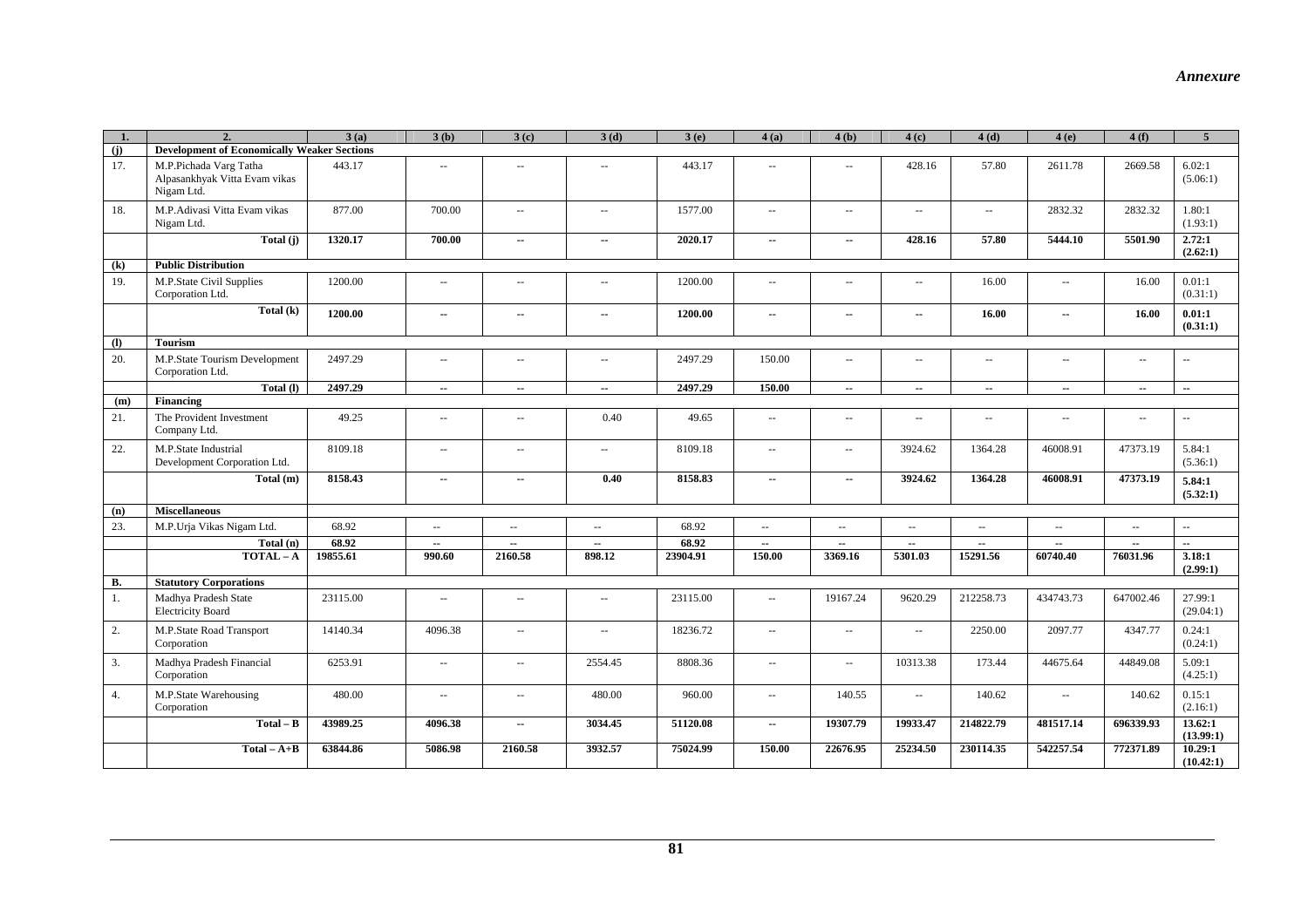|           | 2.                                                       | 3(a)          | 3(b)                     | 3(c)                     | 3(d)                     | 3(e)                | 4(a)                     | 4(b)                     | 4(c)                     | 4(d)                     | 4(e)                     | 4(f)                     | $\overline{5}$                        |
|-----------|----------------------------------------------------------|---------------|--------------------------|--------------------------|--------------------------|---------------------|--------------------------|--------------------------|--------------------------|--------------------------|--------------------------|--------------------------|---------------------------------------|
|           | <b>C Non-working Companies</b>                           |               |                          |                          |                          |                     |                          |                          |                          |                          |                          |                          |                                       |
| (a)       | <b>Agriculture and Allied</b>                            |               |                          |                          |                          |                     |                          |                          |                          |                          |                          |                          |                                       |
| 1.        | M.P.Lift Irrigation Corporation<br>Ltd.                  | 592.29        | $\overline{\phantom{a}}$ | $\overline{\phantom{a}}$ | $\sim$                   | 592.29              | $\overline{\phantom{a}}$ | $\overline{\phantom{a}}$ | $\sim$ $\sim$            | $\sim$ $\sim$            | $\sim$                   | $\sim$ $\sim$            | $\hspace{0.05cm} -$                   |
| 2.        | M.P.State Dairy Development<br>Corporation Ltd.          | $\sim$ $\sim$ | $\sim$ $-$               | $\sim$ $\sim$            | $\sim$                   | $\sim$ $\sim$       | $\overline{\phantom{a}}$ | $\sim$ $\sim$            | $\sim$ $\sim$            | $\sim$ $\sim$            | $\sim$                   | $\sim$ $\sim$            | $\sim$ $\sim$                         |
| Total (a) |                                                          | 592.29        | $\overline{\phantom{a}}$ | $\sim$                   | $\sim$                   | $\overline{592.29}$ | $\overline{\phantom{a}}$ | $\sim$                   | $\sim$                   | ۰.                       | $\overline{\phantom{a}}$ | $\sim$                   | $\overline{\phantom{a}}$              |
| (b)       | <b>Industries</b>                                        |               |                          |                          |                          |                     |                          |                          |                          |                          |                          |                          |                                       |
| 3.        | M.P.Leather Development<br>Corporation Ltd.              | 154.29        | $\overline{\phantom{a}}$ | $\overline{\phantom{a}}$ | $\sim$ $\sim$            | 154.29              | $\hspace{0.05cm} \ldots$ | $\sim$ $\sim$            | $\sim$ $\sim$            | $\overline{\phantom{a}}$ | $\overline{\phantom{a}}$ | $\sim$                   | $\overline{\phantom{a}}$<br>(0.03:1)  |
| 4.        | M.P.Film Development<br>Corporation Ltd.                 | 103.84        | $\sim$ $\sim$            | $\overline{\phantom{a}}$ | $\sim$                   | 103.84              | $\sim$ $\sim$            | $\sim$ $\sim$            | $\sim$ $\sim$            | $\sim$ $\sim$            | $\overline{\phantom{a}}$ | $\sim$ $\sim$            | $\hspace{0.05cm} -$                   |
|           | Total (b)                                                | 258.13        | $\overline{\phantom{a}}$ | ۰.                       | $\overline{\phantom{a}}$ | 258.13              | $\overline{\phantom{a}}$ | $\overline{\phantom{a}}$ | $\overline{\phantom{a}}$ | $\overline{\phantom{a}}$ |                          | $\overline{\phantom{a}}$ | $\overline{\phantom{a}}$<br>(0.02::1) |
| (c)       | <b>Construction</b>                                      |               |                          |                          |                          |                     |                          |                          |                          |                          |                          |                          |                                       |
| 5.        | M.P.Rajya Setu Nirman Nigam<br>Ltd.                      | 500.00        | $\sim$ $-$               | $- -$                    | $\sim$ $\sim$            | 500.00              | $\sim$ $\sim$            | $\hspace{0.05cm} \ldots$ | $\overline{\phantom{a}}$ | $\overline{\phantom{m}}$ | $- -$                    | $\sim$                   | $\hspace{0.05cm} -$                   |
|           | Total $(c)$                                              | 500.00        | ۰.                       |                          | $\overline{\phantom{a}}$ | 500.00              | $\sim$ $\sim$            | --                       | $\overline{\phantom{a}}$ | $\sim$                   | --                       | $\overline{\phantom{a}}$ | $\overline{\phantom{a}}$              |
| (d)       | Financing                                                |               |                          |                          |                          |                     |                          |                          |                          |                          |                          |                          |                                       |
| 6.        | M.P.Panchayati Raj Vitta Avam<br>Gramin Vikas Nigam Ltd. | 27.25         | $\overline{\phantom{a}}$ | $\overline{\phantom{a}}$ | 15.67                    | 42.92               | $\sim$ $\sim$            | $\sim$ $\sim$            | $\sim$ $\sim$            | $\sim$ $-$               | $\sim$                   | $\sim$ $\sim$            | $\sim$                                |
| Total (d) |                                                          | 27.25         | $\overline{\phantom{a}}$ |                          | 15.67                    | 42.92               | $\sim$                   | ⊷                        | $\sim$                   | $\sim$                   | $- -$                    | ۰.                       | $\sim$                                |
|           | <b>Grand Total C</b>                                     | 1377.67       | $\overline{\phantom{a}}$ | $\overline{\phantom{a}}$ | 15.67                    | 1393.34             | $- -$                    | $\sim$ $-$               | $\sim$                   | $\sim$                   | $\sim$                   | ۰.                       | $\sim$<br>$\sim$                      |
|           | <b>GRAND TOTAL (A+B+C)</b>                               | 65222.53      | 5086.98                  | 2160.58                  | 3948.24                  | 76418.33            | 150.00                   | 22676.95                 | 25234.50                 | 230114.35                | 542257.54                | 772371.89                | 10.11:1<br>(10.23:1)                  |

*Note: Except in respect of Companies which finalised their accounts for the year 2001-02 (Serial No.A-5, 6, C-2 and 4) figures are provisional and as forwarded by the Companies/Corporations. Further, as MPSEB has not furnished any figures for the year 2001-02, previous year's figures (2000-01) have been adopted* 

*\*\* Loans outstanding at the close of 2001-02 represents long-term loans only.* 

*@ Includes bonds, debentures, inter-corporate deposits etc.* 

*\$ Adjusted against the work under construction at the end of the year.*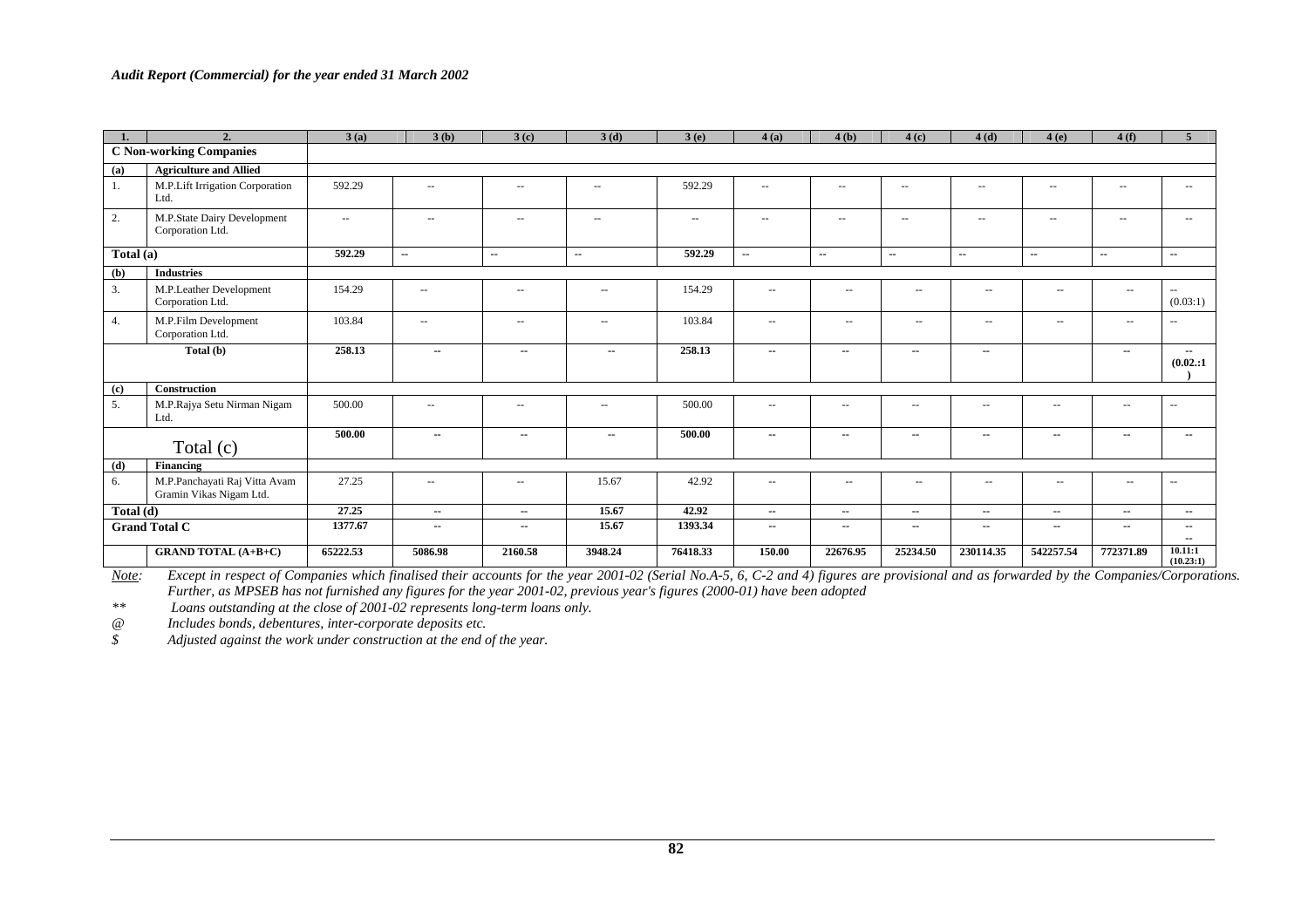#### *(Referred to in paragraphs 1.2.3,1.2.4,1.2.4.1.1,1.2.5,1.3.4 and 1.3.5)*

#### **Summarised Financial results of Government Companies and Statutory Corporations for the latest year for which accounts were finalised**

|            |                                                          |                              |                               |                              |                                           |                                           |                                                   |                    | $\sim$<br>$\overline{ }$                    |                         |                                                   |                                                            | - 10                                                    |               | $\overline{\phantom{a}}$ |
|------------|----------------------------------------------------------|------------------------------|-------------------------------|------------------------------|-------------------------------------------|-------------------------------------------|---------------------------------------------------|--------------------|---------------------------------------------|-------------------------|---------------------------------------------------|------------------------------------------------------------|---------------------------------------------------------|---------------|--------------------------|
| Sl.<br>No. | <b>Sector and Name of</b><br>Company                     | Name of<br><b>Department</b> | Date of<br>incorpora-<br>tion | <b>Period of</b><br>accounts | Year in<br>which<br>accounts<br>finalised | <b>Net Profit</b><br>$(+)/$<br>Loss $(-)$ | <b>Net</b><br>Impact<br>of audit<br>com-<br>ments | Paid-up<br>Capital | Accumula-<br>ted Profit $(+)$<br>$/Loss(-)$ | Capital<br>employed (A) | <b>Total return</b><br>on capital<br>employed (B) | Percentage<br>of total<br>return on<br>capital<br>employed | <b>Arrers</b><br>in<br>accounts<br>in terms<br>of years | Turn-<br>over | Manpo-<br>wer            |
| 1.         | 2.                                                       | 3.                           | 4.                            | 5.                           | 6.                                        | 7.                                        | 8.                                                | 9.                 | 10                                          | 11                      | 12                                                | 13.                                                        | 14.                                                     | 15            | 16                       |
| A.         | <b>Government Companies</b>                              |                              |                               |                              |                                           |                                           |                                                   |                    |                                             |                         |                                                   |                                                            |                                                         |               |                          |
|            | Working                                                  |                              |                               |                              |                                           |                                           |                                                   |                    |                                             |                         |                                                   |                                                            |                                                         |               |                          |
| (a)        | <b>Agriculture and Allied</b>                            |                              |                               |                              |                                           |                                           |                                                   |                    |                                             |                         |                                                   |                                                            |                                                         |               |                          |
| Ι.         | M.P.State Agro industries                                | Agriculture                  | 21-03-1969                    | 1999-2000                    | 2001-2002                                 | $(+)31.30$                                | $\sim$ $\sim$                                     | 329.50             | $(-)33.93$                                  | 994.48                  | $(+)54.68$                                        | 5.50                                                       | 02                                                      | 20001.62      | 804                      |
|            | Dev Corpn. Ltd.                                          |                              |                               |                              |                                           |                                           |                                                   |                    |                                             |                         |                                                   |                                                            |                                                         |               |                          |
|            | $\overline{TOTAL(a)}$                                    |                              |                               |                              |                                           | $(+)31.30$                                | $\overline{\phantom{a}}$                          | 329.50             | $(-)33.93$                                  | 994.48                  | $(+)54.68$                                        | 5.50                                                       | 02                                                      | 20001.62      | 804                      |
| (b)        | <b>Industries</b>                                        |                              |                               |                              |                                           |                                           |                                                   |                    |                                             |                         |                                                   |                                                            |                                                         |               |                          |
| 2.         | M.P.State Industries                                     | Commerce &<br>Industries     | 11-04-1961                    | 1998-1999                    | 2001-2002                                 | $(-)1397.34$                              | $\sim$ $\sim$                                     | 1511.67            | $(-)3193.26$                                | 1285.83                 | $(-)1135.47$                                      | $\sim$ $\sim$                                              | 03                                                      | 1800.41       | NA                       |
|            | Corporation Ltd.                                         |                              |                               |                              |                                           |                                           |                                                   |                    |                                             |                         |                                                   |                                                            |                                                         |               |                          |
| 3.         | M.P.Export Corporation<br>Ltd.                           | Commerce &<br>Industries     | 14-02-1977                    | 2000-2001                    | 2001-2002                                 | $(-)3.15$                                 | $\sim$ $\sim$                                     | 80.25              | $(+)499.75$                                 | 580.00                  | $(-)20.86$                                        | $\sim$ $\sim$                                              | 01                                                      | 4111.52       | 63                       |
| 4.         | M.P. Laghu Udyog Nigam<br>Ltd.                           | Commerce &<br>Industries     | 28-12-1961                    | $\overline{2000}$ -2001      | 2002-2003                                 | $(+)25.93$                                | $\sim$                                            | 267.75             | $(+)558.82$                                 | 734.42                  | $(+)28.18$                                        | 3.84                                                       | 01                                                      | 2874.34       | 473                      |
|            | TOTAL (b)                                                |                              |                               |                              |                                           | $(-)1374.56$                              |                                                   | 1859.67            | $(-)2134.69$                                | 2600.25                 | $(-)1128.15$                                      | $\overline{\phantom{a}}$                                   | 05                                                      | 8786.27       | 536                      |
| (c)        | <b>Electronics</b>                                       |                              |                               |                              |                                           |                                           |                                                   |                    |                                             |                         |                                                   |                                                            |                                                         |               |                          |
| 5.         | M.P.State electronics<br>Development Corporation<br>Ltd. | Commerce &<br>Industries     | 18-11-1983                    | 2001-2002                    | 2002-2003                                 | $(-)80.81$                                | $\sim$                                            | 2191.25            | $(+)616.81$                                 | 1847.55                 | $(-)80.81$                                        | $\sim$                                                     | $\overline{\phantom{a}}$                                | 315.27        | 71                       |
| 6.         | <b>Optel Telecommunications</b><br>Ltd.                  | Commerce &<br>Industries     | 23-12-1988                    | 2001-2002                    | 2002-2003                                 | $(-)1118.63$                              | $\sim$                                            | 2397.71            | $(-)4455.99$                                | 4954.70                 | $(+)43.71$                                        | 0.9                                                        | $\overline{\phantom{a}}$                                | 253.63        | 458                      |
|            | TOTAL (c)                                                |                              |                               |                              |                                           | $(-)1199.44$                              | $\overline{\phantom{a}}$                          | 4588.96            | $(-)3839.18$                                | 6802.25                 | $(-)37.10$                                        | $\blacksquare$                                             | $\overline{\phantom{a}}$                                | 568.90        | 529                      |

**(Figures in columns 7 to 12 & 15 are Rupees in Lakh)**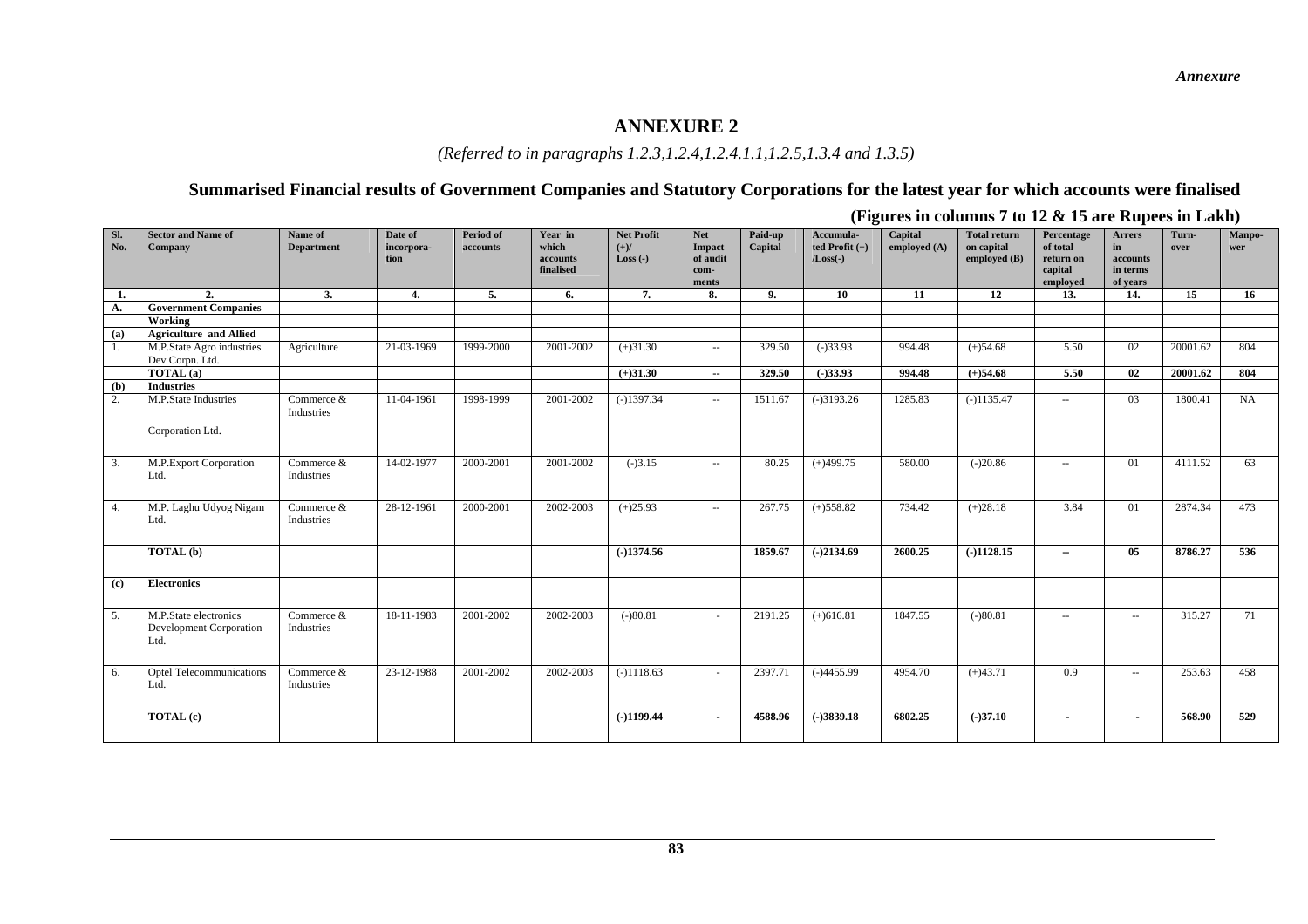| 1.  | 2.                                                      | 3.                                 | 4.         | 5.        | 6.            | 7.          | 8.                       | 9.      | 10           | 11       | 12          | 13.                      | 14. | 15      | 16   |
|-----|---------------------------------------------------------|------------------------------------|------------|-----------|---------------|-------------|--------------------------|---------|--------------|----------|-------------|--------------------------|-----|---------|------|
| (d) | <b>Textiles</b>                                         |                                    |            |           |               |             |                          |         |              |          |             |                          |     |         |      |
| 7.  | M.P. State Textile<br>Corporation Ltd.                  | Commerce &<br>Industries           | 27-11-1970 | 1999-2000 | 2002-2003     | $(-)968.08$ | $\sim$                   | 685.95  | $(-)4017.77$ | 5323.07  | $(-)567.46$ | $\sim$ $\sim$            | 02  | 2050.71 | 1562 |
|     | <b>TOTAL</b> (d)                                        |                                    |            |           |               | $(-)968.08$ | $\blacksquare$           | 685.95  | $(-)4017.77$ | 5323.07  | $(-)567.46$ | $\overline{\phantom{a}}$ | 02  | 2050.71 | 1562 |
| (e) | Hand looms & Handicraft                                 |                                    |            |           |               |             |                          |         |              |          |             |                          |     |         |      |
| 8.  | M.P. Hasthshilp Avam<br>Hath Kargha Vikas Nigam<br>Ltd. | Gram Udyog<br>Department           | 18-11-1981 | 1997-1998 | 2001-2002     | $(-)27.19$  | $(-)12.87$               | 89.16   | $(-)144.57$  | 1799.33  | $(-)27.19$  | $\sim$ $-$               | 04  | 702.14  | 345  |
|     | TOTAL (e)                                               |                                    |            |           |               | $(-)27.19$  | $(-)12.87$               | 89.16   | $(-)144.57$  | 1799.33  | $(-)27.19$  | $\sim$                   | 04  | 702.14  | 345  |
| (f) | Forest                                                  |                                    |            |           |               |             |                          |         |              |          |             |                          |     |         |      |
| 9.  | M.P. Rajya Van Vikas<br>Nigam ltd.                      | Forest                             | 24-07-1975 | 2000-2001 | 2001-2002     | $(+)237.79$ | $\sim$ $\sim$            | 1636.24 | $(+)458.00$  | 11744.16 | $(+)239.94$ | 2.04                     | 01  | 2708.72 | 280  |
|     | <b>TOTAL</b> (f)                                        |                                    |            |           |               | $(+)237.79$ | $\sim$                   | 1636.24 | $(+)458.00$  | 11744.16 | $(+)239.94$ | 2.04                     | 01  | 2708.72 | 1929 |
| (g) | <b>Mining</b>                                           |                                    |            |           |               |             |                          |         |              |          |             |                          |     |         |      |
| 10. | M.P. State Mining<br>Corporation Ltd.                   | Mineral<br>Resources<br>Department | 19-01-1962 | 1999-2000 | 2002-2003     | $(+)70.55$  | $\sim$                   | 219.59  | $(-)196.56$  | 23.00    | $(+)343.85$ | 1495                     | 02  | 3184.61 | 802  |
|     | TOTAL (g)                                               |                                    |            |           |               | $(+)70.55$  | $\sim$                   | 219.59  | $(-)196.56$  | 23.00    | $(+)343.85$ | 1495                     | 02  | 3184.61 | 802  |
| (h) | Construction                                            |                                    |            |           |               |             |                          |         |              |          |             |                          |     |         |      |
| 11. | M.P. Police Housing<br>Corporation Ltd.                 | Home (Police)                      | 31-03-1981 | 2000-2001 | $2002 - 2003$ | $(-)79.11$  | $\sim$                   | 600.00  | $(-)403.84$  | 2702.11  | $(-)79.11$  | $\sim$ $\sim$            | 01  | 90.62   | 223  |
|     | TOTAL (h)                                               |                                    |            |           |               | $(-)79.11$  | $\overline{\phantom{a}}$ | 600.00  | $(-)403.84$  | 2702.11  | $(-)79.11$  | $\overline{\phantom{a}}$ | 01  | 90.62   | 223  |
| (i) | <b>Area Development</b>                                 |                                    |            |           |               |             |                          |         |              |          |             |                          |     |         |      |
| 12. | M.P.A.K.V.N. (Bhopal)<br>Ltd.,                          | Commerce &<br>Industries           | 16-10-1987 | 2000-2001 | 2001-2002     | $(+)63.29$  | $\sim$                   | 135.01  | $(+)159.84$  | 294.85   | $(+)68.52$  | 23.24                    | 01  | 346.79  | 280  |
| 13. | M.P.A.K.V.N. (Indore) Ltd.                              | $-do-$                             | 16-11-1981 | 1999-2000 | 2001-2002     | $(+)51.11$  |                          | 165.00  | $(+)276.59$  | 431.05   | $(+)51.28$  | 11.90                    | 02  | 111.81  | 359  |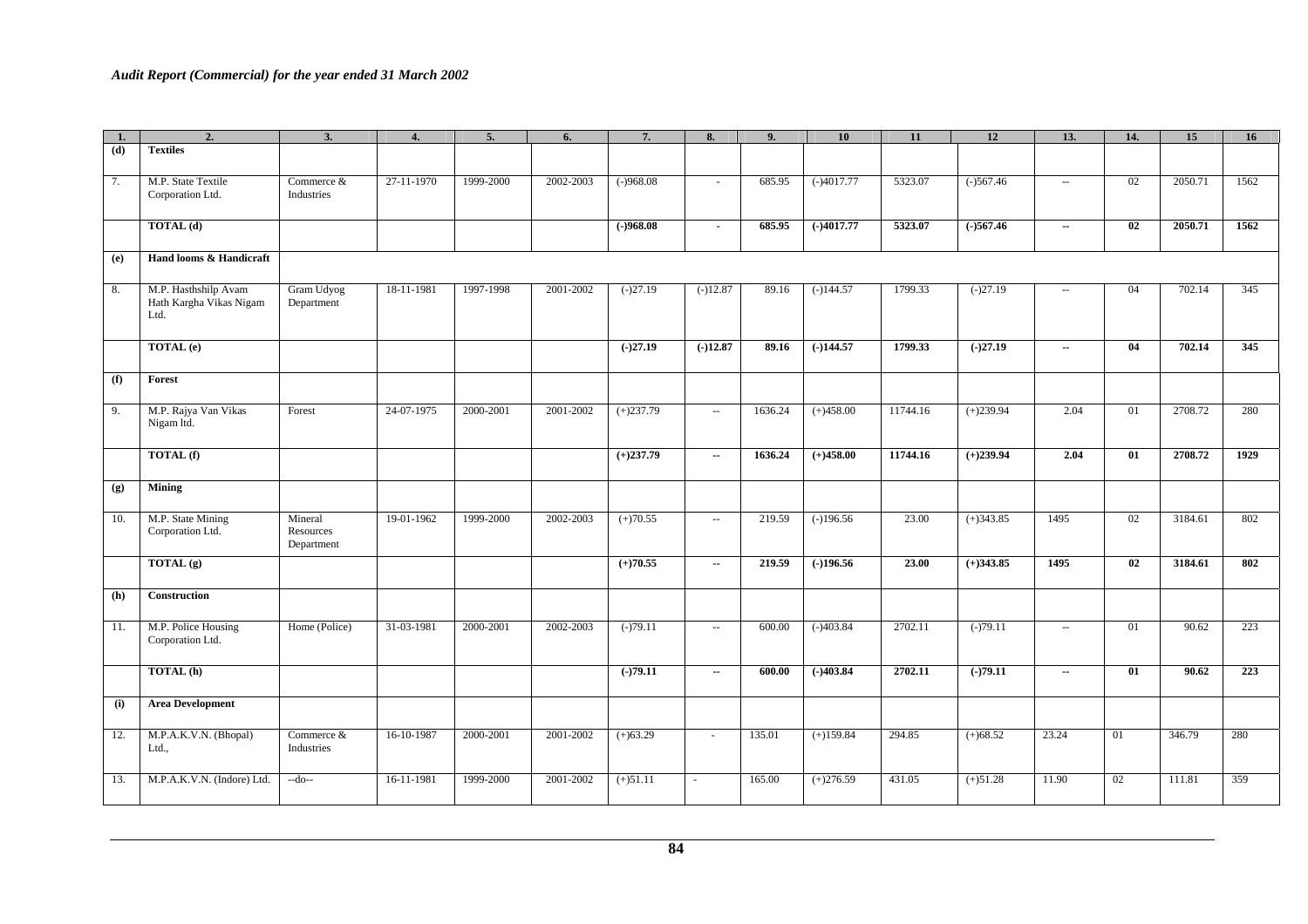#### *Annexure*

|          | $\overline{2}$                                                        | 3.                                                  | $\overline{4}$ . | 5.        | 6.        | 7.          | 8.                       | 9.      | 10           | 11       | 12           | 13.    | 14. | 15       | 16   |
|----------|-----------------------------------------------------------------------|-----------------------------------------------------|------------------|-----------|-----------|-------------|--------------------------|---------|--------------|----------|--------------|--------|-----|----------|------|
| 14       | M.P.A.K.V.N. (Jabalpur)<br>Ltd.                                       | $-do-$                                              | 16-11-1981       | 2000-2001 | 2001-2002 | $(+)222.80$ | $(+)$ 4.95               | 133.12  | $(+)297.07$  | 1263.46  | $(+)224.67$  | 17.78  | 01  | 225.82   | 73   |
| 15       | M.P.A.K.V.N. (Rewa) Ltd.                                              | $-do-$                                              | 16-11-1981       | 1999-2000 | 2001-2002 | $(-)17.44$  | $\sim$                   | 80.00   | $(-)462.12$  | 7.96     | $(-)5.44$    | $\sim$ | 02  | 21.00    | 100  |
| 16       | M.P.A.K.V.N. (Gwalior)<br>Ltd.                                        | $-do-$                                              | 28-05-1985       | 2000-2001 | 2001-2002 | $(+)41.20$  | $\sim$                   | 75.00   | $(+)108.56$  | 183.56   | $(+)43.37$   | 23.63  | 01  | 0.22     | 171  |
|          | <b>TOTAL</b> (i)                                                      |                                                     |                  |           |           | $(+)360.96$ | $\blacksquare$           | 588.13  | $(+)379.94$  | 2180.88  | $(+)382.40$  | 17.53  | 07  | 705.64   | 983  |
| (i)      | Department of economically weaker sections                            |                                                     |                  |           |           |             |                          |         |              |          |              |        |     |          |      |
| 17       | M.P. Pichhda Varg Tatha<br>Alpsankhyak Vitta avam<br>Vikas Nigam ltd. | Picchda Varg<br>Kalyan Vibhag                       | 29-09-1994       | 1996-97   | 2001-2002 | $(-)1.55$   |                          | 96.60   | $(-)14.47$   | 1002.85  | $(+)17.19$   | 1.71   | 05  | 32.06    | 23   |
| 18       | M.P. Adivasi Vitta Avam<br>Vikas Nigam Ltd.                           | Schedule Tribe<br>Welfare<br>Department             | 29-09-1994       | 1998-99   | 2002-2003 | $(+)90.34$  | $\sim$ $\sim$            | 1100.00 | $(+)174.99$  | 5302.15  | $(+)166.92$  | 3.15   | 03  | 255.56   | 136  |
|          | <b>TOTAL</b> (j)                                                      |                                                     |                  |           |           | $(-)88.79$  | $\overline{\phantom{a}}$ | 1196.60 | $(+)160.52$  | 6305.00  | $(+)184.11$  | 2.92   | 08  | 287.62   | 159  |
| (k)      | <b>Public Distribution</b>                                            |                                                     |                  |           |           |             |                          |         |              |          |              |        |     |          |      |
| 19       | M.P. State Civil Supplies<br>Corporation ltd.                         | Food, Civil<br>Supplies &<br>Consumer<br>Protection | 03-04-1974       | 2000-2001 | 2002-2003 | $(+)177.87$ | $\sim$                   | 1200.00 | $(+)925.18$  | 22956.66 | $(+)2895.41$ | 12.61  | 01  | 98130.95 | 1551 |
|          | TOTAL (k)                                                             |                                                     |                  |           |           | $(+)177.87$ | $\sim$                   | 1200.00 | $(+)925.18$  | 22956.66 | $(+)2895.41$ | 12.61  | 01  | 98130.95 | 1551 |
| $\bf{r}$ | Tourism                                                               |                                                     |                  |           |           |             |                          |         |              |          |              |        |     |          |      |
| 20       | M.P. State Tourism<br>Development Corporation<br>Ltd.                 | Tourism                                             | 24-05-1978       | 1999-2000 | 2002-2003 | $(-)157.72$ | $(-) 14.12$              | 2324.09 | $(-)1102.72$ | 2665.43  | $(-)133.82$  |        | 02  | 1062.00  | 840  |
|          | <b>TOTAL</b> (I)                                                      |                                                     |                  |           |           | $(-)157.72$ | $\sim$                   | 2324.09 | $(-)1102.72$ | 2665.43  | $(-)133.82$  |        | 02  | 1062.00  | 840  |
| (m)      | <b>Financing</b>                                                      |                                                     |                  |           |           |             |                          |         |              |          |              |        |     |          |      |
| 21       | The Provident Investment<br>Company Ltd.                              | Finance                                             | 04-12-1926       | 1998-99   | 2000-2001 | $(+)30.57$  |                          | 49.66   | $(+)50.51$   | 89.53    | $(+)30.64$   | 34.22  | 03  | 99.39    | 23   |
| 22       | M.P. State Industrial<br><b>Development Corporation</b><br>Ltd.       | Commerce &<br>Industry                              | 13-09-1965       | 1998-99   | 2000-2001 | $(+)35.78$  |                          | 8109.18 |              | 28429.05 | $(+)2306.95$ | 8.11   | 03  | 3142.27  | 115  |
|          | TOTAL (m)                                                             |                                                     |                  |           |           | $(+)66.35$  |                          | 8158.84 | $(+)50.51$   | 28518.58 | $(+)2337.59$ | 8.20   | 06  | 3241.66  | 138  |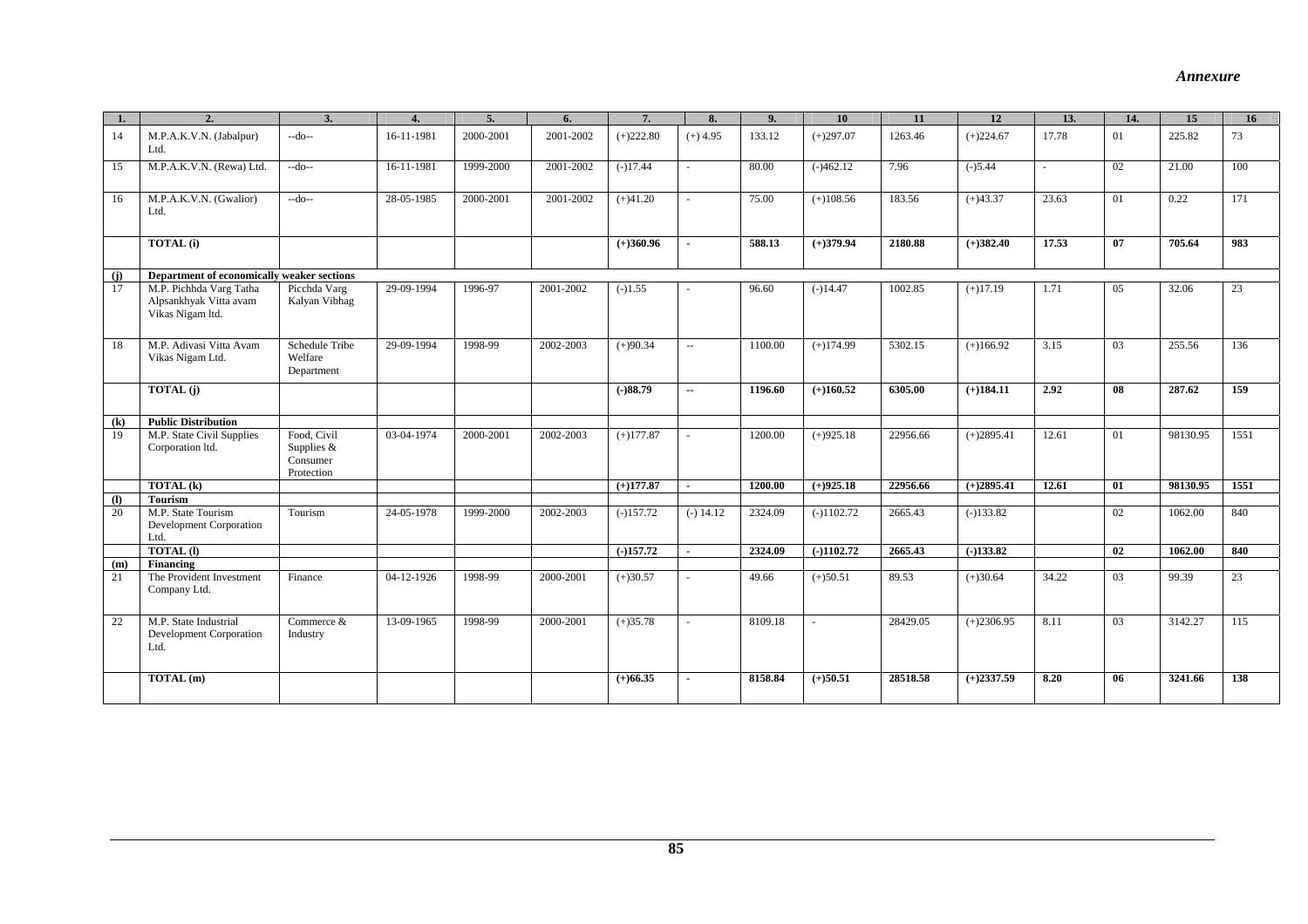|              | 2.                                               | 3.                                                  | 4.         | 5.        | 6.        | 7.                                                                                                              | 8.             | 9.       | 10             | 11           | 12                                                                                                                          | 13.                      | 14.            | 15        | 16     |
|--------------|--------------------------------------------------|-----------------------------------------------------|------------|-----------|-----------|-----------------------------------------------------------------------------------------------------------------|----------------|----------|----------------|--------------|-----------------------------------------------------------------------------------------------------------------------------|--------------------------|----------------|-----------|--------|
| (n)          | <b>Miscellaneous</b>                             |                                                     |            |           |           |                                                                                                                 |                |          |                |              |                                                                                                                             |                          |                |           |        |
| 23           | M.P. Urja Vikas Nigam Ltd.                       | <b>Energy Department</b>                            | 25-08-1982 | 2000-2001 | 2001-2002 | $(-)342.43$                                                                                                     |                | 68.92    | $(-)342.43$    | 200.75       | $(-)342.43$                                                                                                                 | $\sim$                   | 01             | 365.99    | 280    |
|              | TOTAL (n)                                        |                                                     |            |           |           | $(-)342.43$                                                                                                     |                | 68.92    | $(-)342.43$    | 200.75       | $(-)342.43$                                                                                                                 | $\overline{\phantom{a}}$ | 01             | 365.99    | 280    |
|              | $TOTAL-A$                                        |                                                     |            |           |           | $(-)3114.92$                                                                                                    | $\sim$         | 23545.65 | $(-)10241.54$  | 94815.95     | 4122.72                                                                                                                     | 4.35                     |                |           |        |
| <b>B.</b>    | <b>Statutory Corporations</b>                    |                                                     |            |           |           |                                                                                                                 |                |          |                |              |                                                                                                                             |                          |                |           |        |
| 1.           | Madhya Pradesh State<br><b>Electricity Board</b> | Energy                                              | 01-04-1957 | 2000-2001 | 2002-2003 | $(-)147380.58$                                                                                                  |                | 23115.00 | $(-)161521.53$ | 516348.88    | $(-)52049.01$                                                                                                               | $\sim$                   | 01             | 531860.34 | 96704  |
| 2.           | M.P. State Road Transport<br>Corporation         | Transport                                           | 21-05-1962 | 2000-2001 | 2001-2002 | $(-)6489.82$                                                                                                    |                | 18236.73 | $(-)63933.83$  | 13400.61     | $(-)5024.53$                                                                                                                | ×.                       | 01             | 2777956   | 19260  |
| 3.           | Madhya Pradesh Financial<br>Corporation          | Finance                                             | 30-06-1955 | 2000-2001 | 2001-2002 | $(+)202.49$                                                                                                     |                | 8808.36  | $(-)13403.18$  | 47113.78     | $(+)3462.86$                                                                                                                | 7.35                     | 01             | 4569.53   | 327    |
| 4.           | Madhya Pradesh State Ware<br>housing Corporation | Food, Civil<br>Supplies &<br>Consumer<br>Protection | 19-02-1958 | 2000-2001 | 2002-2003 | $(+)1486.44$                                                                                                    | $\sim$         | 960.00   | Negligible     | 9309.95      | $(+)1816.31$                                                                                                                | 19.51                    | 01             | 4809.93   | 1862   |
|              | <b>TOTAL B</b>                                   |                                                     |            |           |           | $(-)152181.47$                                                                                                  | $\sim$         | 51120.09 | $(-)238858.54$ | 586173.22    | $(-)51794.37$                                                                                                               | $\blacksquare$           | 04             | 569019.36 | 18153  |
|              | <b>GRAND TOTAL (A+B)</b>                         |                                                     |            |           |           | $(-)155296.39$                                                                                                  | $\sim$         | 74665.74 | $(-)249100.08$ | 690155.06    | $(-)47671.65$                                                                                                               | $\overline{\phantom{a}}$ | $\sim$         |           |        |
| $\mathbf{C}$ | <b>Non-working Companies</b>                     |                                                     |            |           |           |                                                                                                                 |                |          |                |              |                                                                                                                             |                          |                |           |        |
| (a)          | Agriculture                                      |                                                     |            |           |           |                                                                                                                 |                |          |                |              |                                                                                                                             |                          |                |           |        |
| 1.           | M.P.Lift Irrigation<br>Corporation Ltd.          | Water resources<br>Deptt.                           | 13-07-1976 | 1989-90   | 2001-2002 | $(-)7.36$                                                                                                       |                | 592.29   | $(-)615.57$    | $(-)17.87$   | $(-)7.36$                                                                                                                   |                          | 12             | ٠         | $\sim$ |
| 2            | M.P.State Dairy Dev.<br>Corpn. Ltd.              | Agriculture                                         | 22-03-1975 | 2001-2002 | 2002-2003 | federation limited w.e.f. 01/04/1983                                                                            |                |          |                |              | No profit and loss account has been prepared as all the assets and liability have been taken over by M.P. Cooperative dairy |                          |                |           |        |
|              | Total (a)                                        |                                                     |            |           |           | $(-)7.36$                                                                                                       | $\blacksquare$ | 592.29   | $(-)615.57$    | $(-)17.87$   | $(-)7.36$                                                                                                                   | $\overline{\phantom{a}}$ |                |           |        |
| (b)          | <b>Industries</b>                                |                                                     |            |           |           |                                                                                                                 |                |          |                |              |                                                                                                                             |                          |                |           |        |
| 3.           | M.P. Leather Development<br>Corporation Ltd.     | Rural Industries<br>Department                      | 25-11-1981 | 1994-95   | 2002-2003 | $(-)18.21$                                                                                                      | $\sim$         | 71.79    | $(+)13.79$     | $(+)162.95$  | $(-)17.90$                                                                                                                  |                          | 07             | 64.77     | 34     |
| 4.           | M.P.Film Development<br>Corporation Ltd.         | Department of<br>Culture                            | 16-12-1981 | 2001-2002 | 2002-2003 | Profit and loss account has not been prepared as the company has gone for voluntary winding up in December 1998 |                |          |                |              |                                                                                                                             |                          |                |           |        |
|              | Total (b)                                        |                                                     |            |           |           | $(-)18.21$                                                                                                      |                | 71.79    | $(+)13.79$     | $(+)$ 162.95 | $(-)17.90$                                                                                                                  | $\overline{\phantom{a}}$ | $\blacksquare$ |           |        |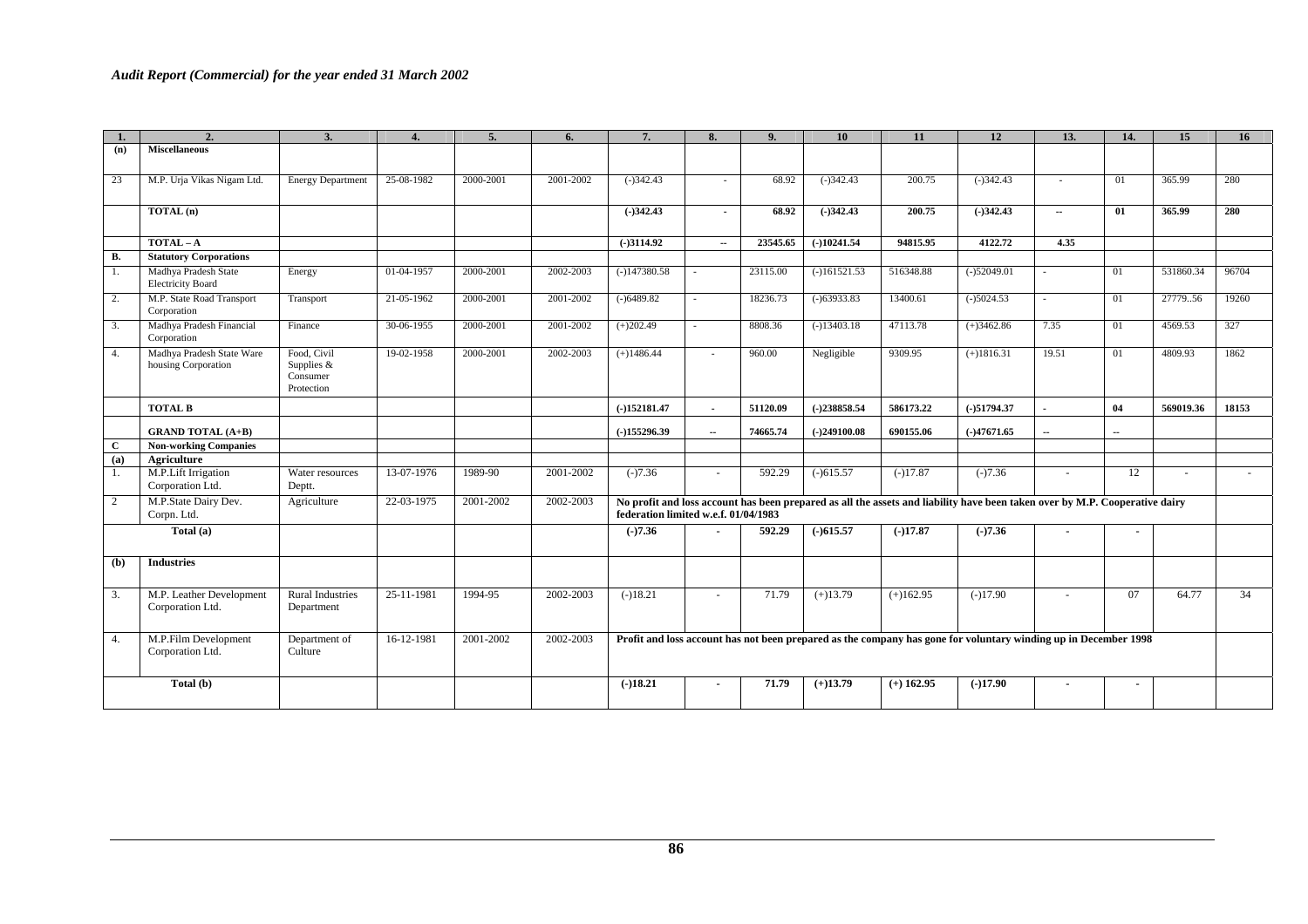#### *Annexure*

| 1.  |                                                              | 3.                                    | 4.         | 5.      | 6.        | 7.             | 8.     | 9.       | 10             | 11           | 12            | 13.                      | 14.        | 15 | 16 <sup>1</sup> |
|-----|--------------------------------------------------------------|---------------------------------------|------------|---------|-----------|----------------|--------|----------|----------------|--------------|---------------|--------------------------|------------|----|-----------------|
| (c) | Construction                                                 |                                       |            |         |           |                |        |          |                |              |               |                          |            |    |                 |
| 5.  | M.P. Rajya Setu Nirman<br>Nigam Ltd.                         | <b>PWD</b>                            | 04-10-1978 | 1989-90 | 1993-94   | $(-)112.99$    | $\sim$ | 500.00   | $(-)215.04$    | $(+) 286.90$ | $(-)112.99$   | $\sim$                   | 12         |    |                 |
|     | Total (c)                                                    |                                       |            |         |           | $(-)112.99$    | $\sim$ | 500.00   | $(-)215.04$    | $(+)$ 286.90 | $(-)112.99$   | $\blacksquare$           | 12         |    |                 |
| (d) | Financing                                                    |                                       |            |         |           |                |        |          |                |              |               |                          |            |    |                 |
| 6.  | M.P. Panchayati Raj Vitta<br>Avam Gramin Vikas Nigam<br>Ltd. | Panchayat and<br>Rural<br>Development | 30-03-1981 | 1998-99 | 2002-2003 | $(+)3.90$      | $\sim$ | 42.92    | $(+)28.75$     | $(+) 72.65$  | $(+)3.90$     | 5.37                     | 03         |    |                 |
|     | Total (d)                                                    |                                       |            |         |           | $(+)$ 3.90     | $\sim$ | 42.92    | $(+)$ 28.75    | $(+)72.65$   | $(+)3.90$     | 5.37                     | 03         |    |                 |
|     | <b>TOTAL C</b>                                               |                                       |            |         |           | $(-)134.66$    | $\sim$ | 1207.00  | $(-)788.07$    | $(+)504.63$  | $(-)134.35$   | $\sim$                   | $\sim$ $-$ |    |                 |
|     | <b>GRAND TOTAL (A+B+C)</b>                                   |                                       |            |         |           | $(-)155431.05$ | $\sim$ | 75872.74 | $(-)249888.15$ | 690659.69    | $(-)47806.00$ | $\overline{\phantom{a}}$ | $\sim$     |    |                 |

*(A) Capital employed represents net fixed assets (including capital works-in-progress) plus working capital except in case of finance companies/corporations where the capital employed is worked out as the mean of aggregate of the opening and closing balance of paid-up capital, free reserves, bonds, deposits and borrowings (including refinance)* 

*(B) Returns on capital employed represents net surplus plus or net loss minus interest on borrowed funds charged to Profit and Loss Accounts.*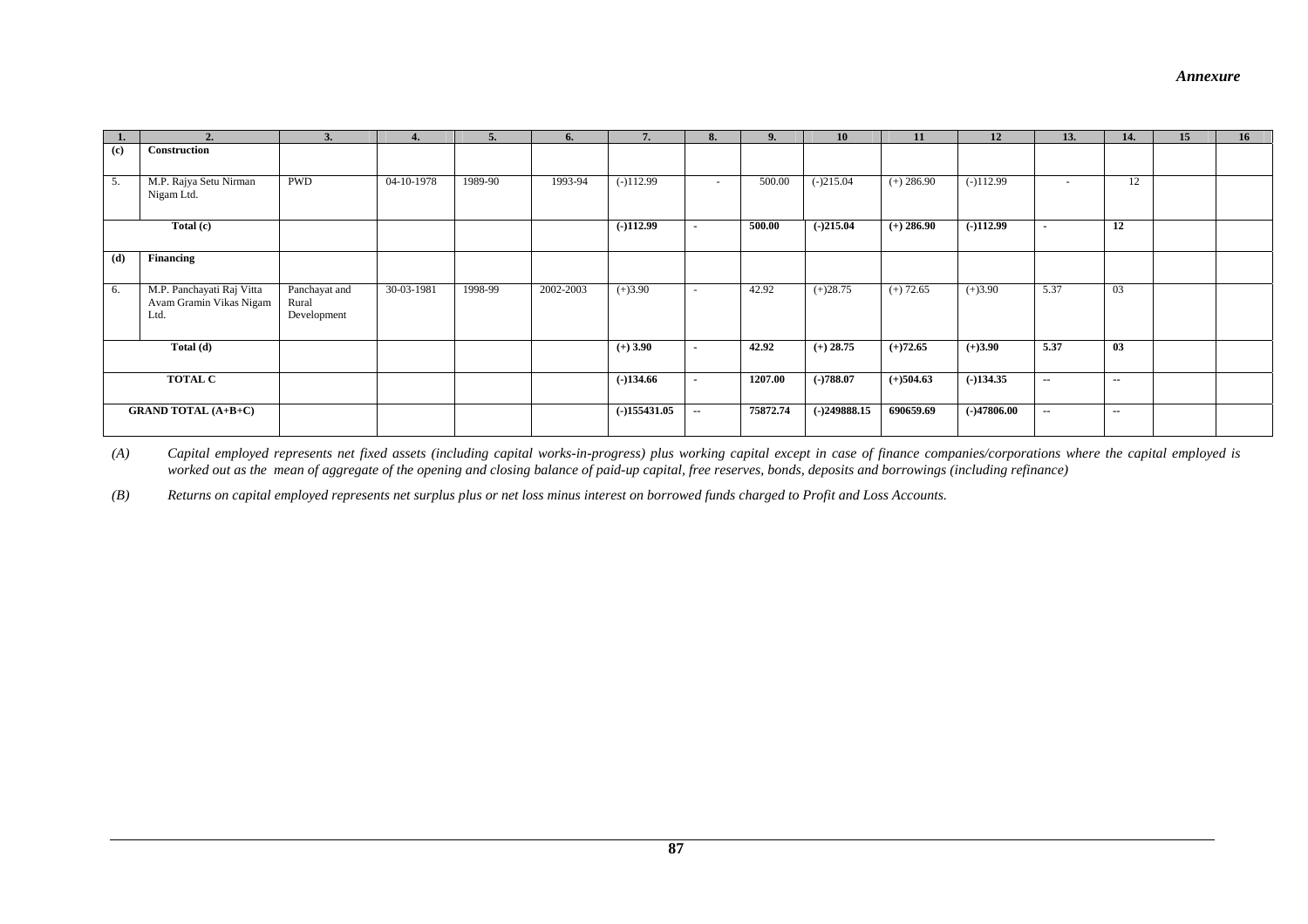#### *(Referred in Paragraphs 1.2.2 and 1.3.2)*

**Statement showing subsidy received, guarantees received, waiver of dues, loans on which moratorium allowed and loans converted into equity during the year and subsidy receivable and guarantees outstanding at the end of March 2002** 

| SI<br>No. | Name of the public Sector<br>undertaking       | year @                              | Subsidy and grants received during the |                                                      |                                     | end of the year*                                     |                                |                                                                           | Guarantees received during the year and outstanding at the                                   |                                      | Waiver of dues during the year |                          |                                 |                          | Loans on which<br>moratorium<br>allowed | <b>Loans</b> converted<br>into equity<br>during the year |
|-----------|------------------------------------------------|-------------------------------------|----------------------------------------|------------------------------------------------------|-------------------------------------|------------------------------------------------------|--------------------------------|---------------------------------------------------------------------------|----------------------------------------------------------------------------------------------|--------------------------------------|--------------------------------|--------------------------|---------------------------------|--------------------------|-----------------------------------------|----------------------------------------------------------|
|           |                                                | Central<br>Govt.                    | <b>State</b><br>Govt.                  | Others                                               | Total                               | <b>Cash Credit</b><br>from Banks                     | Loans from<br>other<br>sources | Letter of<br><b>Credit opened</b><br>by banks in<br>respect of<br>imports | Pay-ment obliga-<br>tion under<br>agreement with<br>foreign<br>consultants or<br>contractors | Total                                | Loans repayment<br>written off | Interest<br>waived       | <b>Penal interest</b><br>waived | <b>Total</b>             |                                         |                                                          |
|           | $\overline{2}$                                 | 3(a)                                | 3(b)                                   | 3(c)                                                 | 3(d)                                | 4(a)                                                 | 4(b)                           | 4(c)                                                                      | 4(d)                                                                                         | 4(e)                                 | 5(a)                           | 5(b)                     | 5(c)                            | 5(d)                     | 6                                       | $\overline{7}$                                           |
| A.        | <b>Working Government</b><br><b>Companies</b>  |                                     |                                        |                                                      |                                     |                                                      |                                |                                                                           |                                                                                              |                                      |                                |                          |                                 |                          |                                         |                                                          |
| (a)       | <b>Agriculture and Allied</b>                  |                                     |                                        |                                                      |                                     |                                                      |                                |                                                                           |                                                                                              |                                      |                                |                          |                                 |                          |                                         |                                                          |
| 1.        | M.P. State Agro Industries<br>Dev. Corpn. Ltd. | 356.62<br>(1.50)                    | 239.67<br>$(-)$                        | $\sim$<br>$\sim$                                     | 596.29<br>(1.50)                    | $\sim$                                               | $\sim$                         | $\overline{\phantom{a}}$                                                  | $\sim$                                                                                       | $\overline{\phantom{a}}$             | $\sim$                         | $\sim$                   | $\overline{\phantom{a}}$        | $\sim$                   |                                         |                                                          |
|           | Total (a)                                      | 356.62<br>(1.50)                    | 239.67<br>$(-)$                        | $\overline{\phantom{a}}$<br>$\overline{\phantom{a}}$ | 596.29<br>(1.50)                    | $\overline{\phantom{a}}$<br>$\overline{\phantom{a}}$ | $\sim$                         | $\overline{\phantom{a}}$                                                  | $\overline{\phantom{a}}$                                                                     | $\overline{\phantom{a}}$             | $\overline{\phantom{a}}$       | $\overline{\phantom{a}}$ | $\overline{\phantom{a}}$        | $\overline{\phantom{a}}$ |                                         |                                                          |
| (b)       | <b>Industries</b>                              |                                     |                                        |                                                      |                                     |                                                      |                                |                                                                           |                                                                                              |                                      |                                |                          |                                 |                          |                                         |                                                          |
| 2.        | M.P. Laghu Udyog Nigam Ltd.                    | (15.80)                             | $\sim$<br>$\sim$                       |                                                      | $\overline{a}$<br>(15.80)           | $\overline{\phantom{0}}$                             | $\overline{\phantom{a}}$       | $\overline{\phantom{a}}$                                                  |                                                                                              | . .                                  | $\sim$                         | $\sim$                   | $\overline{\phantom{a}}$        | $\sim$                   |                                         | . .                                                      |
|           | Total (b)                                      | $\overline{\phantom{a}}$<br>(15.80) | $\blacksquare$                         | $\blacksquare$                                       | $\overline{\phantom{a}}$<br>(15.80) | $\overline{\phantom{a}}$                             | $\overline{\phantom{a}}$       |                                                                           | $\overline{\phantom{a}}$                                                                     | $\overline{\phantom{a}}$             | $\overline{\phantom{a}}$       | $\overline{\phantom{a}}$ | $\overline{\phantom{a}}$        | $\overline{\phantom{a}}$ | $\overline{\phantom{a}}$                |                                                          |
| (c)       | <b>Textile</b>                                 |                                     |                                        |                                                      |                                     |                                                      |                                |                                                                           |                                                                                              |                                      |                                |                          |                                 |                          |                                         |                                                          |
| 3.        | M.P. State Textile Corp. Ltd                   |                                     |                                        |                                                      |                                     | $\sim$<br>(330.53)                                   |                                |                                                                           |                                                                                              | $\sim$ $\sim$<br>(330.53)            |                                |                          |                                 |                          |                                         |                                                          |
|           | Total (c)                                      |                                     |                                        |                                                      |                                     | $\sim$<br>(330.53)                                   |                                |                                                                           |                                                                                              | $\overline{\phantom{a}}$<br>(330.53) |                                |                          |                                 |                          |                                         |                                                          |

**(Figures in columns 3(a) to 7 are in Rupees in lakh)**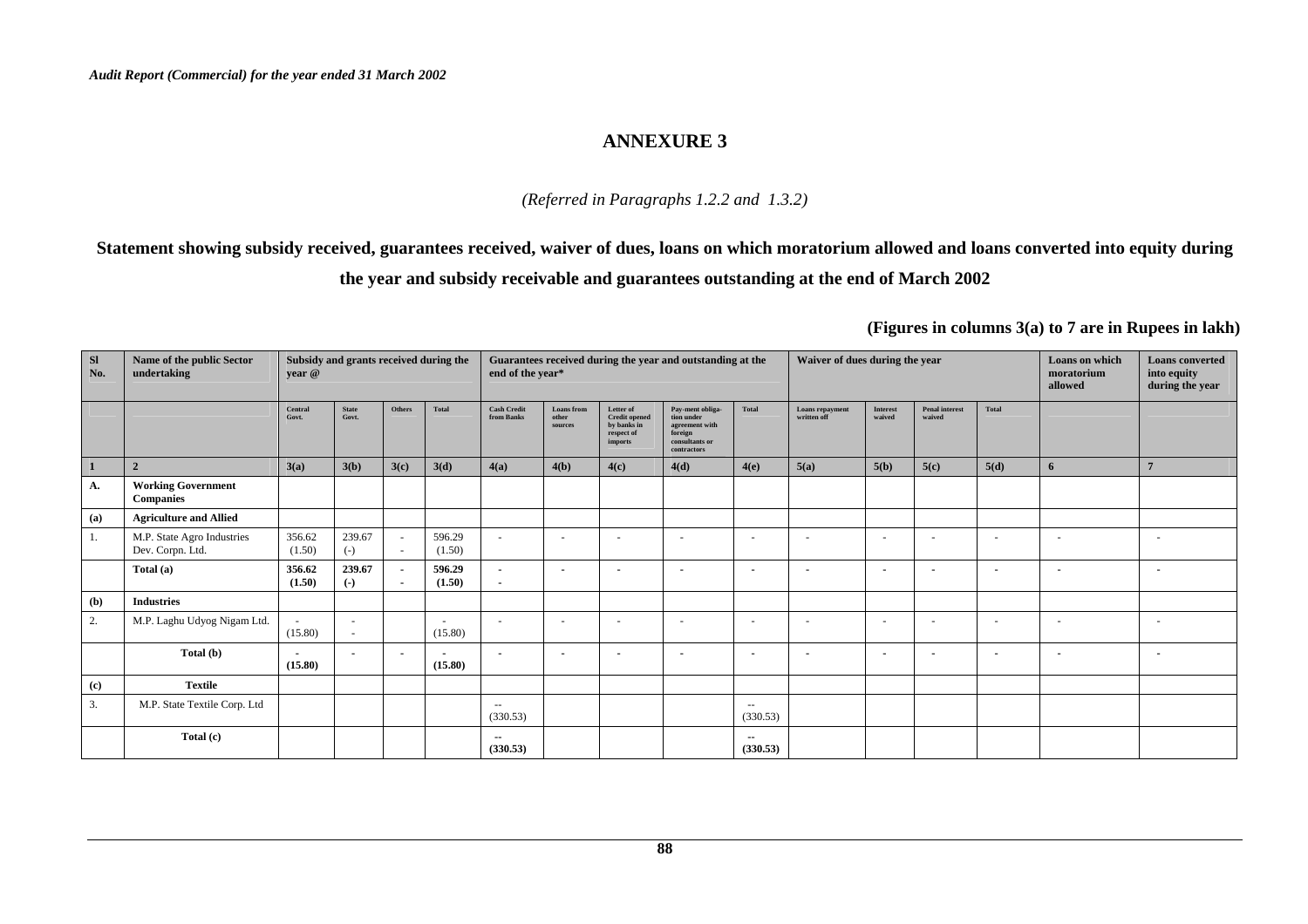| $\mathbf{1}$ | $\overline{\mathbf{2}}$                             | 3(a)                                 | 3(b)                       | 3(c)                               | 3(d)                                | 4(a)                               | 4(b)                                     | 4(c)                               | 4(d)                                                 | 4(e)                                  | 5(a)                     | 5(b)                     | 5(c)                     | 5(d)                     | 6                        | $\overline{7}$           |
|--------------|-----------------------------------------------------|--------------------------------------|----------------------------|------------------------------------|-------------------------------------|------------------------------------|------------------------------------------|------------------------------------|------------------------------------------------------|---------------------------------------|--------------------------|--------------------------|--------------------------|--------------------------|--------------------------|--------------------------|
| (d)          | <b>Handlooms and Handicrafts</b>                    |                                      |                            |                                    |                                     |                                    |                                          |                                    |                                                      |                                       |                          |                          |                          |                          |                          |                          |
| 4.           | M.P. Hastshilp Avam hath<br>Kargha Vikas Nigam Ltd. | ÷<br>(116.98)                        | $\sim$<br>(530.92)         | $\sim$                             | $\sim$<br>(647.90)                  | $\sim$                             | (451.00)                                 | $\sim$                             | $\sim$                                               | (451.00)                              | $\sim$                   | $\omega$                 |                          | $\sim$                   | $\sim$                   |                          |
|              | Total (d)                                           | (116.98)                             | $\blacksquare$<br>(530.92) | $\sim$                             | $\blacksquare$<br>(647.90)          | $\sim$                             | (451.00)                                 | $\overline{\phantom{a}}$           | $\overline{\phantom{a}}$                             | (451.00)                              | $\sim$                   | $\blacksquare$           | $\blacksquare$           | $\overline{\phantom{a}}$ | $\blacksquare$           | $\blacksquare$           |
| (e)          | Forest                                              |                                      |                            |                                    |                                     |                                    |                                          |                                    |                                                      |                                       |                          |                          |                          |                          |                          |                          |
| 5.           | M.P. Rajya Van vikas Nigam<br>Ltd.                  | (54.16)                              | $(-)$                      | $\bar{\phantom{a}}$                | (54.16)                             | $\sim$<br>$\sim$                   | (1290.80)                                | $\sim$                             | $\sim$                                               | (1290.80)                             | $\sim$                   | $\overline{\phantom{a}}$ | $\overline{\phantom{a}}$ |                          | $\overline{\phantom{a}}$ |                          |
|              | Total (e)                                           | $\sim$<br>(54.16)                    | $\left( -\right)$          | $\sim$                             | (54.16)                             | $\sim$<br>$\sim$                   | $\sim$<br>(1290.80)                      | $\blacksquare$                     | $\overline{\phantom{a}}$                             | $\overline{\phantom{a}}$<br>(1290.80) | $\sim$                   | $\blacksquare$           | $\blacksquare$           | $\blacksquare$           | $\blacksquare$           | $\overline{\phantom{a}}$ |
| (f)          | Construction                                        |                                      |                            |                                    |                                     |                                    |                                          |                                    |                                                      |                                       |                          |                          |                          |                          |                          |                          |
| 6.           | Madhya Pradesh Police<br>Housing Corpn. Ltd.        | $\sim$                               | 3031.24<br>$\sim$          | ÷.                                 | 3031.24<br>Ξ.                       |                                    | $\mathcal{L}_{\mathcal{A}}$<br>(2860.02) | ÷                                  | $\sim$                                               | $\sim$ $\sim$<br>(2860.02)            | $\sim$                   | $\sim$                   |                          | $\overline{\phantom{a}}$ | $\sim$                   |                          |
|              | Total (f)                                           | $\sim$                               | 3031.24<br>$\sim$          | $\blacksquare$                     | 3031.24<br>$\overline{\phantom{a}}$ | $\sim$                             | $\sim$<br>(2860.02)                      | $\overline{\phantom{a}}$           | $\blacksquare$                                       | $\sim$<br>(2860.02)                   | $\blacksquare$           | $\blacksquare$           | $\overline{\phantom{a}}$ | $\overline{\phantom{a}}$ | $\overline{\phantom{a}}$ | $\overline{\phantom{a}}$ |
| (g)          | <b>Area Development</b>                             |                                      |                            |                                    |                                     |                                    |                                          |                                    |                                                      |                                       |                          |                          |                          |                          |                          |                          |
| 7.           | M.P.A.K.V.N. (Jabalpur) Ltd.                        | $\sim$                               | $\sim$                     | ÷.                                 | ÷.                                  | $\sim$                             | $\overline{\phantom{a}}$<br>(290.44)     | $\sim$                             | $\sim$                                               | ÷.<br>(290.44)                        | $\sim$                   | ÷                        | $\sim$                   | $\sim$                   | $\sim$                   |                          |
| 8.           | M.P.A.K.V.N. (Rewa) Ltd.                            | $\sim$<br>$\sim$                     | $\sim$<br>$\sim$           | $\overline{\phantom{a}}$<br>$\sim$ | $\overline{\phantom{a}}$<br>÷.      | $\sim$<br>$\sim$                   | $\sim$<br>(100.00)                       | $\overline{\phantom{a}}$<br>$\sim$ | $\sim$<br>$\sim$                                     | $\sim$<br>(100.00)                    | $\sim$                   | $\sim$                   | $\overline{a}$           | $\sim$                   | $\sim$                   | $\overline{a}$           |
| 9.           | M.P.A.K.V.N. (Gwalior) Ltd.                         | 44.11<br>$\mathcal{L}_{\mathcal{L}}$ | $\sim$                     | $\sim$<br>$\sim$                   | 44.11                               | $\sim$<br>$\sim$                   | $(-)$                                    | $\overline{\phantom{a}}$           | $\sim$                                               | $\sim$<br>$(\text{-})$                | $\sim$                   | $\sim$                   | $\overline{\phantom{a}}$ | $\sim$                   | $\sim$                   | $\overline{\phantom{a}}$ |
|              | Total (g)                                           | 44.11<br>$\overline{\phantom{a}}$    | $\sim$                     | $\sim$<br>$\sim$                   | 44.11                               | $\sim$<br>$\overline{\phantom{a}}$ | (390.44)                                 | ٠<br>$\overline{\phantom{a}}$      | $\overline{\phantom{a}}$<br>$\overline{\phantom{a}}$ | (390.44)                              | $\overline{\phantom{a}}$ | $\blacksquare$           |                          | $\overline{\phantom{a}}$ | $\overline{\phantom{a}}$ | $\blacksquare$           |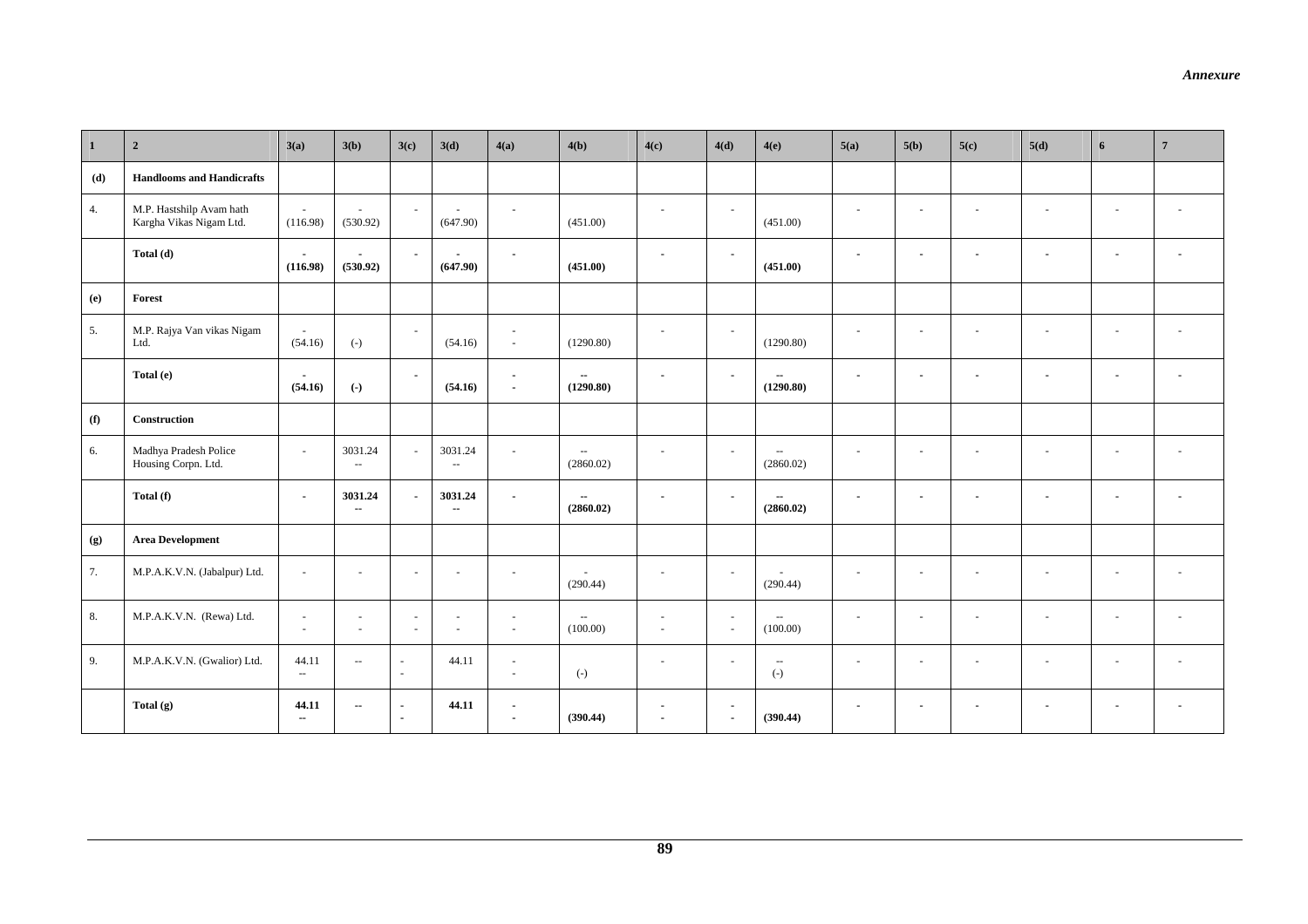#### *Audit Report (Commercial) for the year ended 31 March 2002*

| $\mathbf{1}$               | $\overline{\mathbf{2}}$                                          | 3(a)                                                 | 3(b)                                       | 3(c)                             | 3(d)                   | 4(a)                                                 | 4(b)                           | 4(c)                                                 | 4(d)                     | 4(e)                                                 | 5(a)                             | 5(b)                     | 5(c)                     | 5(d)                     | 6                        | $\overline{7}$           |
|----------------------------|------------------------------------------------------------------|------------------------------------------------------|--------------------------------------------|----------------------------------|------------------------|------------------------------------------------------|--------------------------------|------------------------------------------------------|--------------------------|------------------------------------------------------|----------------------------------|--------------------------|--------------------------|--------------------------|--------------------------|--------------------------|
| (h)                        | Development of economically weaker sections                      |                                                      |                                            |                                  |                        |                                                      |                                |                                                      |                          |                                                      |                                  |                          |                          |                          |                          |                          |
| 10.                        | M.P.Pichhra Varg tatha<br>Alpasankhyak Vitta Vikas<br>Nigam Ltd. | $\sim$<br>$\sim$                                     | $\overline{\phantom{a}}$<br>$\overline{a}$ | $\sim$<br>$\sim$                 | $\sim$<br>$\sim$       | $\sim$<br>$\sim$                                     | 1100.00<br>(2611.78)           | $\sim$<br>$\sim$                                     | $\sim$<br>$\sim$         | 1100.00<br>(2611.78)                                 | $\sim$                           | $\overline{\phantom{a}}$ | $\overline{a}$           | $\overline{\phantom{a}}$ | $\sim$                   |                          |
| 11.                        | M.P.Adivasi Vitta Avam Vikas<br>Nigam Ltd.                       | $\overline{\phantom{a}}$<br>$\sim$                   | (126.00)                                   | $\sim$                           | $\sim$<br>(126.00)     | $\overline{\phantom{a}}$<br>$\overline{\phantom{a}}$ | $\sim$<br>(2832.32)            | $\overline{\phantom{a}}$<br>$\overline{\phantom{a}}$ | $\sim$<br>$\sim$         | $\sim$<br>(2832.32)                                  | $\sim$                           | $\overline{\phantom{a}}$ | $\sim$                   | $\sim$                   | $\overline{\phantom{a}}$ | $\overline{a}$           |
|                            | Total (h)                                                        | $\overline{\phantom{a}}$<br>$\overline{\phantom{a}}$ | (126.00)                                   | $\blacksquare$<br>$\blacksquare$ | ٠<br>(126.00)          | $\blacksquare$<br>$\blacksquare$                     | 1100.00<br>(5444.10)           | $\overline{\phantom{a}}$<br>$\blacksquare$           | $\overline{\phantom{a}}$ | 1100.00<br>(5444.10)                                 | $\blacksquare$                   | $\blacksquare$           | $\overline{\phantom{a}}$ | $\overline{\phantom{a}}$ | $\overline{\phantom{a}}$ |                          |
| (i)                        | <b>Public Distribution</b>                                       |                                                      |                                            |                                  |                        |                                                      |                                |                                                      |                          |                                                      |                                  |                          |                          |                          |                          |                          |
| 11                         | M.P.State Civil Supplies<br>Corporation Ltd.                     | 10000.00<br>$\sim$                                   | 2286.70<br>$\sim$                          | $\sim$                           | 12286.70<br>$(-)$      | 2500<br>(1580)                                       | ٠                              | $\overline{a}$                                       |                          | 2500<br>(1580)                                       |                                  | $\overline{\phantom{a}}$ |                          |                          | $\overline{\phantom{a}}$ |                          |
|                            | Total (i)                                                        | 10000.00<br>$\sim$                                   | 2286.70<br>$\sim$                          | $\overline{\phantom{a}}$         | 12286.70<br>$(\cdot)$  | 2500<br>(1580)                                       | $\sim$                         | $\overline{\phantom{a}}$                             | $\sim$                   | 2500<br>(1580)                                       | $\blacksquare$                   | $\sim$                   | $\sim$                   | $\overline{\phantom{a}}$ | $\sim$                   | $\sim$                   |
| (j)                        | <b>Tourism</b>                                                   |                                                      |                                            |                                  |                        |                                                      |                                |                                                      |                          |                                                      |                                  |                          |                          |                          |                          |                          |
| 12                         | M.P.State Tourisum<br>Development Corporation Ltd.               | $\sim$<br>(121.04)                                   | $\sim$<br>(779.59)                         | ۰.                               | $\sim$ $-$<br>(900.63) | $\blacksquare$<br>$\tilde{\phantom{a}}$              | $\blacksquare$<br>$\mathbf{r}$ | $\overline{\phantom{a}}$<br>$\blacksquare$           | $\sim$<br>$\sim$         | $\blacksquare$<br>$\blacksquare$                     | $\blacksquare$<br>$\blacksquare$ | $\blacksquare$           | $\sim$                   | $\blacksquare$           | $\blacksquare$           | $\overline{\phantom{a}}$ |
|                            | Total (j)                                                        | $\blacksquare$<br>(121.04)                           | $\sim$<br>(779.59)                         | $\sim$                           | $\sim$<br>(900.63)     | $\blacksquare$<br>$\sim$                             | $\blacksquare$<br>$\sim$       | $\overline{\phantom{a}}$<br>$\sim$                   | $\sim$<br>$\sim$         | $\overline{\phantom{a}}$<br>$\overline{\phantom{a}}$ | $\blacksquare$<br>$\overline{a}$ | $\sim$                   | $\sim$                   | $\blacksquare$           | $\sim$                   | $\sim$                   |
| $\left( \mathbf{k}\right)$ | <b>Financing</b>                                                 |                                                      |                                            |                                  |                        |                                                      |                                |                                                      |                          |                                                      |                                  |                          |                          |                          |                          |                          |
| 13.                        | M.P. State Industrial<br>Development Corporation                 | $\sim$                                               | 0.08                                       | $\overline{\phantom{a}}$         | 0.08                   | $\sim$<br>(1842.50)                                  | $\overline{\phantom{a}}$       | $\sim$                                               | $\overline{\phantom{a}}$ | $\overline{\phantom{a}}$<br>(1842.50)                |                                  |                          |                          |                          |                          |                          |
|                            | Total (j)                                                        | $\sim$                                               | 0.08                                       | $\sim$                           | 0.08                   | (1842.50)                                            | $\sim$                         | $\sim$                                               | $\sim$                   | $\sim$<br>(1842.50)                                  |                                  |                          |                          |                          |                          |                          |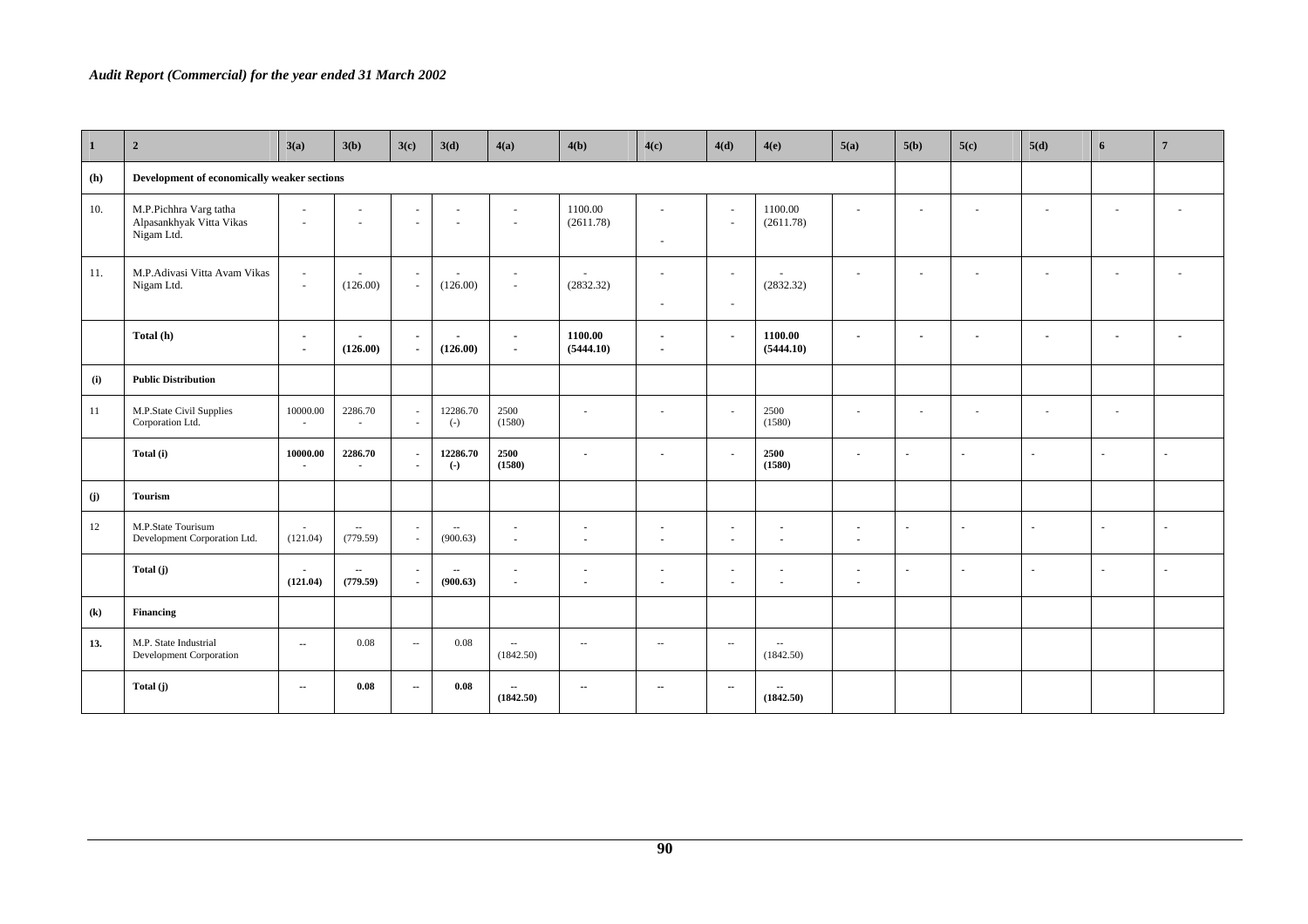| $\mathbf{1}$   | $\overline{2}$                                  | 3(a)                     | 3(b)                  | 3(c)                     | 3(d)                  | 4(a)                           | 4(b)                     | 4(c)                     | 4(d)                                                 | 4(e)                     | 5(a)                     | 5(b)           | 5(c)                     | 5(d)                          | 6                        | $7\phantom{.0}$ |
|----------------|-------------------------------------------------|--------------------------|-----------------------|--------------------------|-----------------------|--------------------------------|--------------------------|--------------------------|------------------------------------------------------|--------------------------|--------------------------|----------------|--------------------------|-------------------------------|--------------------------|-----------------|
| $\mathbf{u}$   | <b>Miscellaneous</b>                            |                          |                       |                          |                       |                                |                          |                          |                                                      |                          |                          |                |                          |                               |                          |                 |
| 16             | M.P.Urja Vikas Nigam Ltd.                       | 13.76<br>÷.              | 586.62                | ä,                       | 600.38                | $\sim$                         | ×.                       |                          | $\mathbf{r}$                                         |                          | $\overline{\phantom{a}}$ |                |                          |                               | $\overline{\phantom{a}}$ |                 |
|                | Total (I)                                       | 13.76                    | 586.62                |                          | 600.38                | $\sim$                         | $\blacksquare$           | $\sim$                   | $\sim$                                               |                          | $\blacksquare$           | $\blacksquare$ | $\overline{\phantom{a}}$ |                               | $\sim$                   |                 |
|                | Total (A)                                       | 10414.49<br>(309.48)     | 6144.31<br>(1436.51)  | $\sim$<br>$\sim$         | 16558.80<br>(1745.99) | 2500.00<br>(3753.03)           | 1100.00<br>(10436.36)    | $\sim$                   | $\sim$                                               | 3600.00<br>(14189.39)    |                          |                |                          |                               |                          |                 |
| В.             | <b>Working Statutory Corporations</b>           |                          |                       |                          |                       |                                |                          |                          |                                                      |                          |                          |                |                          |                               |                          |                 |
| 1.             | Madhya Pradesh State Electricity<br>Board #     | $\sim$<br>÷.             | 29999.83<br>(30.94)   | $\sim$<br>$\sim$         | 29999.83<br>(30.94)   | $\overline{\phantom{a}}$<br>÷. | 166781<br>(329087)       | $\overline{\phantom{a}}$ | $\overline{\phantom{a}}$<br>$\overline{\phantom{a}}$ | 166781<br>(329087)       |                          |                |                          |                               |                          |                 |
| 2.             | M.P.State Road Transport<br>Corporation.        | $\sim$                   | 10024.00              | $\sim$                   | 10024.00              | (1292.77)                      | (805.00)                 | ٠                        | $\overline{\phantom{a}}$                             | (2097.77)                |                          |                |                          |                               |                          |                 |
| 3.             | Madhya Pradesh Financial<br>Corporation         | ٠                        | 71.23<br>$(-)$        | $\sim$                   | 71.23<br>$(-)$        | (42038.26)                     |                          |                          | $\sim$                                               | (42038.26)               |                          |                |                          |                               |                          |                 |
| $\overline{4}$ | M.P. State Warehousing Corp                     | $\overline{\phantom{a}}$ | $\sim$<br>(140.55)    |                          | $\sim$<br>(140.55)    |                                |                          |                          |                                                      |                          |                          |                |                          |                               |                          |                 |
|                | Total (B)                                       | $\blacksquare$           | 40095.06<br>(171.49)  |                          | 40095.06<br>(171.49)  | (43331.03)                     | 166781<br>(329892)       | $\sim$                   | $\blacksquare$                                       | 166781<br>(373223.03)    |                          |                |                          |                               |                          |                 |
|                | Grand Total (A+B)                               | 10414.49<br>(309.48)     | 46239.37<br>(1608.00) | $\ddot{\phantom{a}}$     | 56653.86<br>(1917.48) | 2500.00<br>(47084.06)          | 167881<br>(340328.36)    | $\sim$                   | $\sim$                                               | 170381.00<br>(387412.42) |                          |                |                          |                               |                          |                 |
| $\mathbf{C}$   | <b>Non Working Government Companies</b>         |                          |                       |                          |                       |                                |                          |                          |                                                      |                          |                          |                |                          |                               |                          |                 |
| (a)            | <b>Industries</b>                               |                          |                       |                          |                       |                                |                          |                          |                                                      |                          |                          |                |                          |                               |                          |                 |
| 1.             | M.P. Leather Development<br>Corporation Limited | ٠<br>×                   | (10.00)               |                          | (10.00)               | $\blacksquare$<br>$\sim$       | $\overline{a}$           | ٠<br>٠                   | ٠<br>$\sim$                                          |                          | $\sim$<br>÷.             | $\sim$         | ٠<br>÷.                  | ٠<br>$\overline{\phantom{a}}$ | ٠<br>٠                   |                 |
|                | Total (a)                                       | $\blacksquare$           | (10.00)               | $\overline{\phantom{a}}$ | (10.00)               | $\mathbf{r}$                   | $\overline{\phantom{a}}$ |                          | $\sim$                                               |                          | $\sim$                   | $\overline{a}$ | ×                        |                               | $\blacksquare$           |                 |
|                | <b>Total C</b>                                  | $\sim$                   | (10.00)               |                          | (10.00)               |                                |                          |                          |                                                      |                          |                          |                |                          |                               |                          |                 |
|                | <b>GRAND TOTAL (A+B+C)</b>                      | 10414.49<br>(309.48)     | 46239.37<br>(1618.00) |                          | 56653.86<br>(1918.48) | 2500.00<br>(47084.06)          | 167881<br>(340328.36)    | $\sim$                   | $\sim$                                               | 170381.00<br>(387412.42) | $\sim$                   | $\sim$         | $\sim$                   | $\overline{\phantom{a}}$      | $\sim$                   | $\sim$          |

*Annexure* 

*\* Figures in brackets under columns 3(a) to 3(d) represent grants and those under columns 4(a) to 4(e) represent guarantees outstanding at the end of the year.* 

*# Information in respect of Madhya Pradesh State Electricity Board for 2000-01*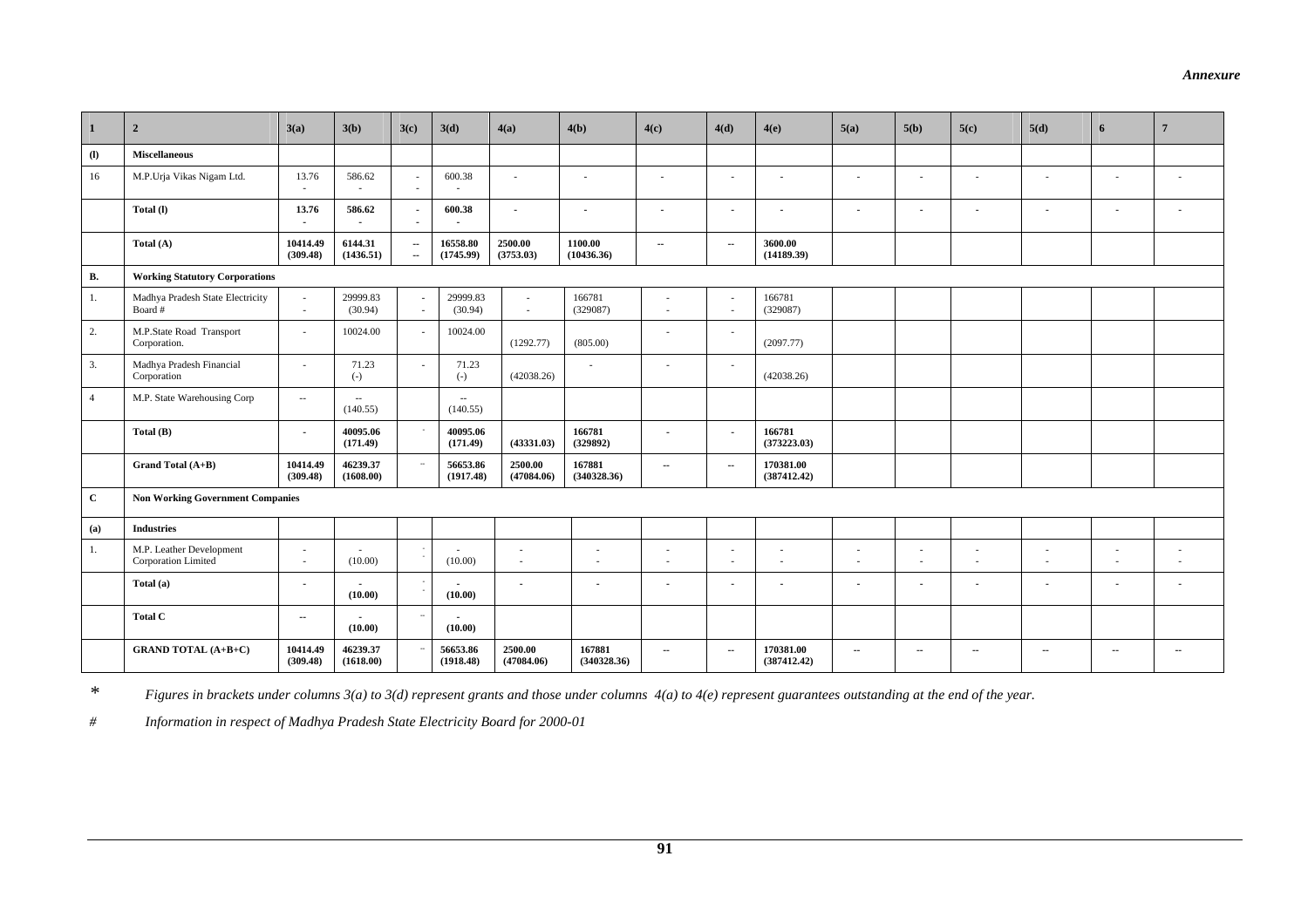#### *(Referred to in paragraph 1.2.4)*

# **Statement showing financial position of Statutory Corporations**

 *(Rupees in crore)* 

| <b>Working Statutory Corporations</b>                           |          |           |          |  |  |  |  |  |  |  |
|-----------------------------------------------------------------|----------|-----------|----------|--|--|--|--|--|--|--|
| 1. Madhya Pradesh State Electricity Board                       |          |           |          |  |  |  |  |  |  |  |
|                                                                 | 1998-99  | 1999-2000 | 2000-01  |  |  |  |  |  |  |  |
|                                                                 |          |           |          |  |  |  |  |  |  |  |
| A. Liabilities                                                  |          |           |          |  |  |  |  |  |  |  |
| Equity capital                                                  | 710.00   | 231.15    | 231.15   |  |  |  |  |  |  |  |
| <b>Loans from Government</b>                                    | 1833.39  | 1930.91   | 2122.59  |  |  |  |  |  |  |  |
| Other long-term loans (including bonds)                         | 4801.82  | 5309.14   | 4948.23  |  |  |  |  |  |  |  |
| Reserves and surplus                                            | 1352.14  | 3.92      | $\sim$   |  |  |  |  |  |  |  |
| Current liabilities and provisions                              | 4703.51  | 6914.46   | 9146.34  |  |  |  |  |  |  |  |
| <b>Total A</b>                                                  | 13400.86 | 14389.58  | 16448.31 |  |  |  |  |  |  |  |
| <b>B.</b> Assets                                                |          |           |          |  |  |  |  |  |  |  |
| Gross fixed assets                                              | 7765.18  | 9119.28   | 10093.09 |  |  |  |  |  |  |  |
| Less: Depreciation                                              | 3562.09  | 4119.16   | 4642.56  |  |  |  |  |  |  |  |
| Net fixed assets                                                | 4203.09  | 5000.12   | 5450.53  |  |  |  |  |  |  |  |
| Capital works-in-progress                                       | 3181.64  | 2682.40   | 2130.90  |  |  |  |  |  |  |  |
| Deferred cost                                                   | 1.19     | 1.41      | 1.48     |  |  |  |  |  |  |  |
| Current assets                                                  | 5655.04  | 6310.78   | 6728.40  |  |  |  |  |  |  |  |
| Investments                                                     | 355.18   | 392.51    | 688.83   |  |  |  |  |  |  |  |
| Profit and Loss Account                                         | 4.72     | 2.36      | 1448.17  |  |  |  |  |  |  |  |
| $Total - B$                                                     | 13400.86 | 14389.58  | 16448.31 |  |  |  |  |  |  |  |
| (C) Capital employed <sup>*</sup>                               | 8336.26  | 7078.84   | 5163.49  |  |  |  |  |  |  |  |
| 1. Madhya Pradesh State Road Transport Corporation              |          |           |          |  |  |  |  |  |  |  |
|                                                                 | 1998-99  | 1999-2000 | 2000-01  |  |  |  |  |  |  |  |
|                                                                 |          |           |          |  |  |  |  |  |  |  |
| A. Liabilities                                                  |          |           |          |  |  |  |  |  |  |  |
| Capital (including capital loan & equity capital)               | 182.37   | 182.37    | 182.37   |  |  |  |  |  |  |  |
| Borrowings (Government)                                         | 23.00    | 22.50     | 22.50    |  |  |  |  |  |  |  |
| (Others)                                                        | 20.66    | 20.66     | 20.66    |  |  |  |  |  |  |  |
| Funds <sup>\$</sup>                                             | 536.77   | 542.40    | 547.94   |  |  |  |  |  |  |  |
| Trade dues and other current liabilities (including provisions) | 445.52   | 514.07    | 595.14   |  |  |  |  |  |  |  |
| Total - A                                                       | 1208.32  | 1282.00   | 1368.61  |  |  |  |  |  |  |  |
| <b>B.</b> Assets                                                |          |           |          |  |  |  |  |  |  |  |
| <b>Gross Block</b>                                              | 605.84   | 608.52    | 625.02   |  |  |  |  |  |  |  |
| Less: Depreciation                                              | 66.98    | 67.72     | 70.86    |  |  |  |  |  |  |  |
| Net fixed assets                                                | 538.86   | 540.80    | 554.16   |  |  |  |  |  |  |  |
| Capital works-in-progress (including cost of chassis)           | 4.72     | 14.33     | 4.52     |  |  |  |  |  |  |  |
| Investments                                                     | 0.12     | 0.12      | 0.12     |  |  |  |  |  |  |  |
| Current assets, loans and advances                              | 153.69   | 152.31    | 170.48   |  |  |  |  |  |  |  |
| <b>Accumulated loss</b>                                         | 510.93   | 574.44    | 639.33   |  |  |  |  |  |  |  |
|                                                                 |          |           |          |  |  |  |  |  |  |  |
| Total - B                                                       | 1208.32  | 1282.00   | 1368.61  |  |  |  |  |  |  |  |

 $\overline{a}$ 

*<sup>#</sup> Capital employed represents net fixed assets (including capital works-in-progress) plus working capital.* 



*<sup>\*\*</sup> Capital employed represents net fixed assets (including capital works-in-progress) plus working capital. While working out working capital the element of deferred cost and investments are excluded from current assets.* 

*<sup>\$</sup> Excluding depreciation funds.*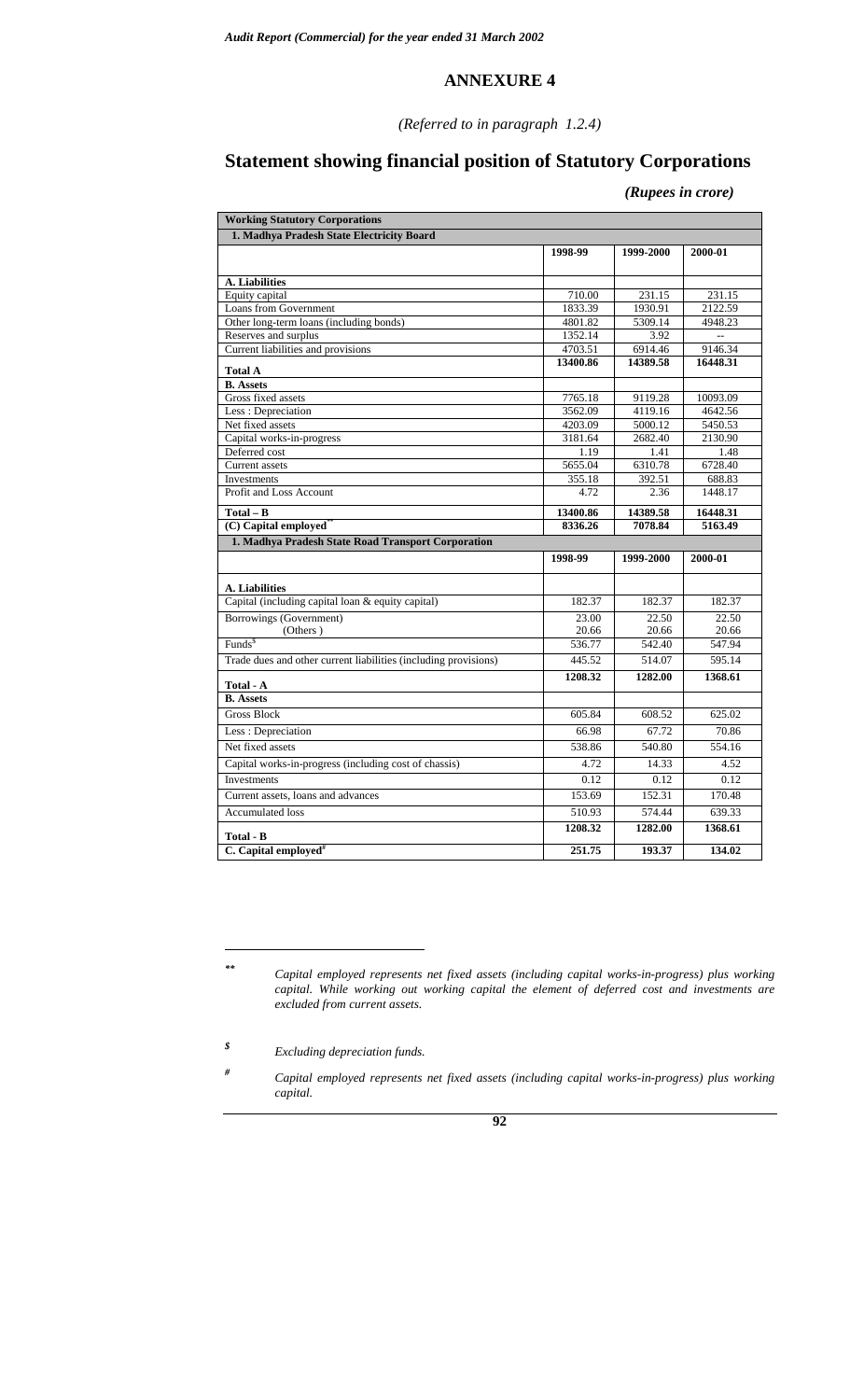| 1999-2000<br>2000-01<br>2001-02<br><b>A.</b> Liabilities<br>Paid-up capital<br>88.08<br>88.08<br>88.08<br>Share application money<br>Reserve fund and other reserves and surplus<br>10.49<br>10.33<br>10.19<br>Borrowings:<br>(i) Bonds and debentures<br>283.02<br>241.13<br>256.38<br>(ii) Fixed Deposits<br>$\frac{1}{2}$<br>$\overline{a}$<br>(iii) Industrial Development Bank of India & Small Industries<br>121.05<br>114.30<br>162.00<br>Development Bank of India<br>(iv) Reserve Bank of India<br>5.50<br>$\omega$ .<br>$\mathbb{Z}^{\mathbb{Z}}$<br>(v) Loan towards of share capital :<br><b>State Government</b><br>(a)<br>1.73<br>1.73<br>1.73<br>(b) Industrial Development Bank of India<br>1.74<br>1.74<br>1.74<br>(vi) Others (including State Government)<br>Other Liabilities and provisions<br>80.38<br>2.77<br>3.72<br>550.10<br>475.33<br>550.48<br>$Total - A$<br><b>B.</b> Assets<br>Cash and Bank balances<br>34.24<br>26.10<br>11.86<br>3.50<br>3.45<br>3.28<br>Investments<br>369.22<br>309.17<br>287.21<br>Loans and advances<br>10.49<br>Net fixed assets<br>10.08<br>10.23<br>Other assets<br>5.14<br>6.33<br>4.92<br>134.03<br>Miscellaneous expenditure<br>136.06<br>210.60<br>$Total - B$<br>550.10<br>475.33<br>550.48<br>469.56<br>546.76<br>471.14<br>C. Capital employed<br>4. Madhya Pradesh State Warehousing Corporation<br>1998-99<br>1999-2000<br>2000-01<br>A. Liabilities<br>Paid up Capital<br>8.80<br>8.00<br>9.60<br>Adv. Against Capital<br>0.80<br>$\overline{a}$<br>$\overline{a}$<br>Reserves and Surplus<br>46.86<br>50.38<br>62.78<br><b>Borrowings</b><br>Government<br>0.86<br>0.75<br>0.46<br>Others<br>28.01<br>32.89<br>20.26<br>Trade dues and current liabilities<br>13.92<br>11.91<br>13.83<br>(including provisions)<br><b>Total A</b><br>98.45<br>104.73<br>106.93<br><b>B.</b> Assets<br>Gross Block<br>100.88<br>107.84<br>120.35<br>Less: Depreciation<br>25.90<br>29.05<br>33.71<br>Net Fixed assets<br>74.98<br>78.79<br>86.64<br>Capital works-in-progress<br>3.38<br>8.38<br>2.61<br>Current assets, loan and advances<br>20.09<br>17.56<br>17.68<br><b>Total -B</b><br>98.45<br>104.73<br>106.93<br>Capital employed<br>84.53<br>92.82<br>93.10 | 3. Madhya Pradesh Financial Corporation |  |  |  |  |  |  |  |  |  |  |
|-------------------------------------------------------------------------------------------------------------------------------------------------------------------------------------------------------------------------------------------------------------------------------------------------------------------------------------------------------------------------------------------------------------------------------------------------------------------------------------------------------------------------------------------------------------------------------------------------------------------------------------------------------------------------------------------------------------------------------------------------------------------------------------------------------------------------------------------------------------------------------------------------------------------------------------------------------------------------------------------------------------------------------------------------------------------------------------------------------------------------------------------------------------------------------------------------------------------------------------------------------------------------------------------------------------------------------------------------------------------------------------------------------------------------------------------------------------------------------------------------------------------------------------------------------------------------------------------------------------------------------------------------------------------------------------------------------------------------------------------------------------------------------------------------------------------------------------------------------------------------------------------------------------------------------------------------------------------------------------------------------------------------------------------------------------------------------------------------------------------------------------------------------------------------------------------------------------------------|-----------------------------------------|--|--|--|--|--|--|--|--|--|--|
|                                                                                                                                                                                                                                                                                                                                                                                                                                                                                                                                                                                                                                                                                                                                                                                                                                                                                                                                                                                                                                                                                                                                                                                                                                                                                                                                                                                                                                                                                                                                                                                                                                                                                                                                                                                                                                                                                                                                                                                                                                                                                                                                                                                                                         |                                         |  |  |  |  |  |  |  |  |  |  |
|                                                                                                                                                                                                                                                                                                                                                                                                                                                                                                                                                                                                                                                                                                                                                                                                                                                                                                                                                                                                                                                                                                                                                                                                                                                                                                                                                                                                                                                                                                                                                                                                                                                                                                                                                                                                                                                                                                                                                                                                                                                                                                                                                                                                                         |                                         |  |  |  |  |  |  |  |  |  |  |
|                                                                                                                                                                                                                                                                                                                                                                                                                                                                                                                                                                                                                                                                                                                                                                                                                                                                                                                                                                                                                                                                                                                                                                                                                                                                                                                                                                                                                                                                                                                                                                                                                                                                                                                                                                                                                                                                                                                                                                                                                                                                                                                                                                                                                         |                                         |  |  |  |  |  |  |  |  |  |  |
|                                                                                                                                                                                                                                                                                                                                                                                                                                                                                                                                                                                                                                                                                                                                                                                                                                                                                                                                                                                                                                                                                                                                                                                                                                                                                                                                                                                                                                                                                                                                                                                                                                                                                                                                                                                                                                                                                                                                                                                                                                                                                                                                                                                                                         |                                         |  |  |  |  |  |  |  |  |  |  |
|                                                                                                                                                                                                                                                                                                                                                                                                                                                                                                                                                                                                                                                                                                                                                                                                                                                                                                                                                                                                                                                                                                                                                                                                                                                                                                                                                                                                                                                                                                                                                                                                                                                                                                                                                                                                                                                                                                                                                                                                                                                                                                                                                                                                                         |                                         |  |  |  |  |  |  |  |  |  |  |
|                                                                                                                                                                                                                                                                                                                                                                                                                                                                                                                                                                                                                                                                                                                                                                                                                                                                                                                                                                                                                                                                                                                                                                                                                                                                                                                                                                                                                                                                                                                                                                                                                                                                                                                                                                                                                                                                                                                                                                                                                                                                                                                                                                                                                         |                                         |  |  |  |  |  |  |  |  |  |  |
|                                                                                                                                                                                                                                                                                                                                                                                                                                                                                                                                                                                                                                                                                                                                                                                                                                                                                                                                                                                                                                                                                                                                                                                                                                                                                                                                                                                                                                                                                                                                                                                                                                                                                                                                                                                                                                                                                                                                                                                                                                                                                                                                                                                                                         |                                         |  |  |  |  |  |  |  |  |  |  |
|                                                                                                                                                                                                                                                                                                                                                                                                                                                                                                                                                                                                                                                                                                                                                                                                                                                                                                                                                                                                                                                                                                                                                                                                                                                                                                                                                                                                                                                                                                                                                                                                                                                                                                                                                                                                                                                                                                                                                                                                                                                                                                                                                                                                                         |                                         |  |  |  |  |  |  |  |  |  |  |
|                                                                                                                                                                                                                                                                                                                                                                                                                                                                                                                                                                                                                                                                                                                                                                                                                                                                                                                                                                                                                                                                                                                                                                                                                                                                                                                                                                                                                                                                                                                                                                                                                                                                                                                                                                                                                                                                                                                                                                                                                                                                                                                                                                                                                         |                                         |  |  |  |  |  |  |  |  |  |  |
|                                                                                                                                                                                                                                                                                                                                                                                                                                                                                                                                                                                                                                                                                                                                                                                                                                                                                                                                                                                                                                                                                                                                                                                                                                                                                                                                                                                                                                                                                                                                                                                                                                                                                                                                                                                                                                                                                                                                                                                                                                                                                                                                                                                                                         |                                         |  |  |  |  |  |  |  |  |  |  |
|                                                                                                                                                                                                                                                                                                                                                                                                                                                                                                                                                                                                                                                                                                                                                                                                                                                                                                                                                                                                                                                                                                                                                                                                                                                                                                                                                                                                                                                                                                                                                                                                                                                                                                                                                                                                                                                                                                                                                                                                                                                                                                                                                                                                                         |                                         |  |  |  |  |  |  |  |  |  |  |
|                                                                                                                                                                                                                                                                                                                                                                                                                                                                                                                                                                                                                                                                                                                                                                                                                                                                                                                                                                                                                                                                                                                                                                                                                                                                                                                                                                                                                                                                                                                                                                                                                                                                                                                                                                                                                                                                                                                                                                                                                                                                                                                                                                                                                         |                                         |  |  |  |  |  |  |  |  |  |  |
|                                                                                                                                                                                                                                                                                                                                                                                                                                                                                                                                                                                                                                                                                                                                                                                                                                                                                                                                                                                                                                                                                                                                                                                                                                                                                                                                                                                                                                                                                                                                                                                                                                                                                                                                                                                                                                                                                                                                                                                                                                                                                                                                                                                                                         |                                         |  |  |  |  |  |  |  |  |  |  |
|                                                                                                                                                                                                                                                                                                                                                                                                                                                                                                                                                                                                                                                                                                                                                                                                                                                                                                                                                                                                                                                                                                                                                                                                                                                                                                                                                                                                                                                                                                                                                                                                                                                                                                                                                                                                                                                                                                                                                                                                                                                                                                                                                                                                                         |                                         |  |  |  |  |  |  |  |  |  |  |
|                                                                                                                                                                                                                                                                                                                                                                                                                                                                                                                                                                                                                                                                                                                                                                                                                                                                                                                                                                                                                                                                                                                                                                                                                                                                                                                                                                                                                                                                                                                                                                                                                                                                                                                                                                                                                                                                                                                                                                                                                                                                                                                                                                                                                         |                                         |  |  |  |  |  |  |  |  |  |  |
|                                                                                                                                                                                                                                                                                                                                                                                                                                                                                                                                                                                                                                                                                                                                                                                                                                                                                                                                                                                                                                                                                                                                                                                                                                                                                                                                                                                                                                                                                                                                                                                                                                                                                                                                                                                                                                                                                                                                                                                                                                                                                                                                                                                                                         |                                         |  |  |  |  |  |  |  |  |  |  |
|                                                                                                                                                                                                                                                                                                                                                                                                                                                                                                                                                                                                                                                                                                                                                                                                                                                                                                                                                                                                                                                                                                                                                                                                                                                                                                                                                                                                                                                                                                                                                                                                                                                                                                                                                                                                                                                                                                                                                                                                                                                                                                                                                                                                                         |                                         |  |  |  |  |  |  |  |  |  |  |
|                                                                                                                                                                                                                                                                                                                                                                                                                                                                                                                                                                                                                                                                                                                                                                                                                                                                                                                                                                                                                                                                                                                                                                                                                                                                                                                                                                                                                                                                                                                                                                                                                                                                                                                                                                                                                                                                                                                                                                                                                                                                                                                                                                                                                         |                                         |  |  |  |  |  |  |  |  |  |  |
|                                                                                                                                                                                                                                                                                                                                                                                                                                                                                                                                                                                                                                                                                                                                                                                                                                                                                                                                                                                                                                                                                                                                                                                                                                                                                                                                                                                                                                                                                                                                                                                                                                                                                                                                                                                                                                                                                                                                                                                                                                                                                                                                                                                                                         |                                         |  |  |  |  |  |  |  |  |  |  |
|                                                                                                                                                                                                                                                                                                                                                                                                                                                                                                                                                                                                                                                                                                                                                                                                                                                                                                                                                                                                                                                                                                                                                                                                                                                                                                                                                                                                                                                                                                                                                                                                                                                                                                                                                                                                                                                                                                                                                                                                                                                                                                                                                                                                                         |                                         |  |  |  |  |  |  |  |  |  |  |
|                                                                                                                                                                                                                                                                                                                                                                                                                                                                                                                                                                                                                                                                                                                                                                                                                                                                                                                                                                                                                                                                                                                                                                                                                                                                                                                                                                                                                                                                                                                                                                                                                                                                                                                                                                                                                                                                                                                                                                                                                                                                                                                                                                                                                         |                                         |  |  |  |  |  |  |  |  |  |  |
|                                                                                                                                                                                                                                                                                                                                                                                                                                                                                                                                                                                                                                                                                                                                                                                                                                                                                                                                                                                                                                                                                                                                                                                                                                                                                                                                                                                                                                                                                                                                                                                                                                                                                                                                                                                                                                                                                                                                                                                                                                                                                                                                                                                                                         |                                         |  |  |  |  |  |  |  |  |  |  |
|                                                                                                                                                                                                                                                                                                                                                                                                                                                                                                                                                                                                                                                                                                                                                                                                                                                                                                                                                                                                                                                                                                                                                                                                                                                                                                                                                                                                                                                                                                                                                                                                                                                                                                                                                                                                                                                                                                                                                                                                                                                                                                                                                                                                                         |                                         |  |  |  |  |  |  |  |  |  |  |
|                                                                                                                                                                                                                                                                                                                                                                                                                                                                                                                                                                                                                                                                                                                                                                                                                                                                                                                                                                                                                                                                                                                                                                                                                                                                                                                                                                                                                                                                                                                                                                                                                                                                                                                                                                                                                                                                                                                                                                                                                                                                                                                                                                                                                         |                                         |  |  |  |  |  |  |  |  |  |  |
|                                                                                                                                                                                                                                                                                                                                                                                                                                                                                                                                                                                                                                                                                                                                                                                                                                                                                                                                                                                                                                                                                                                                                                                                                                                                                                                                                                                                                                                                                                                                                                                                                                                                                                                                                                                                                                                                                                                                                                                                                                                                                                                                                                                                                         |                                         |  |  |  |  |  |  |  |  |  |  |
|                                                                                                                                                                                                                                                                                                                                                                                                                                                                                                                                                                                                                                                                                                                                                                                                                                                                                                                                                                                                                                                                                                                                                                                                                                                                                                                                                                                                                                                                                                                                                                                                                                                                                                                                                                                                                                                                                                                                                                                                                                                                                                                                                                                                                         |                                         |  |  |  |  |  |  |  |  |  |  |
|                                                                                                                                                                                                                                                                                                                                                                                                                                                                                                                                                                                                                                                                                                                                                                                                                                                                                                                                                                                                                                                                                                                                                                                                                                                                                                                                                                                                                                                                                                                                                                                                                                                                                                                                                                                                                                                                                                                                                                                                                                                                                                                                                                                                                         |                                         |  |  |  |  |  |  |  |  |  |  |
|                                                                                                                                                                                                                                                                                                                                                                                                                                                                                                                                                                                                                                                                                                                                                                                                                                                                                                                                                                                                                                                                                                                                                                                                                                                                                                                                                                                                                                                                                                                                                                                                                                                                                                                                                                                                                                                                                                                                                                                                                                                                                                                                                                                                                         |                                         |  |  |  |  |  |  |  |  |  |  |
|                                                                                                                                                                                                                                                                                                                                                                                                                                                                                                                                                                                                                                                                                                                                                                                                                                                                                                                                                                                                                                                                                                                                                                                                                                                                                                                                                                                                                                                                                                                                                                                                                                                                                                                                                                                                                                                                                                                                                                                                                                                                                                                                                                                                                         |                                         |  |  |  |  |  |  |  |  |  |  |
|                                                                                                                                                                                                                                                                                                                                                                                                                                                                                                                                                                                                                                                                                                                                                                                                                                                                                                                                                                                                                                                                                                                                                                                                                                                                                                                                                                                                                                                                                                                                                                                                                                                                                                                                                                                                                                                                                                                                                                                                                                                                                                                                                                                                                         |                                         |  |  |  |  |  |  |  |  |  |  |
|                                                                                                                                                                                                                                                                                                                                                                                                                                                                                                                                                                                                                                                                                                                                                                                                                                                                                                                                                                                                                                                                                                                                                                                                                                                                                                                                                                                                                                                                                                                                                                                                                                                                                                                                                                                                                                                                                                                                                                                                                                                                                                                                                                                                                         |                                         |  |  |  |  |  |  |  |  |  |  |
|                                                                                                                                                                                                                                                                                                                                                                                                                                                                                                                                                                                                                                                                                                                                                                                                                                                                                                                                                                                                                                                                                                                                                                                                                                                                                                                                                                                                                                                                                                                                                                                                                                                                                                                                                                                                                                                                                                                                                                                                                                                                                                                                                                                                                         |                                         |  |  |  |  |  |  |  |  |  |  |
|                                                                                                                                                                                                                                                                                                                                                                                                                                                                                                                                                                                                                                                                                                                                                                                                                                                                                                                                                                                                                                                                                                                                                                                                                                                                                                                                                                                                                                                                                                                                                                                                                                                                                                                                                                                                                                                                                                                                                                                                                                                                                                                                                                                                                         |                                         |  |  |  |  |  |  |  |  |  |  |
|                                                                                                                                                                                                                                                                                                                                                                                                                                                                                                                                                                                                                                                                                                                                                                                                                                                                                                                                                                                                                                                                                                                                                                                                                                                                                                                                                                                                                                                                                                                                                                                                                                                                                                                                                                                                                                                                                                                                                                                                                                                                                                                                                                                                                         |                                         |  |  |  |  |  |  |  |  |  |  |
|                                                                                                                                                                                                                                                                                                                                                                                                                                                                                                                                                                                                                                                                                                                                                                                                                                                                                                                                                                                                                                                                                                                                                                                                                                                                                                                                                                                                                                                                                                                                                                                                                                                                                                                                                                                                                                                                                                                                                                                                                                                                                                                                                                                                                         |                                         |  |  |  |  |  |  |  |  |  |  |
|                                                                                                                                                                                                                                                                                                                                                                                                                                                                                                                                                                                                                                                                                                                                                                                                                                                                                                                                                                                                                                                                                                                                                                                                                                                                                                                                                                                                                                                                                                                                                                                                                                                                                                                                                                                                                                                                                                                                                                                                                                                                                                                                                                                                                         |                                         |  |  |  |  |  |  |  |  |  |  |
|                                                                                                                                                                                                                                                                                                                                                                                                                                                                                                                                                                                                                                                                                                                                                                                                                                                                                                                                                                                                                                                                                                                                                                                                                                                                                                                                                                                                                                                                                                                                                                                                                                                                                                                                                                                                                                                                                                                                                                                                                                                                                                                                                                                                                         |                                         |  |  |  |  |  |  |  |  |  |  |
|                                                                                                                                                                                                                                                                                                                                                                                                                                                                                                                                                                                                                                                                                                                                                                                                                                                                                                                                                                                                                                                                                                                                                                                                                                                                                                                                                                                                                                                                                                                                                                                                                                                                                                                                                                                                                                                                                                                                                                                                                                                                                                                                                                                                                         |                                         |  |  |  |  |  |  |  |  |  |  |
|                                                                                                                                                                                                                                                                                                                                                                                                                                                                                                                                                                                                                                                                                                                                                                                                                                                                                                                                                                                                                                                                                                                                                                                                                                                                                                                                                                                                                                                                                                                                                                                                                                                                                                                                                                                                                                                                                                                                                                                                                                                                                                                                                                                                                         |                                         |  |  |  |  |  |  |  |  |  |  |
|                                                                                                                                                                                                                                                                                                                                                                                                                                                                                                                                                                                                                                                                                                                                                                                                                                                                                                                                                                                                                                                                                                                                                                                                                                                                                                                                                                                                                                                                                                                                                                                                                                                                                                                                                                                                                                                                                                                                                                                                                                                                                                                                                                                                                         |                                         |  |  |  |  |  |  |  |  |  |  |
|                                                                                                                                                                                                                                                                                                                                                                                                                                                                                                                                                                                                                                                                                                                                                                                                                                                                                                                                                                                                                                                                                                                                                                                                                                                                                                                                                                                                                                                                                                                                                                                                                                                                                                                                                                                                                                                                                                                                                                                                                                                                                                                                                                                                                         |                                         |  |  |  |  |  |  |  |  |  |  |
|                                                                                                                                                                                                                                                                                                                                                                                                                                                                                                                                                                                                                                                                                                                                                                                                                                                                                                                                                                                                                                                                                                                                                                                                                                                                                                                                                                                                                                                                                                                                                                                                                                                                                                                                                                                                                                                                                                                                                                                                                                                                                                                                                                                                                         |                                         |  |  |  |  |  |  |  |  |  |  |
|                                                                                                                                                                                                                                                                                                                                                                                                                                                                                                                                                                                                                                                                                                                                                                                                                                                                                                                                                                                                                                                                                                                                                                                                                                                                                                                                                                                                                                                                                                                                                                                                                                                                                                                                                                                                                                                                                                                                                                                                                                                                                                                                                                                                                         |                                         |  |  |  |  |  |  |  |  |  |  |
|                                                                                                                                                                                                                                                                                                                                                                                                                                                                                                                                                                                                                                                                                                                                                                                                                                                                                                                                                                                                                                                                                                                                                                                                                                                                                                                                                                                                                                                                                                                                                                                                                                                                                                                                                                                                                                                                                                                                                                                                                                                                                                                                                                                                                         |                                         |  |  |  |  |  |  |  |  |  |  |

 $\overline{a}$ 

*<sup>\*</sup>* Capital employed represents the mean of the aggregate of opening and closing balances of paid-up capital, loans in lieu of capital, seed money, debentures, reserves (other than those which have been funded specifically and backed by investments outside), bonds, deposits and borrowings (including refinance).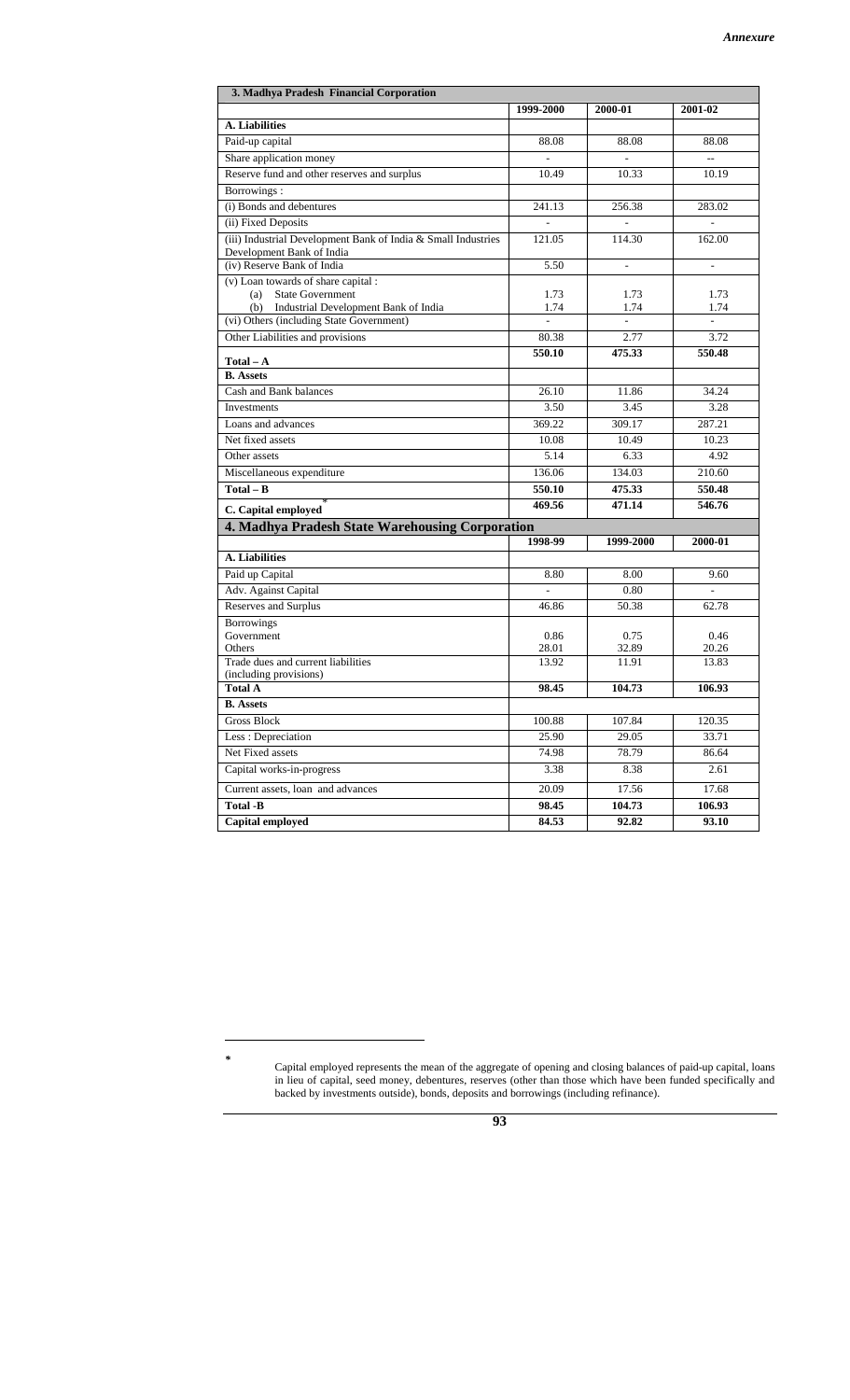#### *(Referred to in paragraph 1.2.4)*

# **Statement showing working results of Statutory Corporations**

#### **(Rupees in crore)**

|                | <b>A. Working Statutory Corporations</b>                                                                                                 |              |                |              |  |  |  |  |  |  |  |  |
|----------------|------------------------------------------------------------------------------------------------------------------------------------------|--------------|----------------|--------------|--|--|--|--|--|--|--|--|
| 1.             | <b>Madhya Pradesh State Electricity Board</b>                                                                                            |              |                |              |  |  |  |  |  |  |  |  |
|                | <b>Particulars</b>                                                                                                                       | 1998-99      | 1999-2000      | 2000-01      |  |  |  |  |  |  |  |  |
| $\mathbf{1}$   | (a) Revenue receipts                                                                                                                     | 4821.66      | 5450.72        | 5713.56      |  |  |  |  |  |  |  |  |
|                | (b) Subsidy/Subvention from Government                                                                                                   | 1723.65      | 313.11         | 279.46       |  |  |  |  |  |  |  |  |
|                | <b>Total</b>                                                                                                                             | 6545.31      | 5763.83        | 5993.02      |  |  |  |  |  |  |  |  |
| 2              | Revenue expenditure (net of expenses capitalised) including<br>write off of intangible assets but excluding depreciation and<br>interest | 4983.41      | 5521.27        | 5864.55      |  |  |  |  |  |  |  |  |
| 3              | Gross surplus $(+)/\text{deficit}(-)$ for the year $(1-2)$                                                                               | 1561.90      | 242.56         | 128.47       |  |  |  |  |  |  |  |  |
| $\overline{4}$ | Adjustments relating to previous years                                                                                                   | $(-)319.21$  | $(-)30.66$     | $(-)84.50$   |  |  |  |  |  |  |  |  |
| 5              | Final gross surplus $(+)/\text{deficit}(-)$ for the year $(3+4)$                                                                         | 1242.62      | 211.90         | 43.97        |  |  |  |  |  |  |  |  |
| 6              | Appropriations:                                                                                                                          |              |                |              |  |  |  |  |  |  |  |  |
|                | (a) Depreciation (less capitalised)                                                                                                      | 475.06       | 613.99         | 564.46       |  |  |  |  |  |  |  |  |
|                | (b) Interest on Government loans                                                                                                         | 216.90       | 227.91         | 251.05       |  |  |  |  |  |  |  |  |
|                | (c) Interest on others, bonds, advance, etc. and finance<br>charges                                                                      | 708.51       | 1017.82        | 1085.84      |  |  |  |  |  |  |  |  |
|                | (d) Total interest on loans $\&$ finance charges (b+c)                                                                                   | 925.41       | 1245.73        | 1336.89      |  |  |  |  |  |  |  |  |
|                | (e) Less :- Interest capitalised                                                                                                         | 274.71       | 276.52         | 383.57       |  |  |  |  |  |  |  |  |
|                | (f) Net interest charged to revenue (d-e)                                                                                                | 650.70       | 969.21         | 953.32       |  |  |  |  |  |  |  |  |
|                | $(g)$ Total appropriations $(a+f)$                                                                                                       | 1125.76      | 1583.20        | 1517.78      |  |  |  |  |  |  |  |  |
| 7              | Surplus(+)/deficit(-)before accounting for subsidy from State<br>Government $\{5-6(g)-1(b)\}$                                            | $(-)1606.72$ | $(-)1684.41$   | $(-)1753.27$ |  |  |  |  |  |  |  |  |
| 8              | Net surplus $(+)/$ deficit $(-)$ {5-6(g)}                                                                                                | 116.93       | $(-)1371.30$   | $(-)1473.81$ |  |  |  |  |  |  |  |  |
| 9              | Total return on capital employed <sup>*</sup>                                                                                            | 767.63       | $(-)402.09$    | $(-)520.49$  |  |  |  |  |  |  |  |  |
| 10             | Percentage of return on capital employed                                                                                                 | 9.21         | $\overline{a}$ |              |  |  |  |  |  |  |  |  |
| 2.             | <b>Madhya Pradesh State Road Transport Corporation</b>                                                                                   |              |                |              |  |  |  |  |  |  |  |  |
|                |                                                                                                                                          | 1998-99      | 1999-2000      | 2000-01      |  |  |  |  |  |  |  |  |
| 1              | Operating                                                                                                                                |              |                |              |  |  |  |  |  |  |  |  |
|                | (a) Revenue                                                                                                                              | 199.82       | 219.15         | 272.19       |  |  |  |  |  |  |  |  |
|                | (b) Expenditure                                                                                                                          | 257.18       | 268.91         | 320.62       |  |  |  |  |  |  |  |  |
|                | $(c)$ Surplus $(+)$ /Deficit $(-)$                                                                                                       | $(-)57.36$   | $(-)49.76$     | $(-)48.43$   |  |  |  |  |  |  |  |  |
| $\mathfrak{2}$ | Non-operating                                                                                                                            |              |                |              |  |  |  |  |  |  |  |  |
|                | (a) Revenue                                                                                                                              | 3.62         | 4.60           | 5.61         |  |  |  |  |  |  |  |  |
|                | (b) Expenditure                                                                                                                          | 27.08        | 18.35          | 22.07        |  |  |  |  |  |  |  |  |
|                | $(c)$ Surplus $(+)$ /Deficit $(-)$                                                                                                       | $(-)23.46$   | 13.75          | $(-)16.46$   |  |  |  |  |  |  |  |  |
| 3              | Total                                                                                                                                    |              |                |              |  |  |  |  |  |  |  |  |
|                | (a) Revenue                                                                                                                              | 203.44       | 223.75         | 277.80       |  |  |  |  |  |  |  |  |
|                | (b) Expenditure                                                                                                                          | 284.26       | 287.26         | 342.69       |  |  |  |  |  |  |  |  |
|                | $(c)$ Net Profit $(+)/$ Loss $(-)$                                                                                                       | $(-)80.82$   | $(-)63.51$     | $(-)64.89$   |  |  |  |  |  |  |  |  |
| 4              | Interest on capital and loans                                                                                                            | 22.51        | 14.36          | 14.65        |  |  |  |  |  |  |  |  |
| 5              | Total return on Capital employed*                                                                                                        | $(-)58.31$   | $(-)49.15$     | $(-)50.24$   |  |  |  |  |  |  |  |  |

 $\overline{a}$ 

*\* Total return on capital employed represents net surplus/ deficit plus total interest charged to profit and loss account (less interest capitalised).*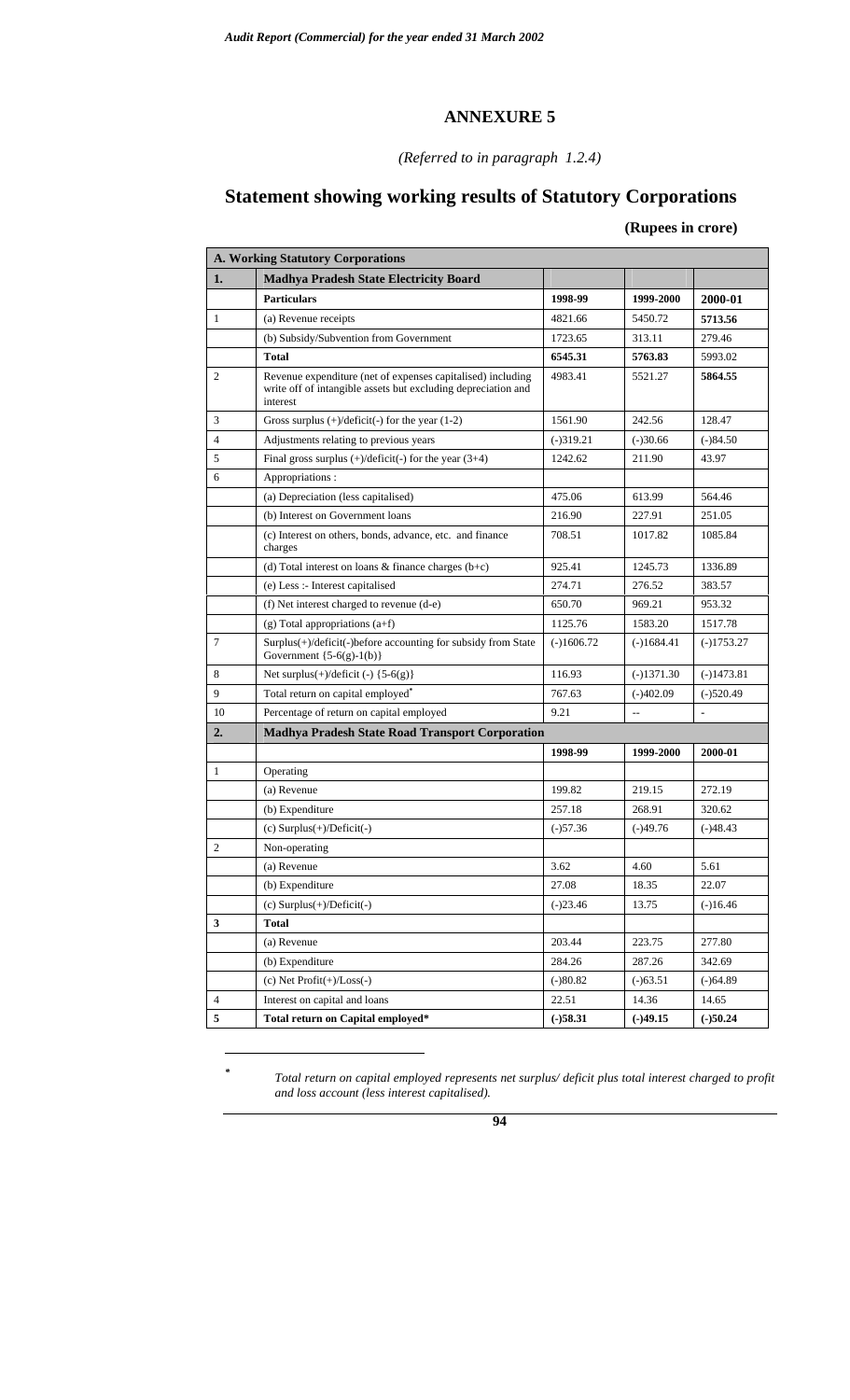| 3.             | <b>Madhya Pradesh Financial Corporation</b>         |               |                          |                |
|----------------|-----------------------------------------------------|---------------|--------------------------|----------------|
|                |                                                     | 1999-2000     | 2000-2001                | 2001-2002      |
| 1              | <b>Income</b>                                       |               |                          |                |
|                | (a) Interest on Loans<br>(b) Other Income           | 47.47<br>3.53 | 45.69<br>2.44            | 39.61<br>1.72  |
|                | <b>Total-1</b>                                      | 51.00         | 48.13                    | 41.33          |
| $\overline{2}$ | <b>Expenses</b>                                     |               |                          |                |
|                | (a) Interest on long-term loans                     | 41.17         | 32.60                    | 39.49          |
|                | (b) Provision for non performance assets            | $\frac{1}{2}$ | 4.03                     | 30.46          |
|                | (c) Other expenses                                  | 9.13          | 9.48                     | 10.15          |
|                | Total-2                                             | 50.30         | 46.11                    | 80.10          |
| 3              | Profit before tax $(1-2)$                           | 0.70          | 2.02                     | $(-)38.77$     |
| $\overline{4}$ | Provision for tax                                   |               |                          |                |
| 5              | Other appropriations                                | 4.84          | $\overline{\phantom{0}}$ | 37.80          |
| 6              | $\geq$<br>Amount available for dividend             | 5.54          | 2.02                     | $\overline{a}$ |
| $\tau$         | Dividend payable                                    | 41.38         | 47.29                    | 47.29          |
| 8              | Total return on capital employed                    | 41.87         | 34.62                    | 32.16          |
| 9              | Percentage of return on capital employed            | 8.9           | 7.3                      | 5.88           |
| 4.             | <b>Madhya Pradesh State warehousing Corporation</b> |               |                          |                |
|                |                                                     | 1998-99       | 1999-2000                | 2000-2001      |
|                | <b>Income</b>                                       |               |                          |                |
|                | (a) Warehousing charges<br>(b) Other Income         | 30.38<br>0.79 | 35.05<br>0.83            | 48.10<br>0.54  |
|                | <b>Total</b>                                        | 31.17         | 35.88                    | 48.64          |
|                | <b>Expenses</b>                                     |               |                          |                |
|                | (a) Establishment charge                            | 15.34         | 16.65                    | 17.50          |
|                | (b) Other expenses                                  | 12.89         | 14.74                    | 15.88          |
|                | <b>Total</b>                                        | 28.23         | 31.39                    | 33.38          |
|                | Profit (+)/Loss(-) before tax                       | 2.94          | 4.49                     | 15.26          |
|                | $\omega$<br>Other appropriation                     | 2.23          | 3.76                     | 13.45          |
|                | Amount available for dividend                       | 0.71          | 0.73                     | 1.81           |
|                | Dividend for the year                               | 0.70          | 0.73                     | 1.64           |
|                | Total return on capital employed                    | 5.53          | 7.93                     | 18.16          |
|                | Percentage of return on capital employed            | 6.54          | 8.54                     | 19.51          |

 $\overline{a}$ *\**

*Represent profit for current year available for dividend after considering the specific reserves and provision for taxation.* 

*<sup>@</sup> This does not include prior period adjustment.*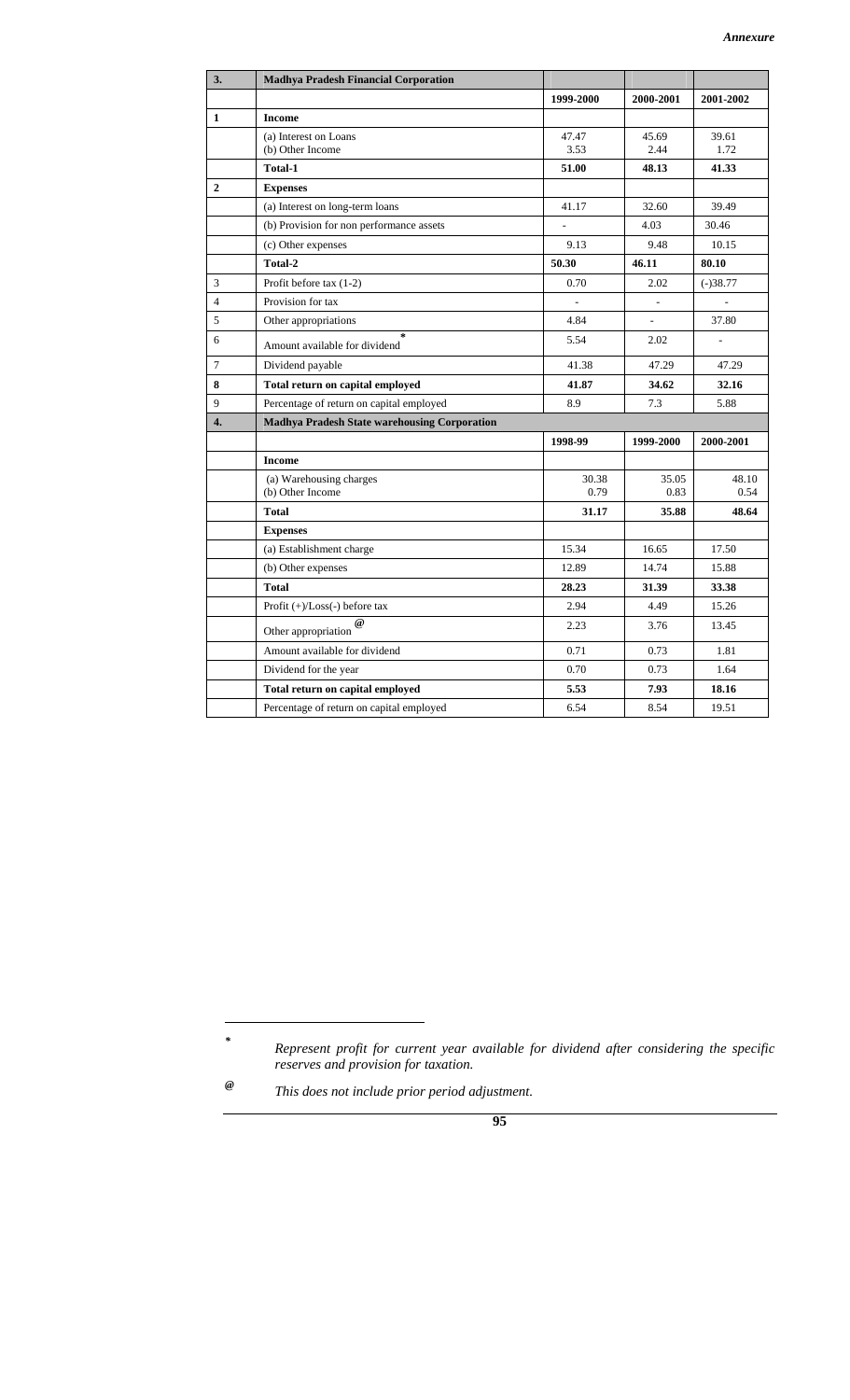#### *(Referred to in paragraph No. 1.2.4.2.3)*

# **Statement showing operational performance of Statutory Corporations**

# **A. Working Statutory Corporations**

## **1.Madhya Pradesh State Electricity Board**

| Sl. No | <b>Particulars</b>                                                 | 1998-99                  | 1999-2000                | 2000-01                  |
|--------|--------------------------------------------------------------------|--------------------------|--------------------------|--------------------------|
|        | <b>Installed capacity</b>                                          | $---(MW)$ ------         |                          |                          |
| (a)    | Thermal                                                            | 2967.500                 | 3387.500                 | 3387.500                 |
| (b)    | Hydro                                                              | 850.655                  | 873.155                  | 873.155                  |
| (c)    | Gas                                                                | $\overline{a}$           |                          |                          |
| (d)    | Other                                                              |                          |                          |                          |
|        | <b>Total</b>                                                       | 3818.155                 | 4260.655                 | 4260.655                 |
|        | Normal maximum demand                                              | 5445.000                 | 5665.000                 | 5566.000                 |
|        | Power generated :                                                  | ------(MKWH)----         |                          |                          |
| (a)    | Thermal                                                            | 17107.063                | 19305.509                | 20371.611                |
| (b)    | Hydro                                                              | 2850.587                 | 2507.163                 | 1826.726                 |
| (c)    | Gas                                                                |                          | $\overline{\phantom{a}}$ | $\overline{\phantom{a}}$ |
| (d)    | Other                                                              |                          |                          | $\overline{\phantom{a}}$ |
|        | <b>Total</b>                                                       | 20551.650                | 21812.672                | 22198.337                |
|        | Less : Auxiliary consumption                                       | $\sim$                   | $\sim$                   | $\overline{a}$           |
| (a)    | Thermal                                                            | 1713.698                 | 1878.637                 | 1981.983                 |
|        | (Percentage)                                                       | (99.45)                  | (99.48)                  | (99.56)                  |
| (b)    | Hydro                                                              | 9.530                    | 9.773                    | 8.698                    |
|        | (Percentage)                                                       | (0.55)                   | (0.52)                   | (0.44)                   |
| (c)    | Gas                                                                | $\overline{a}$           | $\frac{1}{2}$            | $\overline{\phantom{a}}$ |
|        | (Percentage)                                                       | $\overline{\phantom{a}}$ | $\overline{a}$           | $\overline{\phantom{a}}$ |
| (d)    | Other                                                              | $\overline{\phantom{a}}$ | ÷,                       | $\overline{\phantom{a}}$ |
|        | (Percentage)                                                       | $\overline{a}$           | $\overline{\phantom{a}}$ | ÷                        |
|        | <b>Total</b>                                                       | 1723.228                 | 1888.410                 | 1990.681                 |
|        | (Percentage)                                                       | (8.38)                   | (8.66)                   | (8.97)                   |
|        | Net power generated                                                | 18828.422                | 19924.260                | 20207.656                |
|        | Power purchased :                                                  | 14230.201                | 14510.147                | 15830.023                |
|        | Total power available for sale                                     | 33058.623                | 34434.407                | 36037.679                |
|        | Power sold:                                                        | 26658.609                | 23546.856                | NA                       |
|        | Transmission and distribution losses                               | 6400.014                 | 10887.551                | NA                       |
|        | Load factor (Percentage)                                           | 68.18                    | 69.47                    | 66.35                    |
|        | Percentage of transmission and distribution losses to              | 19.36                    | 31.62                    | <b>NA</b>                |
|        | total power available for sale                                     |                          |                          |                          |
|        | Number of villages/towns electrified                               | 68259                    | 68346                    | 68357                    |
|        | Number of pump sets/wells energised                                | 1274873                  | 1298108                  | 1304382                  |
|        | Number of sub-stations                                             | 187850                   | 187850                   | 187850                   |
|        | Transmission/distribution lines (in kms)                           |                          |                          |                          |
| (a)    | High/medium voltage                                                | 246323                   | 249436                   | NA                       |
| (b)    | Low voltage                                                        | 362683                   | 367268                   | NA                       |
|        | Connected load (in MW)                                             | 10222                    | 10163                    | 10195                    |
|        | Number of consumers                                                | 7975714                  | 8143960                  | 8009246                  |
|        | Number of employees                                                | 97265                    | 97394                    | 96704                    |
|        | Consumer/employees Ratio                                           | 82:1                     | 84:1                     | 83:1                     |
|        | Total expenditure on staff during the year                         | 1015.46                  | 1102.19                  | 1142.56                  |
|        | (Rs.in crore)                                                      |                          |                          |                          |
|        | Percentage of expenditure on staff to total revenue<br>expenditure | 15.80                    | 15.45                    | 15.30                    |
|        |                                                                    |                          |                          |                          |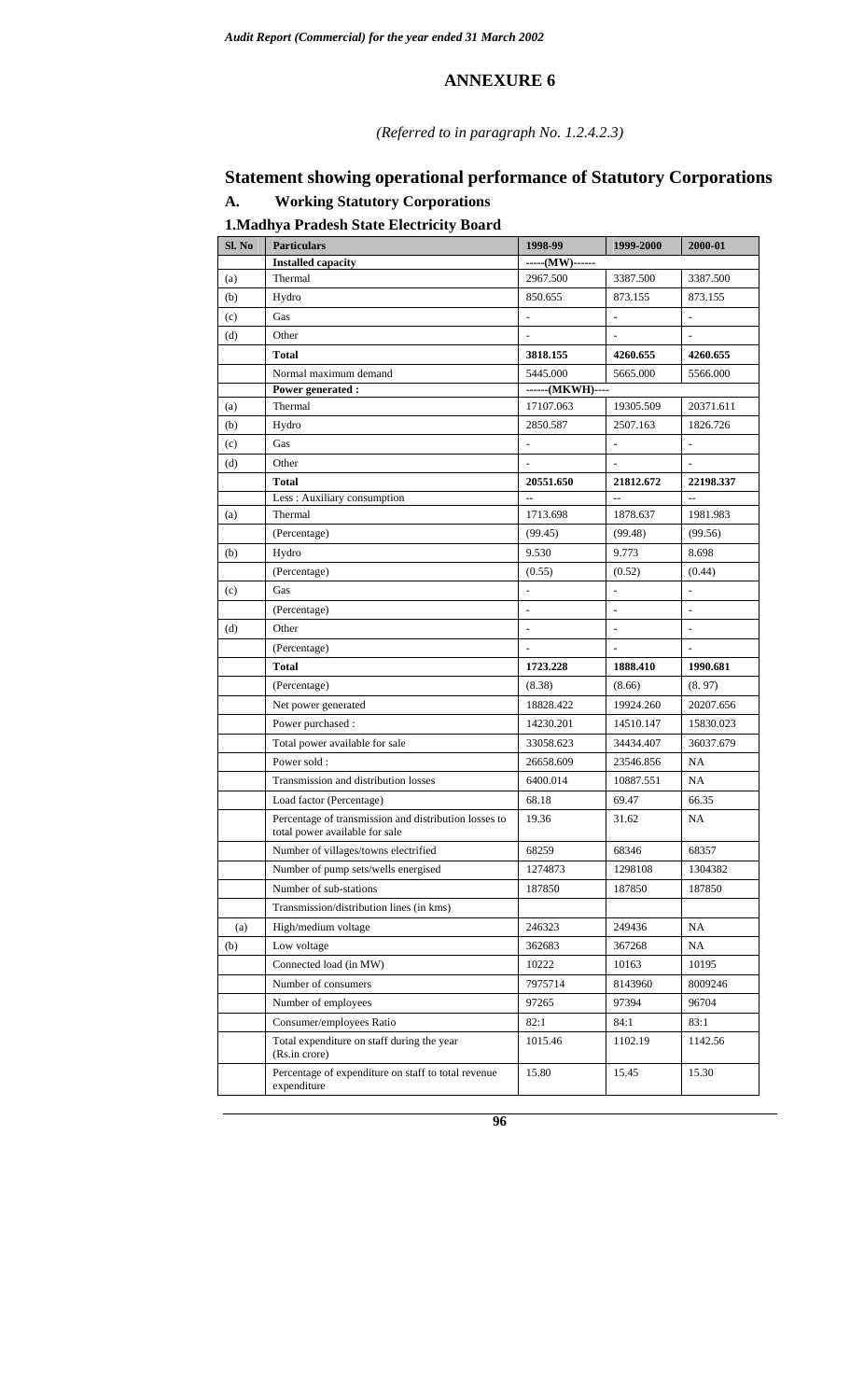| Sl. No | <b>Particulars</b>                                                               | 1998-99                 | 1999-2000     | 2000-2001    |
|--------|----------------------------------------------------------------------------------|-------------------------|---------------|--------------|
|        | <b>Units sold</b>                                                                | -------(MKWH)------     |               |              |
| (a)    | Agriculture                                                                      | 11714.304               | 9644.452      | NA           |
|        | (Percentage share to total units sold)                                           | (43.94)                 | (40.96)       | <b>NA</b>    |
| (b)    | Industrial                                                                       | 8163.545                | 7880.881      | <b>NA</b>    |
|        | (Percentage share to total units sold)                                           | (30.62)                 | (33.47)       | NA           |
| (c)    | Commercial                                                                       | 739.722                 | 777.710       | NA           |
|        | (Percentage share to total units sold)                                           | (2.7)                   | (3.30)        | NA           |
| (d)    | Domestic                                                                         | 4353.201                | 3551.984      | <b>NA</b>    |
|        | (Percentage share to total units sold)                                           | (16.33)                 | (15.08)       | NA           |
| (e)    | Others                                                                           | 1687.837                | 1691.829      | NA           |
|        | (Percentage share to total units sold)                                           | (6.33)                  | (7.18)        | NA           |
|        | <b>Total</b>                                                                     | 28658.609               | 23546.856     | NA           |
|        |                                                                                  | ----(paise per KWH)---- |               |              |
| (a)    | Revenue (excluding subsidy from Government)                                      | 181                     | 231           | NA           |
| (b)    | Expenditure*                                                                     | 205                     | 300           | NA           |
| (c)    | $Profit(+)/Loss(-)$                                                              | $(-)24$                 | $(-)69$       | NA           |
| (d)    | Average subsidy claimed from Government (in                                      | 0.65                    | 0.13          | <b>NA</b>    |
|        | Rupees)                                                                          |                         |               |              |
| (e)    | Average interest charges (in Rupees)                                             | 0.24                    | 0.41          | <b>NA</b>    |
| 2.     | <b>Madhya Pradesh State Road Transport Corporation</b>                           |                         |               |              |
| Sl. No | <b>Particulars</b>                                                               | 1998-99                 | 1999-2000     | 2000-01      |
|        | Average number of vehicles held                                                  | 2144                    | 2293          | 2393         |
|        | Average number of vehicles on road                                               | 1635                    | 1728          | 1834         |
|        | Percentage of utilisation of vehicles                                            | 76                      | 75            | 77           |
|        | Number of employees                                                              | 21092                   | 20155         | 19260        |
|        | Employee vehicle ratio                                                           | 9.83:1                  | 8.78:1        | 8.05:1       |
|        | Number of routes operated at the end of the year                                 | 1471                    | 1346          | 1359         |
|        | Route kilometres                                                                 | 281953                  | 212517        | 271581       |
|        | Kilometres operated (in lakh)                                                    |                         |               |              |
| (a)    | Gross                                                                            | 1850.42                 | 1834.55       | 2165.57      |
| (b)    | Effective                                                                        | 1815.18                 | 1800.00       | 2120.01      |
| (c)    | Dead                                                                             | 35.24                   | 34.55         | 45.56        |
|        | Percentage of dead kilometres to gross kilometres                                | 1.90                    | 1.88          | 2.1          |
|        | Average kilometres covered per bus per day                                       | 209                     | 197           | 221          |
|        | Operating revenue per kilometre (paise) over<br>previous years income (per cent) | 1120<br>2.47            | 1243<br>10.98 | 1284<br>5.22 |
|        | Average expenditure per kilometre (paise)                                        | 1566                    | 1595          | 1616         |
|        | $Profit(+) / Loss(-)$ per kilometre (paise)                                      | $(-)446$                | $(-)352$      | $(-) 332$    |
|        | Number of operating depots                                                       | 56                      | 56            | 57           |
|        | Average number of break down per lakh kilometres                                 | 11.13                   | 9.99          | 6.67         |
|        | Average number of accidents per lakh kilometres                                  | 0.17                    | 0.15          | 0.15         |
|        | Passenger kilometre operated (in crore)                                          | 666.06                  | 646.85        | 680.47       |
|        | Occupancy ratio                                                                  | 68                      | 69            | 62           |
|        | Kilometres obtained per litre of :                                               |                         |               |              |
| (a)    | Diesel Oil                                                                       | 4.00                    | 4.00          | 4.00         |
| (b)    | Engine Oil                                                                       | 528                     | 579           | 625          |

 $\overline{a}$ *\**

 *Revenue expenditure includes depreciation but excludes interest on long term loans*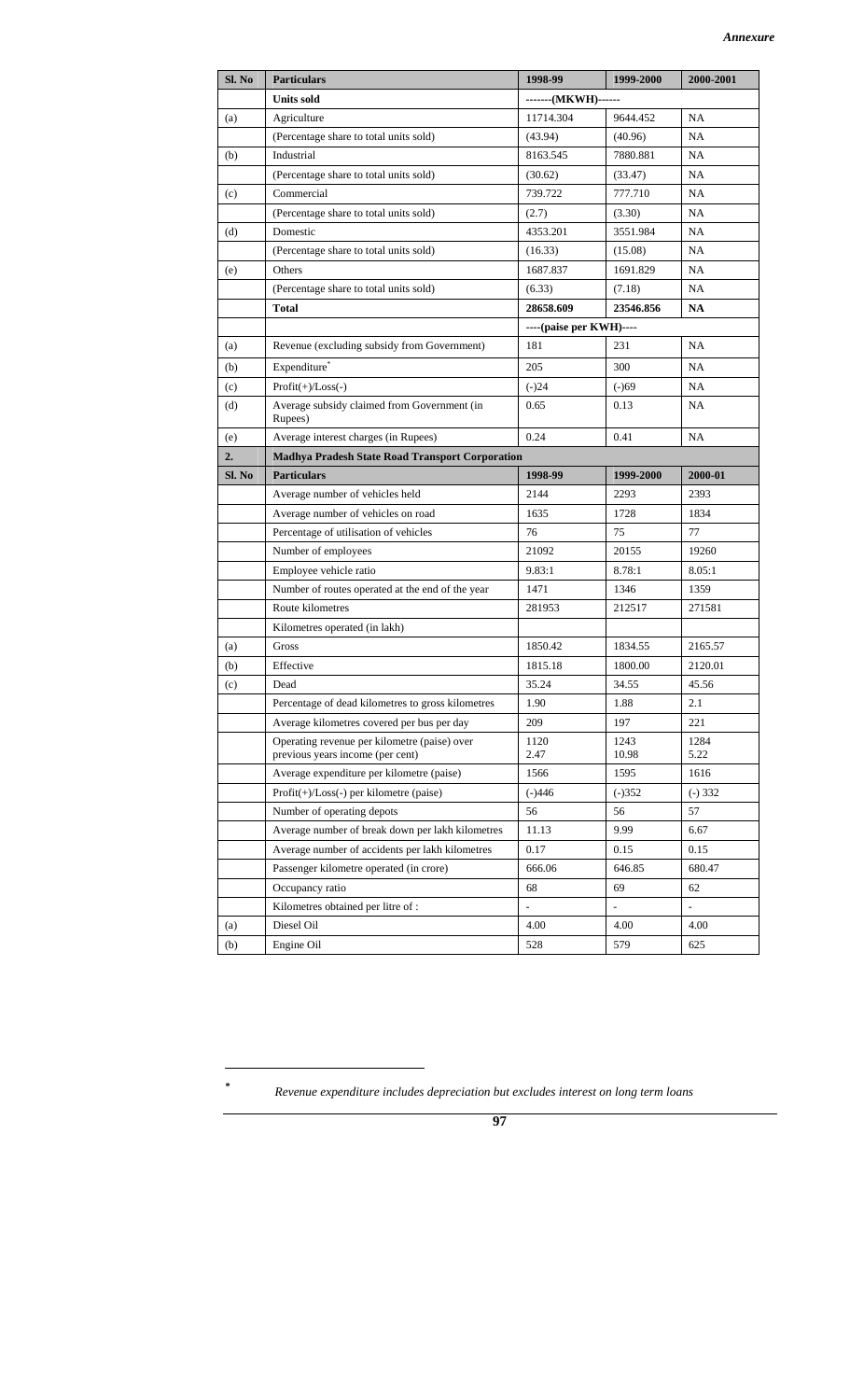#### *(Amount-Rupees in crore)*

| 3.                     | <b>Madhya Pradesh State Warehousing Corporation</b>                                              |                |               |    |               |               |               |                |               |                |  |  |
|------------------------|--------------------------------------------------------------------------------------------------|----------------|---------------|----|---------------|---------------|---------------|----------------|---------------|----------------|--|--|
|                        | <b>Particulars</b>                                                                               |                |               |    | 1998-99       |               | 1999-2000     |                |               | 2000-01        |  |  |
|                        | Number of stations covered storage capacity created up to the<br>end of the year (tonne in lakh) |                |               |    | 318           |               | 324           |                |               | 326            |  |  |
| (a) Owned<br>(b) Hired |                                                                                                  |                |               |    | 11.92<br>2.75 |               | 12.78<br>4.05 |                | 13.48<br>4.52 |                |  |  |
| (c) Total              |                                                                                                  |                |               |    | 14.67         |               | 16.83         |                | 18.00         |                |  |  |
|                        | Average capacity utilized during the year (tonne in lakh)                                        |                |               |    | 13.22         |               | 14.70         |                | 17.06         |                |  |  |
|                        | Percentage of utilization                                                                        |                |               |    | 83            |               | 86            |                | 93            |                |  |  |
|                        | Average revenue per metric tonne per year (Rs)                                                   |                |               |    | 235.80        |               | 244.10        |                |               | 285.14         |  |  |
|                        | Average expenses per metric tonne per year (Rs.)                                                 |                |               |    | 214.92        |               | 215.06        |                |               | 196.44         |  |  |
| 4.                     | <b>Madhya Pradesh Financial Corporation</b>                                                      |                |               |    |               |               |               |                |               |                |  |  |
| <b>Particulars</b>     |                                                                                                  | 1999-2000      |               |    | 2000-2001     |               |               | 2001-2002      |               |                |  |  |
|                        |                                                                                                  | <b>Number</b>  | <b>Amount</b> |    | <b>Number</b> | <b>Amount</b> |               | <b>Number</b>  |               | <b>Amount</b>  |  |  |
|                        | Applications pending at the<br>beginning of the year                                             | 25             | 6.85          | 19 |               | 4.70          |               | 24             |               | 7.31           |  |  |
|                        | Applications received                                                                            | 319            | 105.08        |    | 308           | 160.02        |               | 263            |               | 159.18         |  |  |
| <b>Total</b>           |                                                                                                  | 344            | 111.93        |    | 327           | 164.72        |               | 287            |               | 166.49         |  |  |
|                        | Applications sanctioned                                                                          | 276            | 83.05         |    | 250           | 107.96        |               | 218            |               | 98.55          |  |  |
|                        | Applications cancelled/<br>withdrawn/rejected/reduced                                            | 49             | 24.18         |    | 51<br>49.45   |               |               | 54             |               | 34.96          |  |  |
| close of the year      | Applications pending at the                                                                      | 19             | 4.70          |    | 24<br>7.31    |               |               | 15             |               | 16.36          |  |  |
| Loans disbursed        |                                                                                                  | $\overline{a}$ | 71.95         |    |               | 73.71         |               |                |               | 66.05          |  |  |
| of the year            | Loans outstanding at the close                                                                   |                | 522.51        |    |               | 540.47        |               |                |               | 551.40         |  |  |
| (a) Principal          | Amount overdue for recovery<br>at the close of the year                                          |                |               |    |               |               |               |                |               |                |  |  |
| (b) Interest           |                                                                                                  |                | 134.35        |    |               | 139.39        |               |                |               | 113.23         |  |  |
|                        |                                                                                                  |                | 25.42         |    |               | 20.26         |               |                |               | 21.69          |  |  |
|                        |                                                                                                  | <b>Number</b>  | <b>Amount</b> |    | <b>Number</b> | <b>Amount</b> |               | <b>Number</b>  |               | <b>Amount</b>  |  |  |
| <b>Total</b>           |                                                                                                  |                | 159.77        |    |               | 159.65        |               |                |               | 134.92         |  |  |
| certificate cases      | Amount involved in recovery                                                                      | 347            | 147.47        |    |               | <b>NA</b>     |               | $\overline{a}$ |               |                |  |  |
| Total                  |                                                                                                  | 347            | 147.47        |    |               | <b>NA</b>     |               | $\blacksquare$ |               | $\overline{a}$ |  |  |
| loans outstanding      | Percentage of default to total                                                                   |                | 30.58         |    |               | 29.54         |               |                |               | 24.47          |  |  |

*\* Including interest* 

 $\overline{a}$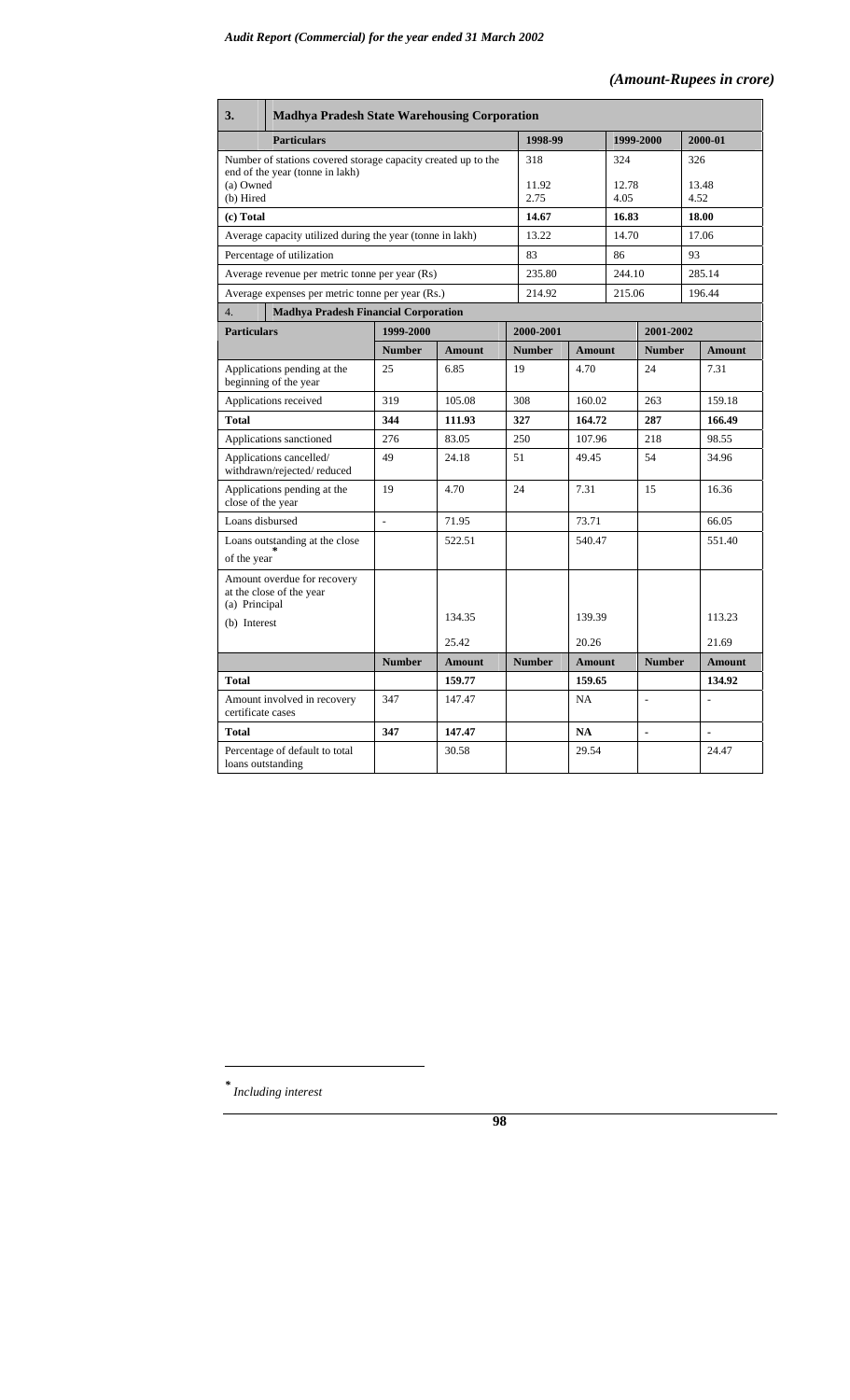## *(Referred to in paragraph 1.8)*

| SI.<br>No.       | <b>Name of Department</b>     | <b>Number</b><br>of PSUs | <b>Number of</b><br>outstanding<br><b>IRs</b> | <b>Number of</b><br>outstanding<br>paragraphs | <b>Years from</b><br>which<br>paragraphs<br>outstanding |
|------------------|-------------------------------|--------------------------|-----------------------------------------------|-----------------------------------------------|---------------------------------------------------------|
| 1.               | Energy                        | 03                       | 1354                                          | 3325                                          | 1976-77                                                 |
| 2.               | Transport                     | 01                       | 391                                           | 1092                                          | 1986-87                                                 |
| 3.               | Industries & Commerce         | 12                       | 61                                            | 279                                           | 1986-87                                                 |
| $\overline{4}$ . | <b>Mining Resources</b>       | 01                       | 06                                            | 43                                            | 1994-95                                                 |
| 5.               | <b>Tribal Welfare</b>         | 01                       | 04                                            | 23                                            | 1997-98                                                 |
| 6.               | Tourism                       | 01                       | 07                                            | 49                                            | 1988-89                                                 |
| 7.               | Home                          | 01                       | 07                                            | 51                                            | 1990-91                                                 |
| 8.               | <b>Rural Industries</b>       | 02                       | 13                                            | 70                                            | 1987-88                                                 |
| 9.               | Agricultural                  | 01                       | 08                                            | 62                                            | 1990-91                                                 |
| 10.              | <b>Minorities Welfare</b>     | 01                       | 02                                            | 06                                            | 1999-2000                                               |
| 11.              | Forest                        | 01                       | 04                                            | 27                                            | 1997-98                                                 |
| 12.              | Food & Public<br>Distribution | 02                       | 12                                            | 123                                           | 1991-92                                                 |
| 13.              | Finance                       | 02                       | 03                                            | 25                                            | 1998-99                                                 |
| 14.              | Public Works                  | 01                       | 05                                            | 24                                            | 1985-86                                                 |
| 15.              | <b>Water Resources</b>        | 01                       | 01                                            | 01                                            | 1985-86                                                 |
| 16.              | Cultural                      | 01                       | 02                                            |                                               | 1992-93                                                 |
|                  | <b>Total</b>                  | 32                       | 1880                                          | 5207                                          |                                                         |

## **Statement showing the department-wise outstanding Inspection Reports (IRs)**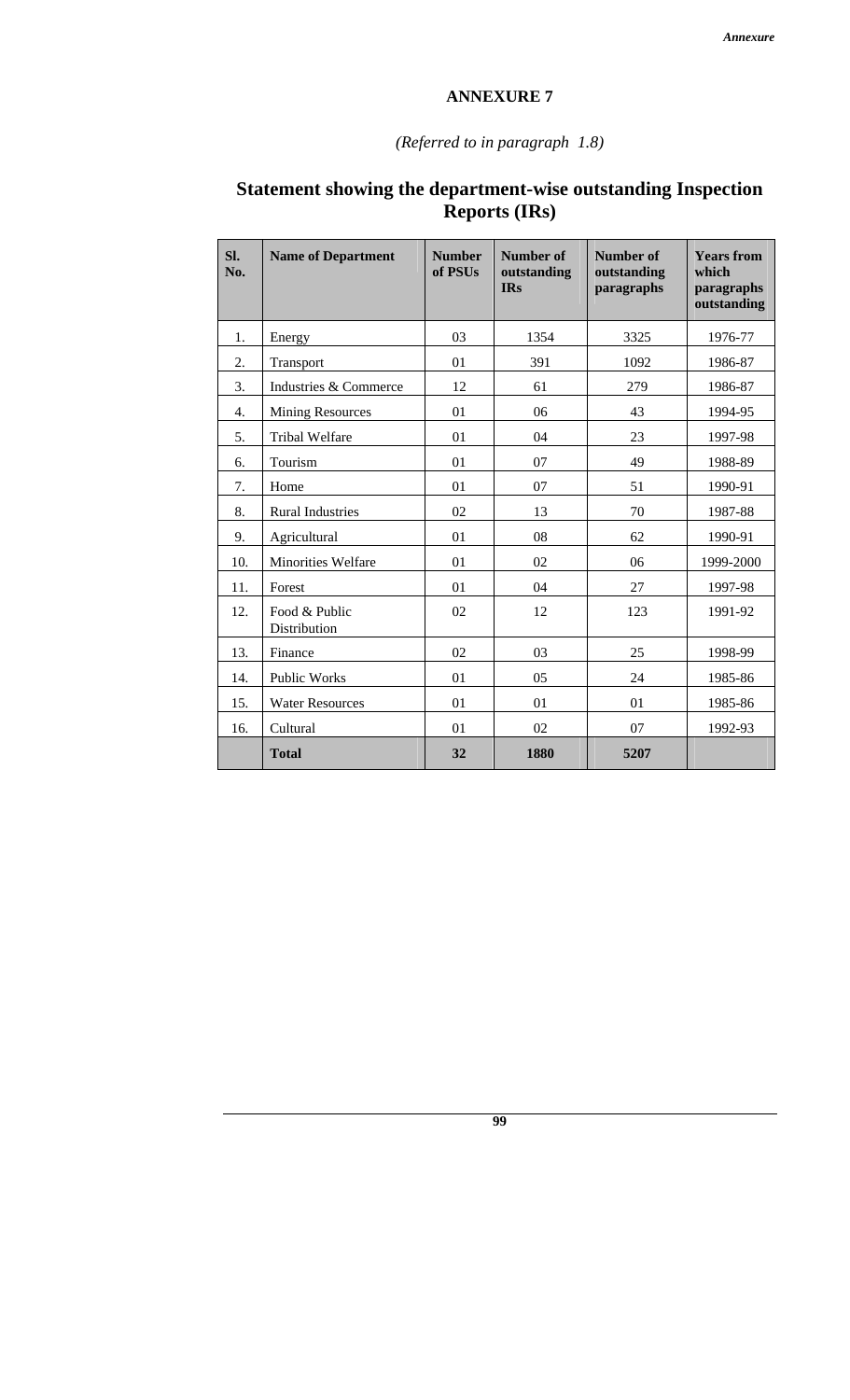## *(Referred to in paragraph 1.8)*

#### **Statement showing department-wise draft paragraphs/reviews reply to which are awaited**

| Sl. No. | <b>Name of Department</b>                               | Number of<br>draft<br>paragraphs | Number of<br>review | <b>Period of issue</b> |
|---------|---------------------------------------------------------|----------------------------------|---------------------|------------------------|
| 1.      | Energy                                                  | 07                               | 2                   | 2001-02                |
| 2.      | Transport                                               | 01                               |                     | May 2002               |
| 3.      | Commerce & Industries                                   | 07                               |                     | May 2002               |
| 4.      | Food, Civil Supplies and<br><b>Consumers Protection</b> | 02                               |                     | May 2002               |
| 5       | <b>Rural Industries</b>                                 | 01                               |                     | May 2002               |
| 6       | <b>Water Resources</b>                                  | 03                               |                     | May 2002               |
| 7       | Agriculture                                             |                                  | 01                  | <b>July 2002</b>       |
|         | <b>Total</b>                                            | 21                               | 0 <sub>3</sub>      |                        |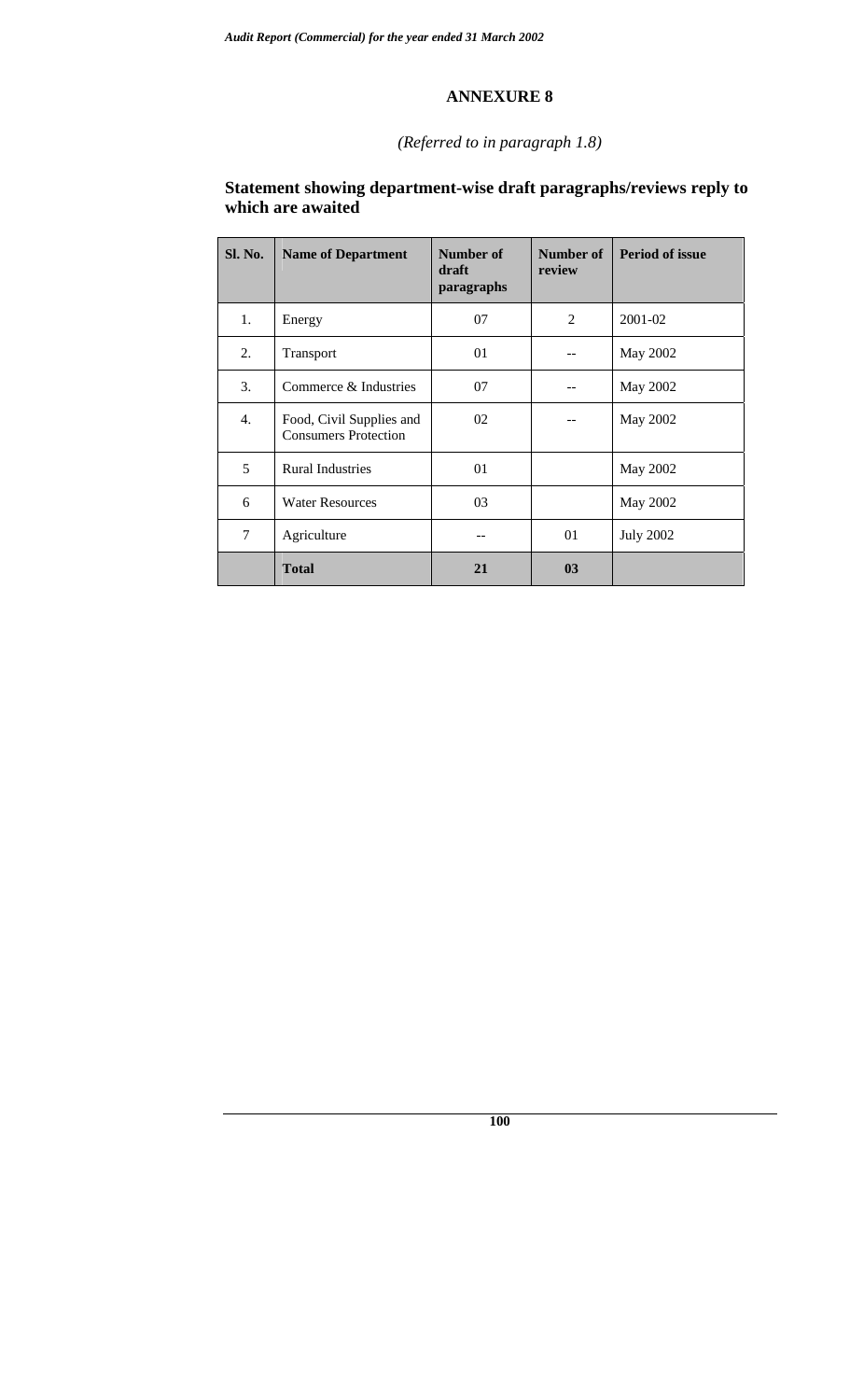#### *(Referred to in paragraph 1.10)*

#### **Statement showing paid-up capital, investment and summarised working results of 619-B company as per its latest finalised accounts**

|                                  |                                                    |                    |                    |                      |                                 |                                                   |                              |                                 |                                                   |                          |                                 | $(1 \kappa u \kappa v)$ in counting $\tau$ to 10 and in Kupces in turner |                      |                                 |                                                                 |                |                 |
|----------------------------------|----------------------------------------------------|--------------------|--------------------|----------------------|---------------------------------|---------------------------------------------------|------------------------------|---------------------------------|---------------------------------------------------|--------------------------|---------------------------------|--------------------------------------------------------------------------|----------------------|---------------------------------|-----------------------------------------------------------------|----------------|-----------------|
| Name of<br>company               | <b>Status</b><br>(working)<br>$/$ non-<br>working) | Year of<br>account | Paid-up<br>capital | <b>Equity by</b>     |                                 |                                                   | <b>Grants</b> by<br>Loans by |                                 |                                                   |                          |                                 | Total investment by way of<br>equity, loans and grants                   |                      | Profit<br>$(+)$<br>$loss(-)$    | Accumu<br>lated<br>profit<br>$(+)/accu$<br>mulated<br>$loss(-)$ |                |                 |
|                                  |                                                    |                    |                    | <b>State</b><br>Govt | <b>State Govt.</b><br>companies | <b>Central</b><br>Govt. and<br>their<br>companies | <b>State</b><br>Govt         | <b>State Govt.</b><br>companies | <b>Central</b><br>Govt. and<br>their<br>companies | <b>State</b><br>Govt     | <b>State Govt.</b><br>companies | <b>Central</b><br>Govt. and<br>their<br>companies                        | <b>State</b><br>Govt | <b>State Govt.</b><br>companies | <b>Central</b><br>Govt. and<br>their<br>companies               |                |                 |
| $\mathcal{I}$ .                  | 2.                                                 | 3.                 | 4.                 | 5.                   | 6.                              | 7.                                                | 8.                           | 9.                              | 10                                                | 11.                      | 12.                             | 13.                                                                      | 14.                  | 15.                             | 16.                                                             | 17.            | 18.             |
| M.P<br>Vidhyut<br>Yantra<br>Ltd. | Non-<br>working                                    | 1989-90            | 150.00             | $- -$                | 126.00<br>(84)                  | 24.00<br>(16)                                     | $- -$                        | $\hspace{0.05cm} -$             | 17.08                                             | $\overline{\phantom{m}}$ | $\sim$ $-$                      | $\hspace{0.05cm} \ldots$                                                 | $- -$                | 126                             | 41.08                                                           | $(-)$<br>62.65 | $(-)$<br>377.50 |

*<sup>(</sup>Figures in column 4 to 18 are in Rupees in lakh)* 

*\**

*No accounts have been received after the year 1989-90. Appointment of liquidators is under consideration at Honorable High Court, Jabalpur. Figures in brackets shows percentages*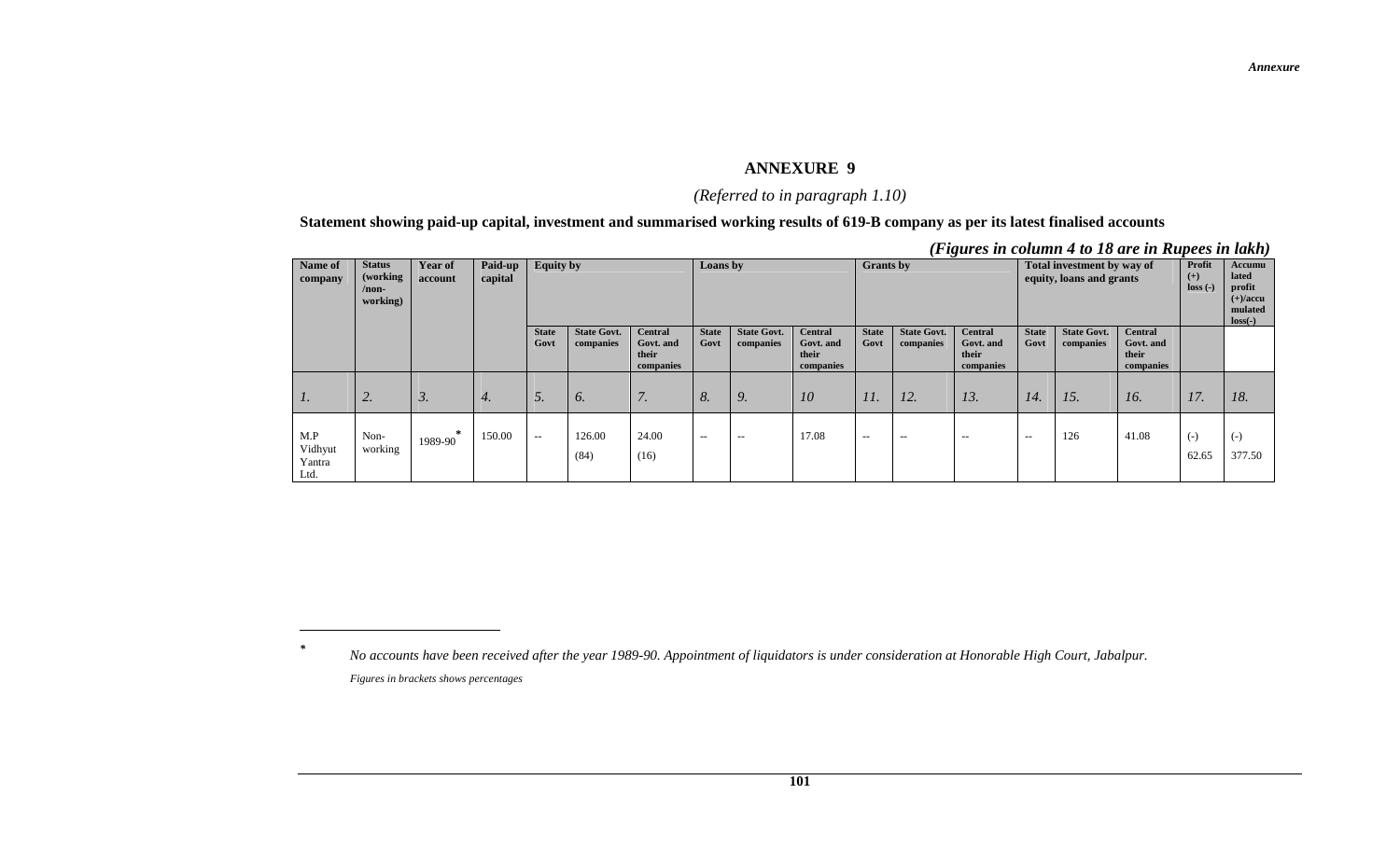#### *(Referred to in paragraph 2.5)*

#### **Financial position of Madhya Pradesh State Agro Industries Development Corporation Limited Bhopal**

|                                       | 1995-96 | 1996-97 | 1997-98 | 1998-99  | 1999-2000 |
|---------------------------------------|---------|---------|---------|----------|-----------|
| <b>Liabilities</b>                    |         |         |         |          |           |
| Paid-up capital                       | 329.50  | 329.50  | 329.50  | 329.50   | 329.50    |
| Reserves & surplus                    | 70.64   | 63.45   | 60.09   | 56.74    | 53.38     |
| <b>Borrowings</b>                     |         |         |         |          |           |
| Secured loans                         | 601.52  | 641.22  | 79.91   | 273.39   | 496.58    |
| Unsecured loans                       | 198.36  | 198.36  | 198.36  | 225.36   | 197.16    |
| Trade dues & current<br>liabilities   | 4226.36 | 7041.28 | 7763.89 | 9506.29  | 8000.06   |
| Total                                 | 5426.38 | 8273.81 | 8431.75 | 10391.28 | 9076.68   |
| <b>Assets</b>                         |         |         |         |          |           |
| Gross block                           | 795.54  | 817.11  | 945.55  | 997.70   | 1034.68   |
| Less Depreciation                     | 402.70  | 424.43  | 449.86  | 482.99   | 517.04    |
| Net fixed assets                      | 392.84  | 392.68  | 495.69  | 514.71   | 517.64    |
| Capital work-in-progress              |         |         | 9.78    |          |           |
| <b>Investments</b>                    | 24.99   | 74.99   | 78.20   | 78.20    | 48.21     |
| Current assets, loans $&$<br>advances | 4885.19 | 7689.95 | 7745.53 | 9733.14  | 8476.90   |
| Accumulated loss                      | 123.36  | 116.19  | 102.55  | 65.23    | 33.93     |
| Total                                 | 5426.38 | 8273.81 | 8431.75 | 10391.28 | 9076.68   |
| Capital employed                      | 1051.67 | 1041.35 | 487.11  | 741.56   | 994.48    |
| Net worth                             | 276.78  | 276.76  | 287.04  | 321.01   | 348.95    |

*(Rupees in lakh)* 

*Note - Capital employed represents net fixed assets including capital work-in-progress plus working capital. Net worth represents paid-up capital plus reserves less intangible assets.*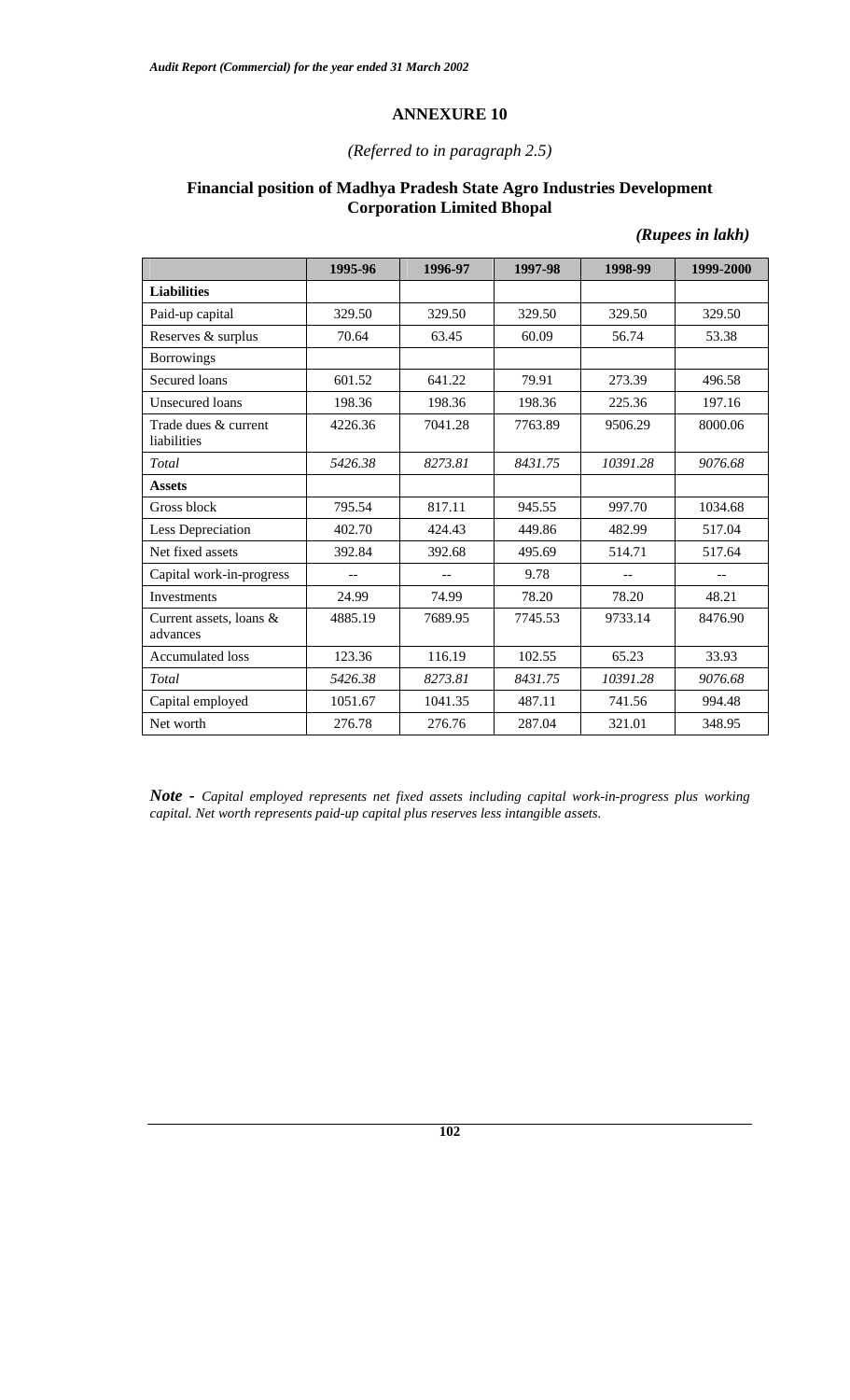#### *(Referred to in paragraph 2.5)*  **Working Results of Madhya Pradesh State Agro Industries Development Corporation Limited Bhopal**

|                                                          | (Rupees in lakh) |            |            |                |             |
|----------------------------------------------------------|------------------|------------|------------|----------------|-------------|
|                                                          | 1995-96          | 1996-97    | 1997-98    | 1998-99        | 1999-2000   |
| <b>Particulars</b>                                       |                  |            |            |                |             |
| <b>Income</b>                                            |                  |            |            |                |             |
| <b>Sales</b>                                             | 9270.61          | 15030.93   | 23871.54   | 19244.69       | 19575.57    |
| Services                                                 | 238.72           | 222.76     | 197.64     | 236.78         | 183.45      |
| Interest                                                 | 11.50            | 13.04      | 6.52       | 28.98          | 122.63      |
| Miscellaneous                                            | 36.22            | 47.59      | 99.86      | 39.46          | 119.96      |
| <b>Total</b><br>$\mathbf{A}$                             | 9557.05          | 15314.32   | 24175.56   | 19549.91       | 20001.61    |
| <b>Expenditure</b>                                       |                  |            |            |                |             |
| Purchases and<br>material consumed                       | 8438.03          | 13925.64   | 22406.26   | 17913.92       | 17996.65    |
| Manufacturing, selling<br>and administration<br>expenses | 1031.69          | 1213.36    | 1622.94    | 1483.11        | 1731.92     |
| Interest                                                 | 51.94            | 63.22      | 54.88      | 32.80          | 23.38       |
| Depreciation                                             | 23.24            | 22.69      | 33.08      | 35.12          | 36.80       |
| B<br><b>Total</b>                                        | 9544.91          | 15224.91   | 24117.16   | 19464.95       | 19788.75    |
| Total (A-B)                                              | 12.14            | 89.41      | 58.40      | 84.96          | 212.86      |
| Debts written off                                        |                  | 15.06      | $-$        | $\overline{a}$ | 130.24      |
| Profit before tax                                        | 12.14            | 74.35      | 58.40      | 84.96          | 82.62       |
| Provision for tax                                        | 8.56             | 55.73      | 36.95      | 37.96          | 37.12       |
| Profit after tax                                         | 3.58             | 18.62      | 21.45      | 47.00          | 45.50       |
| Previous year adjustments                                | $(-)2.48$        | $(-)11.45$ | $(-) 7.81$ | $(-) 9.68$     | $(-) 14.20$ |
| Net profit                                               | 1.10             | 7.17       | 13.64      | 37.32          | 31.30       |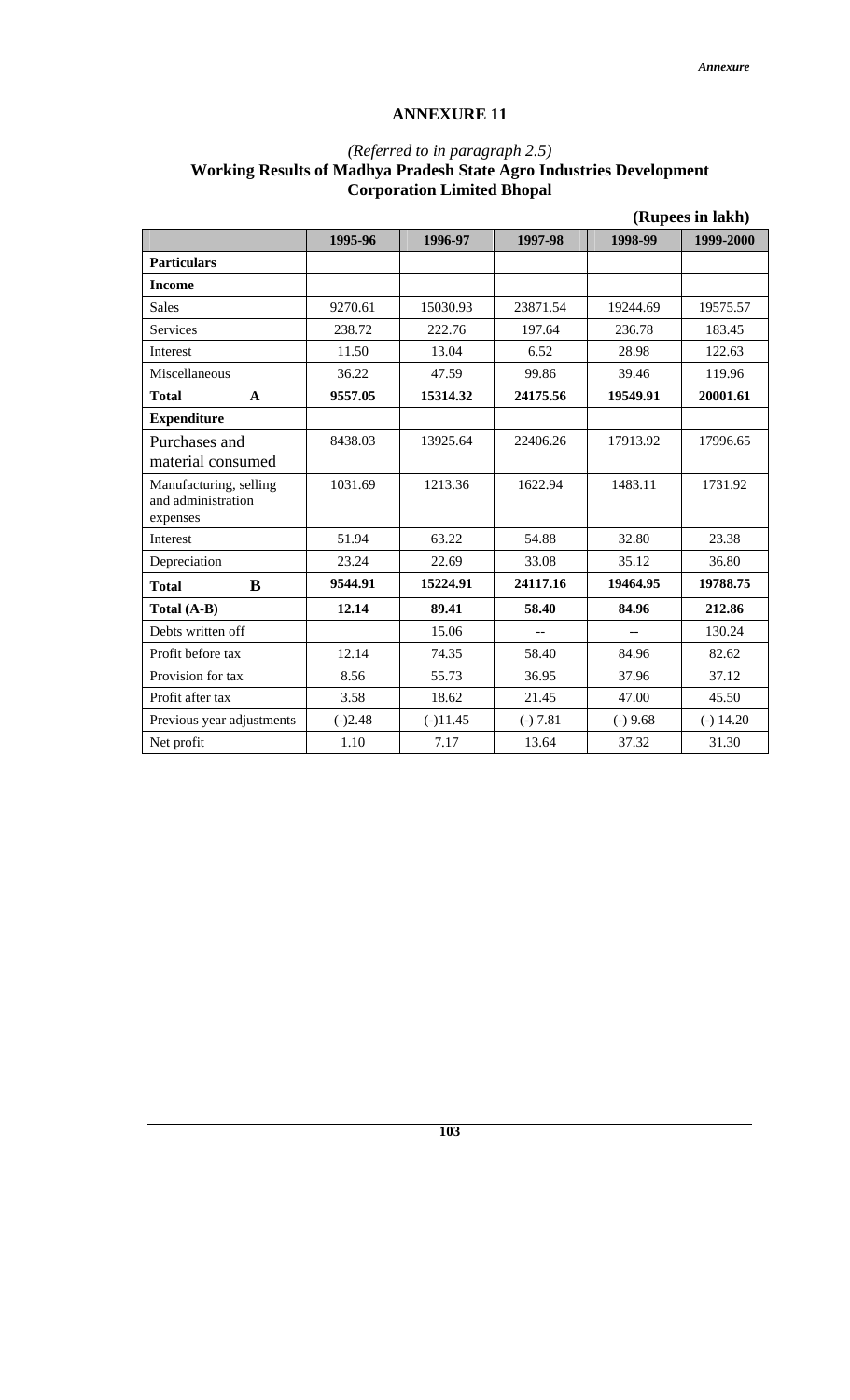*(Referred to in paragraph 2.6 A (ii))* 

#### **Statement showing details of Production of crops with reference to norms in Madhya Pradesh State Agro Industries Development Corporation Limited Bhopal Production- Quantity in quintals (Area in acres)**

#### **(1 hectare = 2.45 Acres)**

| 1996-97        | 1997-98 | 1998-99                                                                                                                                | 1999-2000       | 2000-01 | <b>Total</b><br>(Rs.) |
|----------------|---------|----------------------------------------------------------------------------------------------------------------------------------------|-----------------|---------|-----------------------|
|                |         |                                                                                                                                        |                 |         |                       |
| 900            | 437     | 525                                                                                                                                    | 692.50          | 456     |                       |
| 12857          | 6243    | 7500                                                                                                                                   | 9893            | 6514    |                       |
| 6300           | 2342    | 2721                                                                                                                                   | 4816            | 2643    |                       |
| $\overline{7}$ | 5.36    | 5.18                                                                                                                                   | 6.95            | 5.80    |                       |
| 6557           | 3901    | 4779                                                                                                                                   | 5077            | 3871    |                       |
| 450            | 555     | 648                                                                                                                                    | 550             | 700     |                       |
| 2950650        | 2165055 | 3096792                                                                                                                                | 2792350         | 2709700 | 13714547              |
|                |         |                                                                                                                                        |                 |         |                       |
| Nil            | 630     | 1000                                                                                                                                   | Nil             | 302.50  |                       |
| <b>Nil</b>     | 2571    | 4082                                                                                                                                   | <b>Nil</b>      | 1235    |                       |
| <b>Nil</b>     | 805     | 112                                                                                                                                    | N <sub>il</sub> | 337     |                       |
| $-$            | 1.28    | 0.11                                                                                                                                   | $-$             | 1.11    |                       |
| Nil            | 1766    | 3970                                                                                                                                   | Nil             | 898     |                       |
| Nil            | 1528    | 1428                                                                                                                                   | Nil             | 3000    |                       |
| Nil            | 2698448 | 5669160                                                                                                                                | <b>Nil</b>      | 2694000 | 11061608              |
|                |         | Wheat: Norms = $35$ Quintal/Hectare (14.285 quintal per acre)<br><i>Thuvar</i> : Norms = 10 Quintal/ Hectare $(4.08$ quintal per acre) |                 |         |                       |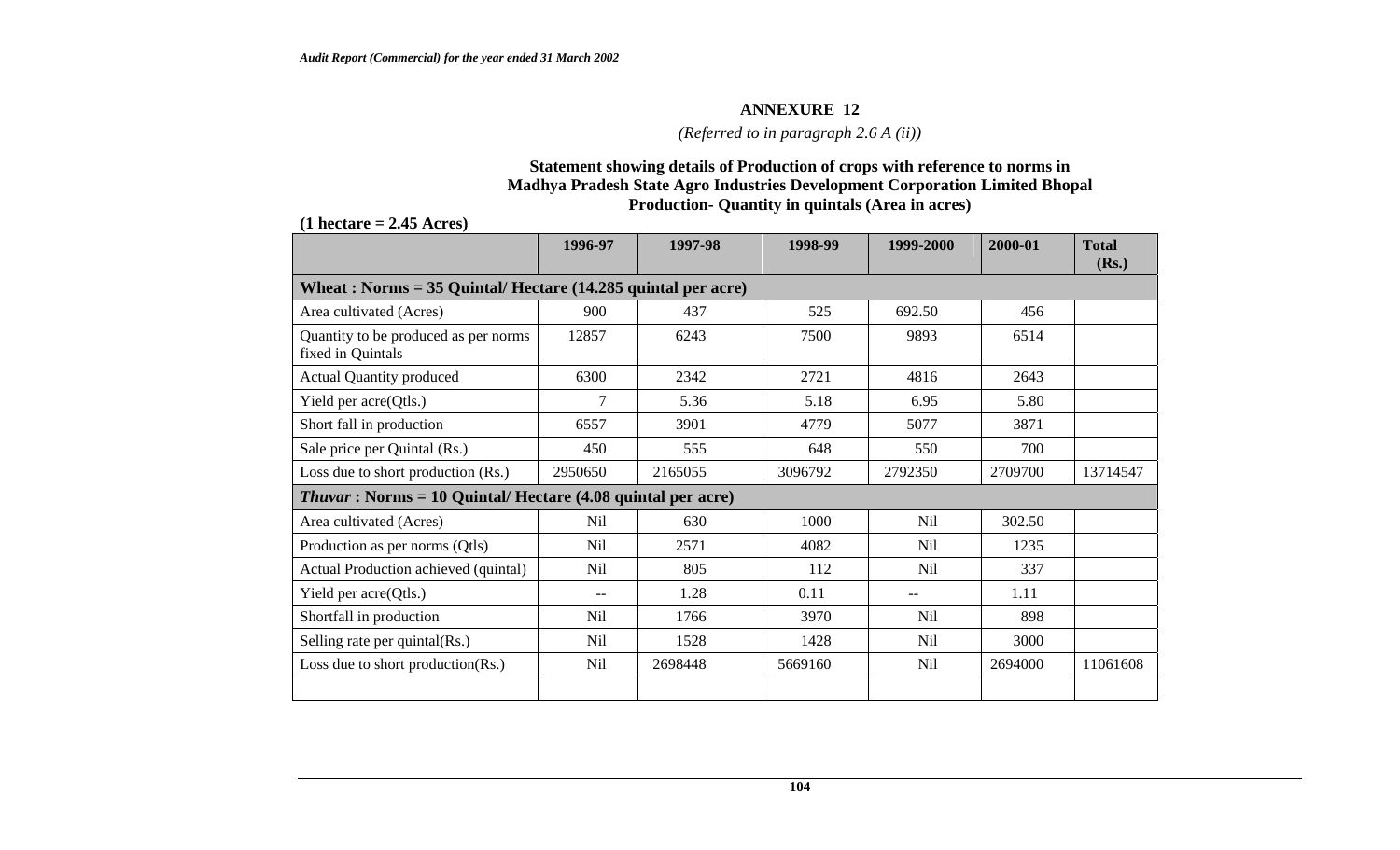|                                                               | 1996-97 | 1997-98 | 1998-99 | 1999-2000 | 2000-01 | <b>Total</b> |  |  |  |
|---------------------------------------------------------------|---------|---------|---------|-----------|---------|--------------|--|--|--|
| Paddy: Norms fixed 40 Quintal/ Hectare (16.326 Quintal/ Acre) |         |         |         |           |         |              |  |  |  |
| Area cultivated (Acres)                                       | 427     | 240     | 411     | 445       | 483     |              |  |  |  |
| Quantity to be produced as per norms                          | 6971    | 3918    | 6710    | 7265      | 7886    |              |  |  |  |
| <b>Actual Quantity produced</b>                               | 6832    | 3613    | 4779    | 6707      | 5638    |              |  |  |  |
| Yield per acre(Qtls.)                                         | 16      | 15.05   | 11.63   | 15.07     | 11.67   |              |  |  |  |
| Short fall in production                                      | 139     | 305     | 1931    | 558       | 2248    |              |  |  |  |
| Sale price per Quintal (Rs.)                                  | 253     | 371     | 394.50  | 474       | 544.50  |              |  |  |  |
| Loss due to short production (Rs.)                            | 35167   | 113155  | 761780  | 264492    | 1224036 | 2398630      |  |  |  |
|                                                               |         |         |         |           |         |              |  |  |  |

#### **POTATOE CULTIVATION**

| Norms: Commercial: 35 Quintal/ Acre                   |            |           |           |           |         |            |            |             |  |
|-------------------------------------------------------|------------|-----------|-----------|-----------|---------|------------|------------|-------------|--|
| True Potatoe Seed (TPS):12.245 Qunital/Acre           |            |           |           |           |         |            |            |             |  |
|                                                       | 1996-97    | 1997-98   | 1998-99   | 1999-2000 | 2000-01 |            | 2001-02    | Total (Rs.) |  |
|                                                       |            |           |           |           | Coml.   | <b>TPS</b> |            |             |  |
| Area cultivated (Acres)                               | <b>Nil</b> | 80        | 52.50     | 133       | 103     | 40.00      | <b>Nil</b> |             |  |
| Quantity to be produced as per<br>norms (in Quintals) | <b>Nil</b> | 2800      | 1837.50   | 4655      | 3605    | 490.00     | <b>Nil</b> |             |  |
| <b>Actual Production</b><br>achieved(qtls.)           | <b>Nil</b> | 2035.15   | 1260.00   | 3918.43   | 2565.19 | 278.00     | <b>Nil</b> |             |  |
| Yield per acre (qtl.)                                 | Nil        | 25.44     | 24.00     | 29.46     | 24.90   | 6.95       | <b>Nil</b> |             |  |
| Shortfall in production(qtl.)                         | <b>Nil</b> | 764.85    | 577.50    | 736.57    | 1039.81 | 212.00     | <b>Nil</b> |             |  |
| Sale price per Quintal(Rs.)                           | <b>Nil</b> | <b>NA</b> | <b>NA</b> | 196       | 181.57  | 1381.33    | Nil        |             |  |
| Cost of production per quintal<br>(Rs.)               | <b>Nil</b> | 680.00    | 864.28    | 741.62    | 490.41  | 1730.21    | <b>Nil</b> |             |  |
| Loss due to short<br>production(Rs.)                  | Nil        | 520098    | 499122    | 546255    | 509933  | 366805     | Nil        | 2442213     |  |
| <b>Grand Total</b>                                    |            |           |           |           |         |            |            | 29616998    |  |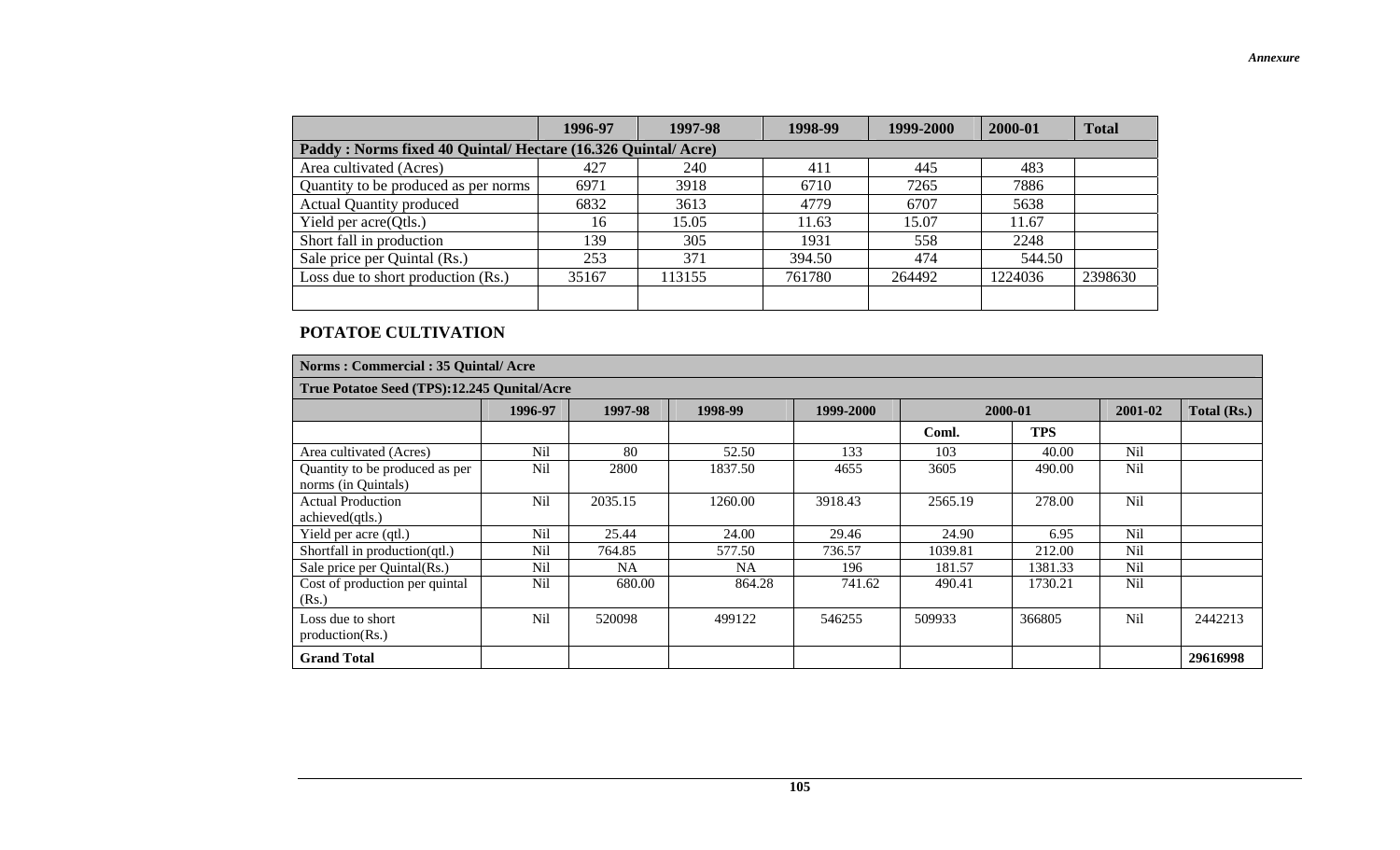#### *(Referred to in paragraph 2.6 F)*

## **Statement Showing details of organic manures produced and sold in Madhya Pradesh State Agro Industries Development Corporation Limited Bhopal**

| Year                                                 | Opening<br>balance | <b>Production</b>                     | <b>Total</b>                       | <b>Sales</b>                        | Percentage of<br>capacity<br>utilisation            | Percentage<br>of<br>sales<br>total<br>to<br>stock (Column 5<br>to $4)$ |  |  |
|------------------------------------------------------|--------------------|---------------------------------------|------------------------------------|-------------------------------------|-----------------------------------------------------|------------------------------------------------------------------------|--|--|
| $\mathbf{1}$                                         | $\overline{2}$     | 3                                     | 4                                  | 5                                   | 6                                                   | 7                                                                      |  |  |
| <b>Bhopal</b>                                        |                    |                                       | <b>Installed capacity--4000 MT</b> |                                     |                                                     |                                                                        |  |  |
|                                                      |                    | <b>Quantity in MT</b>                 |                                    |                                     |                                                     |                                                                        |  |  |
| 1997-98                                              | 1204               | 776                                   | 1980                               | 1467                                | 19.4                                                | 74.1                                                                   |  |  |
| 1998-99                                              | 513                | 1802                                  | 2315                               | 1282                                | 45.1                                                | 55.4                                                                   |  |  |
| 1999-2000                                            | 1033               | 1900                                  | 2933                               | 1890                                | 47.5                                                | 64.4                                                                   |  |  |
| 2000-01                                              | 1043               | 1501                                  | 2544                               | 1721                                | 37.5                                                | 67.6                                                                   |  |  |
| 2001-02                                              | 823                | 1281                                  | 2104                               | 988                                 | 32.0                                                | 47.0                                                                   |  |  |
| <b>Gwalior</b><br><b>Installed capacity--4000 MT</b> |                    |                                       |                                    |                                     |                                                     |                                                                        |  |  |
|                                                      |                    |                                       | Quantity in MT                     |                                     |                                                     |                                                                        |  |  |
| 1997-98                                              | 383.30             | 1068.35                               | 1451.65                            | 1116.05                             | 26.7                                                | 76.9                                                                   |  |  |
| 1998-99                                              | 335.60             | 1091.70                               | 1427.30                            | 1118.75                             | 27.3                                                | 78.4                                                                   |  |  |
| 1999-2000                                            | 308.55             | 2000.00                               | 2308.55                            | 318.80                              | 50.0                                                | 13.8                                                                   |  |  |
| 2000-01                                              | 1989.75            | 440.25                                | 2430.00                            | 207.70                              | 11.0                                                | 8.5                                                                    |  |  |
| 2001-02                                              | 2223.00            | $\hspace{0.05cm}$ – $\hspace{0.05cm}$ | 2223.00                            | $\hspace{0.05cm}$ $\hspace{0.05cm}$ | $\hspace{0.05cm} -\hspace{0.05cm} -\hspace{0.05cm}$ | --                                                                     |  |  |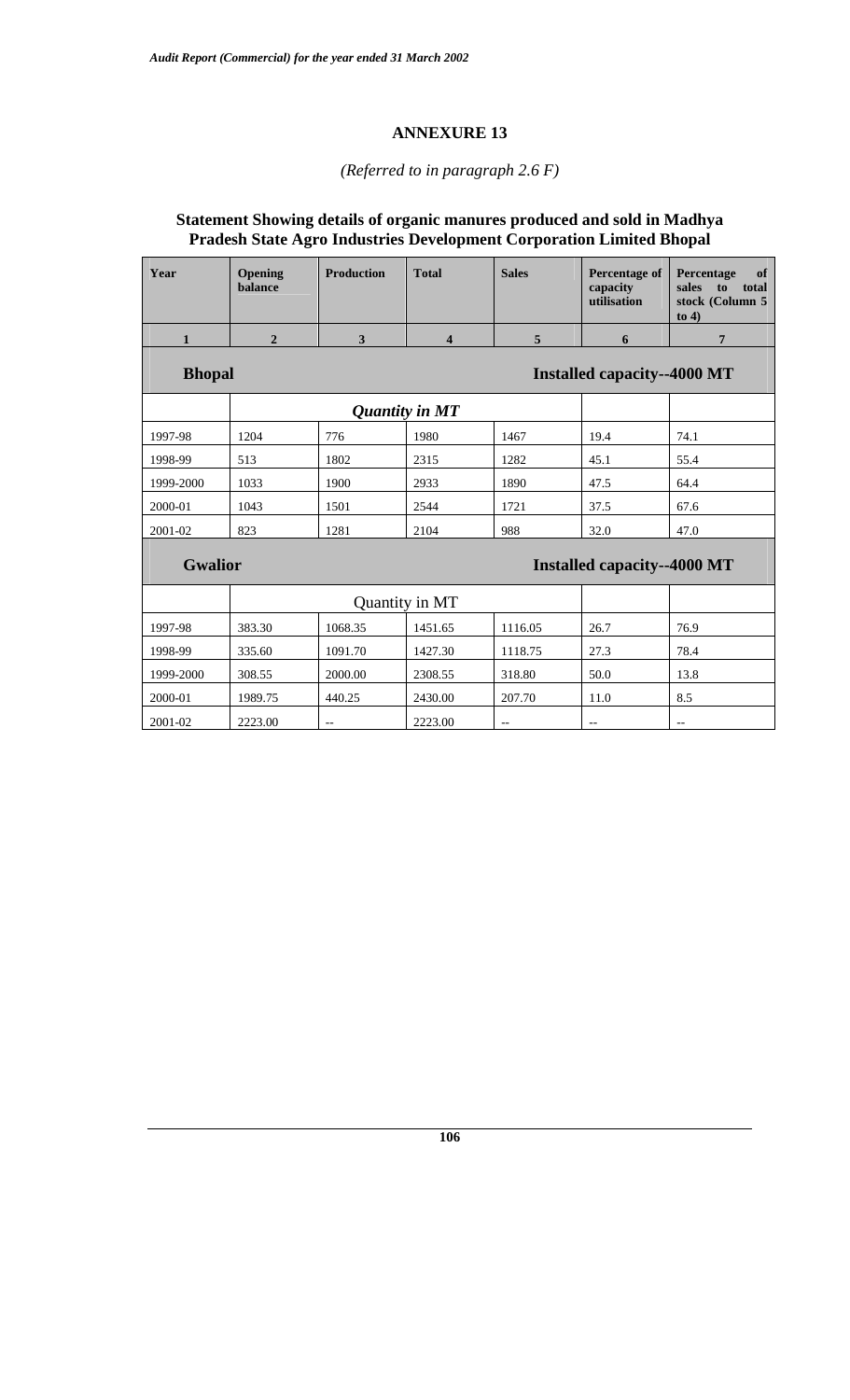#### *(Referred to in paragraph 2.12 b)*

| SI.<br>No.       | <b>Name of</b><br><b>Branch</b> | Date of TT<br><b>Deposited</b> | <b>Amount</b><br>(Rs.) | Date of credit | <b>Delay</b>                    | <b>Loss of</b><br>interest @<br>18% (Rs.) |
|------------------|---------------------------------|--------------------------------|------------------------|----------------|---------------------------------|-------------------------------------------|
| 1.               | Shajapur                        | 9.7.1997                       | 2,00,000               | 6.7.1999       | 2 years                         | 72,000                                    |
| 2.               | Jabalpur                        | 1997-98                        | 4,00,000               | 2.7.1999       | 15 months                       | 90,000                                    |
| 3.               | Gwalior                         | 26.12.1997                     | 22,400                 | 27.4.1998      | 4 months                        | 1,344                                     |
| $\overline{4}$ . | Damoh                           | 12.12.1997                     | 44,750                 | Not credited   | 4 yrs<br>4 months               | 34,905                                    |
| 5.               | Chhatarpur                      | 3.2.1996                       | 12,000                 | 13.7.1998      | 2 yrs.<br>$5\frac{1}{2}$ months | 5,310                                     |
| 6.               | Chhatarpur                      | 10.2.1996                      | 50,000                 | 13.7.1998      | 2yrs<br>5 months                | 21,750                                    |
| 7.               | Chhatarpur                      | 2.1.1998                       | 78,000                 | 2.2.1999       | 13 months                       | 15,210                                    |
| 8.               | Biora                           | 1993-94                        | 43,155                 | Not credited   | 8 years                         | 62,143                                    |
| 9.               | Biora                           | 1994-95                        | 16,175                 | Not credited   | 7 years                         | 20,381                                    |
| 10.              | Bilaspur                        | 20.3.1998                      | 2,00,000               | 1.5.1999       | $1 \text{ yr} 1$<br>month       | 39,000                                    |
| 11.              | Chhindwara                      | 6.6.1985                       | 22,300                 | Not credited   | 17 years                        | 5,73,138                                  |
| 12.              | Chhindwara                      | 12.7.1985                      | 1,65,000               | Not credited   | 17 years                        |                                           |
|                  | Total (Rs.)                     |                                | 12,53,780.00           |                |                                 | 935181.00                                 |

#### **Statement showing loss due to delay in transfer of funds in Madhya Pradesh State Agro Industries DevelopmentCorporation Limited Bhopal**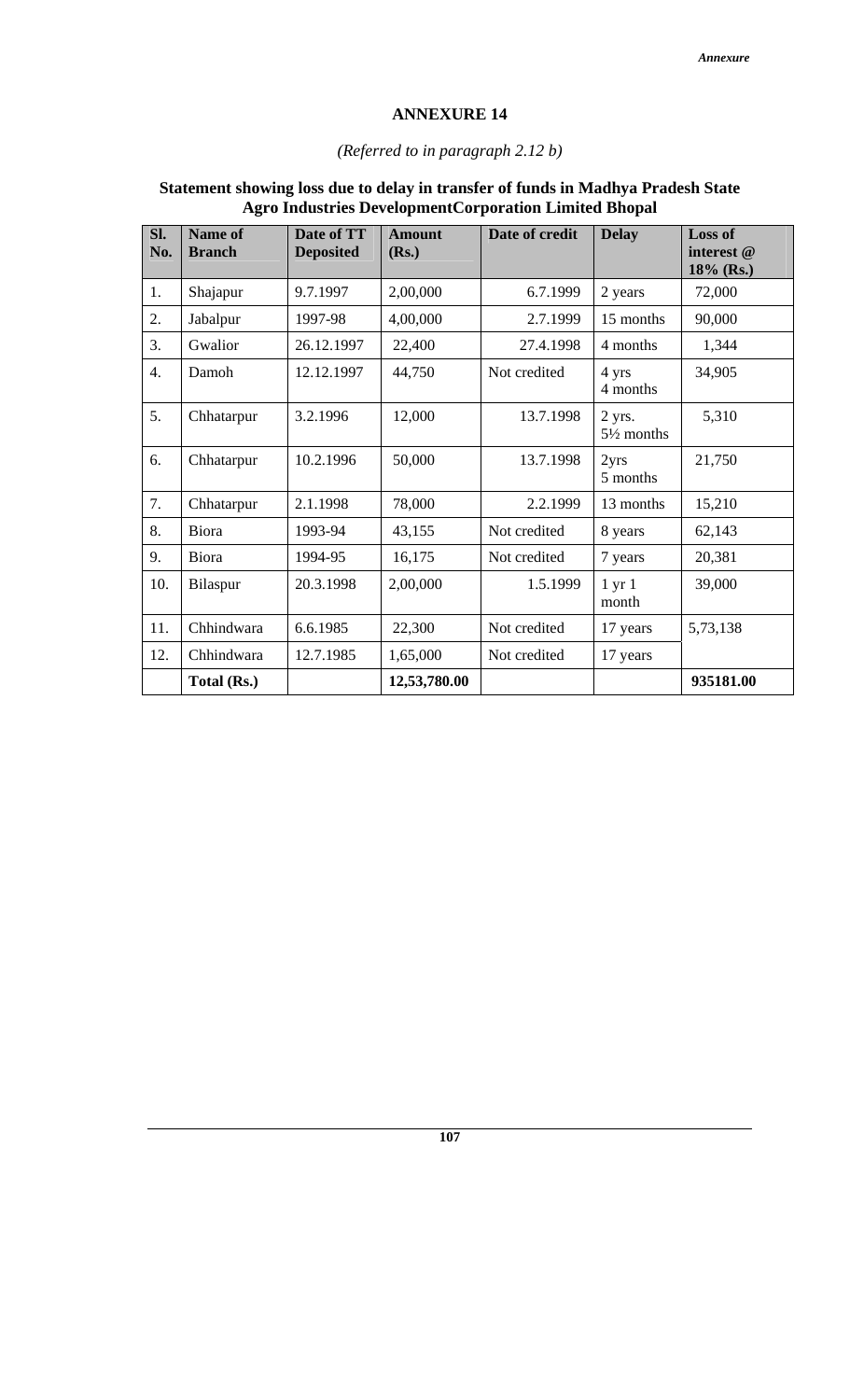#### *(Referred to in paragraph 2.14 a)*

#### **Statement showing production and sales performance of agricultural implements in Madhya Pradesh State Agro Industries Development Corporation Limited Bhopal**

| Year                                                           | <b>Opening balance</b> | <b>Production</b> | <b>Total</b> | <b>Sales</b>          | <b>Balance</b>     | Value $@$ Rs.640<br>per piece | Amount in<br><b>Rupees</b> |  |
|----------------------------------------------------------------|------------------------|-------------------|--------------|-----------------------|--------------------|-------------------------------|----------------------------|--|
| 1.                                                             | 2.                     | 3.                | 4.           | 5.                    | 6.                 | 7.                            | 8.                         |  |
| Dufan                                                          |                        |                   |              | (Quantity in numbers) |                    |                               |                            |  |
| 1997-98                                                        | 3142 (22)              | 4514              | 7656         | 1184                  | 6472               | 4142080                       |                            |  |
| 1998-99                                                        | 6472                   | 3772              | 10244        | 1669                  | 8575               | 5488000                       |                            |  |
| 1999-2000                                                      | 8575                   | 3186              | 11761        | 982                   | 10779              | 6898560                       |                            |  |
| 2000-01                                                        | 10779                  | 3095              | 13874        | 1210                  | 12664 (118)        | 8104960                       | 8104960                    |  |
| <b>Ground nut Decorticator</b>                                 |                        | (GND)             |              |                       | @ Rs.430 per piece |                               |                            |  |
| 1997-98                                                        | 896 (17)               | 1581              | 2477         | 396                   | 2081               | 894830                        |                            |  |
| 1998-99                                                        | 2081                   | 2251              | 4332         | 731                   | 3601               | 1548430                       |                            |  |
| 1999-2000                                                      | 3601                   | 1547              | 5148         | 698                   | 4450               | 1913500                       |                            |  |
| 2000-01                                                        | 4450                   | 1903              | 6353         | 889                   | 5464 (85)          | 2349520                       | 2349520                    |  |
| Hal                                                            |                        |                   |              |                       |                    | @ Rs.280 per piece            |                            |  |
| 1997-98                                                        | 9042 (33)              | 9748              | 18790        | 1395                  | 17395              | 4870600                       |                            |  |
| 1998-99                                                        | 17395                  | 7873              | 25268        | 3308                  | 21960              | 6148800                       |                            |  |
| 1999-2000                                                      | 21960                  | 4324              | 26284        | 1584                  | 24700              | 6916000                       |                            |  |
| 2000-01                                                        | 24700                  | 3596              | 28296        | 962                   | 27334 (168)        | 7653520                       | 7653520                    |  |
| <b>Total</b>                                                   |                        |                   |              |                       |                    |                               | Rs.18108000                |  |
| (Figures in brackets represent stock in terms of months sales) |                        |                   |              |                       |                    |                               |                            |  |

*Dufan: A bullock drawn implement having two funnels through which seed and fertiliser are sown/added simultaneously.* 

*GND: An implement by which groundnut is peeled and nut taken out.* 

*Hal: A bullock-drawn implement used for ploughing agricultural fields*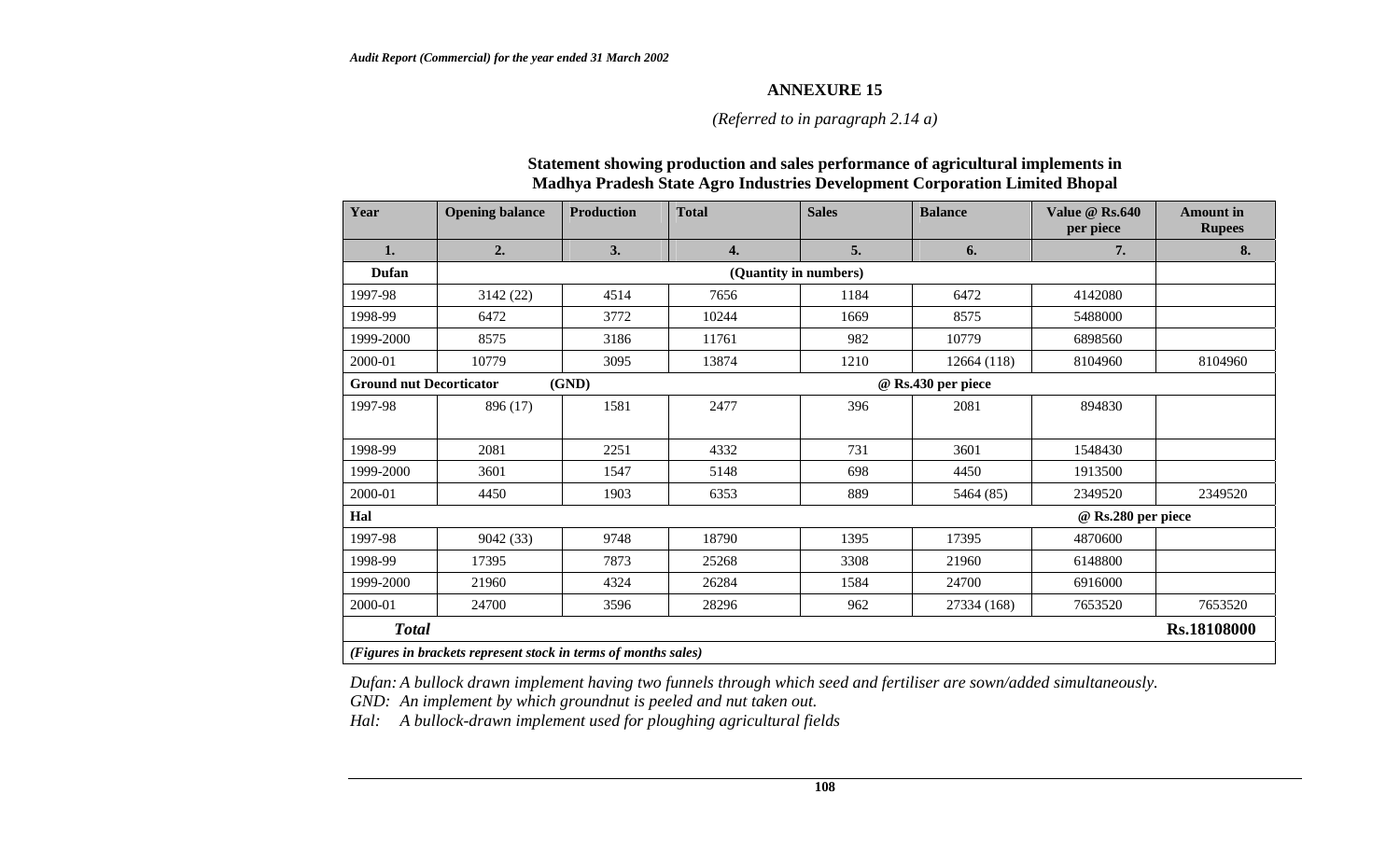#### *(Referred to in paragraph 3A.6)*

# **Statement showing funds requisitioned by RAOs and remitted back to Head office in Madhya Pradesh State Electricity Board**

| $Sl$ .No       | <b>RAO</b>     | <b>Period</b>                          | <b>Balance</b> | <b>Remittances</b> |
|----------------|----------------|----------------------------------------|----------------|--------------------|
|                |                |                                        |                | (Rupees in lakh)   |
| $\mathbf{1}$   | Raipur (CSEB)  | 1997-98<br>January<br>to<br>2002       | 1716.97        | 945.70             |
| $\overline{2}$ | Ratlam         | 1997-98<br>January<br>to<br>2002       | 829.95         | 704.09             |
| 3              | Sagar          | 1997-98 to December<br>2001            | 995.81         | 359.46             |
| $\overline{4}$ | Bhopal         | 1997-98<br>to January<br>2002          | 2042.56        | 373.48             |
| 5              | Morena         | 1998-99<br>January<br>to<br>2002       | 710.00         | 517.65             |
| 6              | Ujjain         | April 1997 to January<br>2002          | 2699.70        | 1049.26            |
| $\overline{7}$ | CAU Jabalpur   | April 1998 to March<br>2002            | 6878.28        | 789.69             |
| 8              | Dhar           | April 2000 to February<br>2002         | 494.38         | Nil                |
| 9              | Indore         | November 2000<br>to<br>February 2002   | 2196.17        | 860.34             |
| 10             | Bilaspur(CSEB) | April 2000 to March<br>2002            | 2194.27        | 472.53             |
| 11             | Hoshangabad    | April 1997 to February<br>2002         | 1149.20        | 839.46             |
| 12             | Chhindwara     | April 1999 to April<br>2001            | N.A            | 199.14             |
| 13             | Sarni          | December<br>1998<br>to<br>January 2002 | N.A            | 643.37             |
| 14             | Gwalior        | April 1997 to January<br>2002          | N.A            | 1393.55            |
|                | <b>Total</b>   |                                        | 21907.29       | 9147.72            |

RAO - Regional Accounts Officer

21907.29 + 9147.92= 31055.21

**31055.21 x 15% / 60 = 77.64 lakh**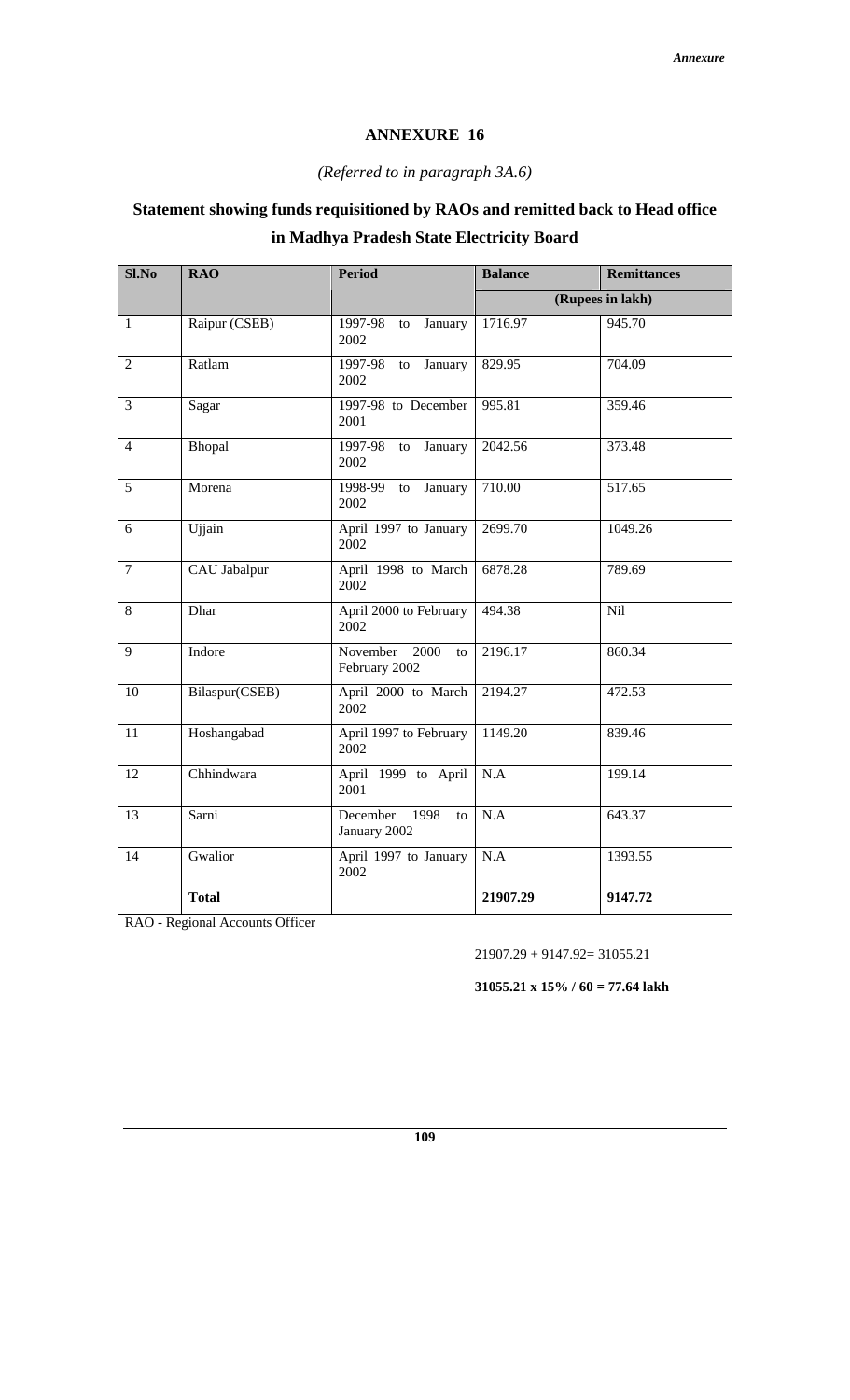## *(Referred to in paragraph 4A.2.4)*

#### **Statement showing extra expenditure due to delay in crediting of proceeds by banks in Madhya Pradesh State Civil Supplies Corporation Limited, Bhopal**

| Sl.<br>No.        | Treasury Bill No. and Amount (Rs. in<br>date             | lakh                    | Date of credit by the<br><b>bank</b> | Total time taken<br>(days) | Time taken beyond<br>three days | Interest @ 12 per cent<br>per annum<br>(Rs. in lakh) |
|-------------------|----------------------------------------------------------|-------------------------|--------------------------------------|----------------------------|---------------------------------|------------------------------------------------------|
| $\mathbf{1}$      | $\mathbf{2}$                                             | $\overline{\mathbf{3}}$ | $\overline{\mathbf{4}}$              | 5 <sup>5</sup>             | 6                               | $\overline{7}$                                       |
|                   | State Bank of Indore,<br><b>Bhopal</b>                   |                         |                                      |                            |                                 |                                                      |
| 1.                | 178/14.6.99                                              | 159.53                  | 07.09.1999                           | 84                         | 81                              | 4.25                                                 |
| $\overline{2}$ .  | 182/14.06.99                                             | 10.00                   | 07.09.1999                           | 84                         | 81                              | 0.26                                                 |
| 3.                | 179/14.06.99                                             | 6.61                    | 07.09.1999                           | 84                         | 81                              | 0.18                                                 |
| 4.                | 181/14.06.99                                             | 19.20                   | 07.09.1999                           | 84                         | 81                              | 0.51                                                 |
|                   | <b>SBI, Vindhyachal</b><br><b>Bhawan</b> , <b>Bhopal</b> |                         |                                      |                            |                                 |                                                      |
| $\overline{5}$ .  | 332/23.08.99                                             | 495.88                  | Returned on<br>04.09.1999            |                            |                                 |                                                      |
|                   |                                                          | 495.88                  | 06.10.1999                           | 33                         | 30                              | 4.89                                                 |
| 6.                | 634/18.02.2000                                           | 2000.00                 | 19.01.2000                           | 01                         | $\mathbf{u}$                    | $-$                                                  |
| 7.                | 647/22.01.2000                                           | 1100.00                 | 28.01.2000                           | 06                         | 03                              | 1.08                                                 |
| 8.                | 648/22.01.2000                                           | 1100.00                 | 08.02.2000                           | 17                         | 14                              | 5.06                                                 |
| 9.                | 682/03.02.2000                                           | 1100.00                 | 14.02.2000                           | 11                         | 08                              | 2.89                                                 |
| 10.               | 753/25.02.2000                                           | 1200.00                 | 10.03.2000                           | 13                         | 10                              | 3.95                                                 |
| 11.               | 831/23.03.2000                                           | 896.95                  | 30.03.2000                           | 07                         | 04                              | 1.18                                                 |
| $\overline{12}$ . | 122/03.06.2000                                           | 1838.58                 | 27.06.2000                           | 20                         | 17                              | 10.28                                                |
| 13.               | 47/04.12.2000                                            | 3099.37                 | <b>Bill</b> returned                 |                            |                                 |                                                      |
| 14.               | 91/19.12.2000                                            | 1600.00                 | 23.12.2000                           | 04                         | 01                              | 0.52                                                 |
| 15.               | 92/19.12.2000                                            | 1499.37                 | 16.02.2001                           | 60                         | 57                              | 28.10                                                |
| 16.               | 288/27.03.2001                                           | 1940.19                 | 31.03.2001                           | 04                         | 01                              | 0.63                                                 |
| 17.               | 299/30.03.2001                                           | 266.67                  | 31.03.2001                           | 01                         | --                              | $\overline{\phantom{a}}$                             |
| 18.               | 297/30.03.2001                                           | 2630.49                 | 31.03.2001                           | 01                         | $-1$                            | $\mathord{\hspace{1pt}\text{--}\hspace{1pt}}$        |
| 19.               | 301/30.03.2001                                           | 15.00                   | 31.03.2001                           | 01                         | --                              | $\overline{\phantom{a}}$                             |
| 20.               | 303/30.03.2001                                           | 21.89                   | 31.03.2001                           | 01                         | $- -$                           | 63.78                                                |